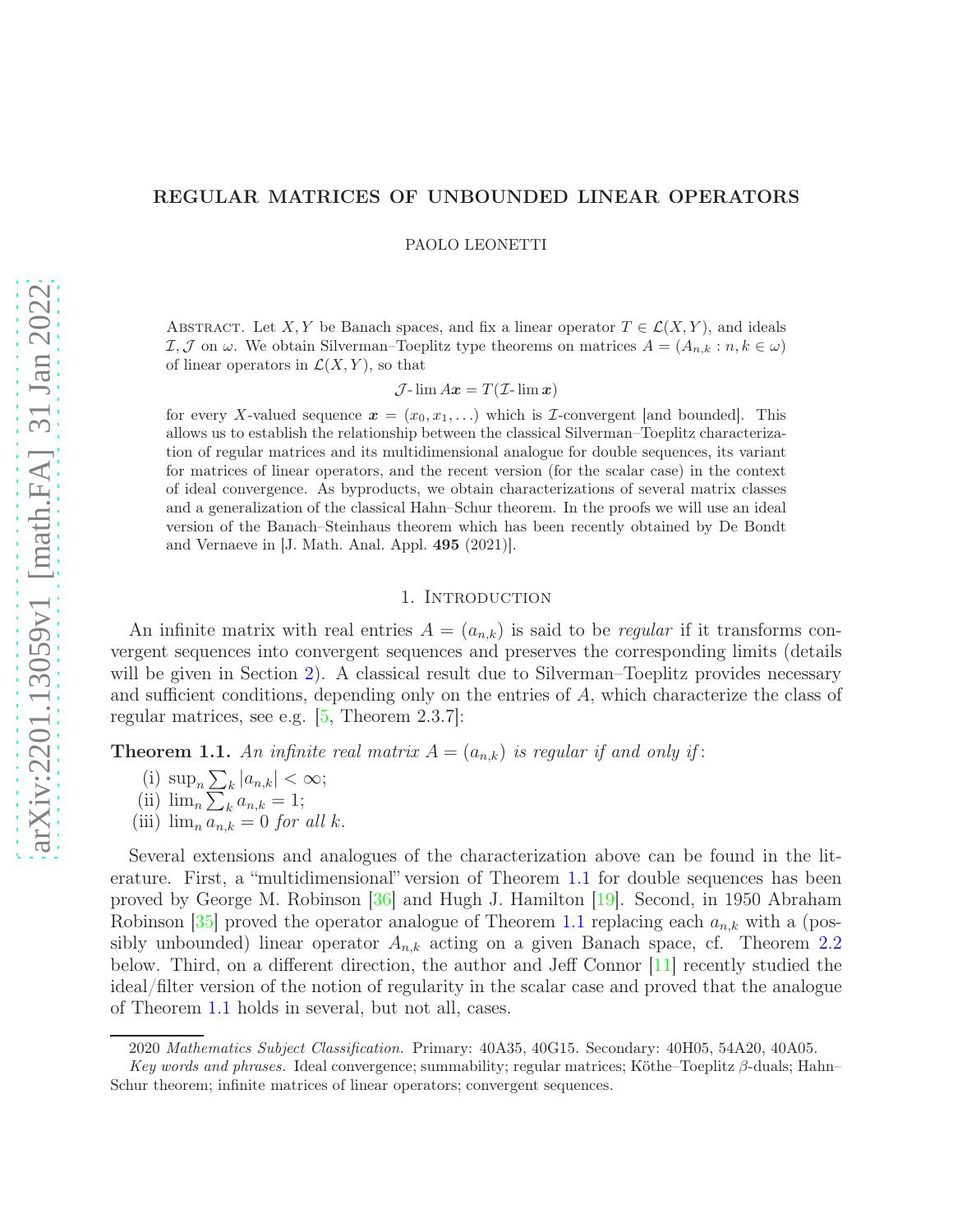The aim of this work is to provide a unifying framework which allows to shed light on the relationship between all the above results, to extend the latter ones, and to obtain, as a byproduct of the employed methods, several related characterizations. This will require us to deal with the theory of infinite matrices of linear operators and to prove a certain number of intermediate lemmas. Most results are formulated in the context of ideal convergence. We remark that this choice is not done for the sake of generality: indeed, for the above purposes, we will exploit the simple facts that  $c(\mathcal{I}) \cap \ell_{\infty}$  is c if  $\mathcal{I} =$  Fin and equals to  $\ell_{\infty}$  if  $\mathcal{I}$  is maximal, that the Pringsheim convergence of double sequences coincides with  $\mathcal{I}$ -convergence for a suitable ideal  $\mathcal{I}$ , etc. An additional motivation comes from the fact that that the study of ideals on countable sets and their representability may have some relevant potential for the study of the geometry of Banach spaces, see e.g. [\[6,](#page-23-2) [7,](#page-23-3) [24,](#page-24-3) [27\]](#page-24-4).

Informally, we provide an operator version of the characterization of regular matrices in the context of ideal convergence, together with some sufficient conditions which allow for several substantial simplifications. The results depend on the boundedness assumption on the sequence spaces in the domain and/or codomain of such matrices. In addition, we provide a characterization of the matrix classes  $(\ell_{\infty}, c_0(\mathcal{J}) \cap \ell_{\infty}), (c(\mathcal{I}), c_0(\mathcal{J}) \cap \ell_{\infty}) (\ell_{\infty}, \ell_{\infty}(\mathcal{J}))$ , and  $(c, \ell_{\infty}(\mathcal{J}))$  for certain ideals  $\mathcal{I}, \mathcal{J}$  on  $\omega$ , see Corollary [2.12,](#page-6-0) Theorem [2.18,](#page-9-0) Theorem [3.8,](#page-13-0) and Theorem [3.10,](#page-13-1) respectively. Lastly, we obtain an ideal version of the Hahn–Schur theorem (which is used to prove that weak and norm convergence coincide on  $\ell_1$ ), see Theorem [4.6.](#page-18-0)

The proofs of the main results are given in Section [5.](#page-19-0)

#### 2. NOTATIONS AND MAIN RESULTS

<span id="page-1-0"></span>Let T be an ideal on the nonnegative integers  $\omega$ , that is, a collection of subsets of  $\omega$  which is closed under subsets and finite unions. Unless otherwise stated, it is assumed that it contains the collection Fin of finite sets and it is different from the power set. Denote its dual filter by  $\mathcal{I}^* := \{ S \subseteq \omega : S^c \in \mathcal{I} \}$  and define  $\mathcal{I}^+ := \{ S \subseteq \omega : S \notin \mathcal{I} \}$ . Among the most important ideals, we find the family of asymptotic density zero sets

<span id="page-1-1"></span>
$$
\mathcal{Z} := \left\{ S \subseteq \omega : \lim_{n \to \infty} \frac{|S \cap [0, n]|}{n + 1} = 0 \right\}.
$$
 (1)

We refer to [\[21\]](#page-24-5) for a recent survey on ideals and associated filters.

Let V be a real Banach space, and denote its closed unit ball by  $B_V$  and its unit sphere by S<sub>V</sub>. Given a sequence  $\boldsymbol{x} = (x_n)$  taking values in V and an ideal  $\mathcal I$  on  $\omega$ , we say that  $\boldsymbol{x}$  is *I*-convergent to  $\eta \in V$ , shortened as *I*- $\lim x = \eta$  or *I*- $\lim_n x_n = \eta$ , if  $\{n \in \omega : x_n \notin U\} \in \mathcal{I}$ for all neighborhood U of  $\eta$ ; for the clarify of exposition, all sequences taking values in V will be written in bold. Note that Z-convergence is usually called *statistical convergence*, see e.g. [\[17\]](#page-24-6). As remarked in [\[14,](#page-23-4) Example 3.4], the notion of I-convergence include the well-known uniform, Pringsheim, and Hardy convergences for double sequences. In addition, if  $y$  is a real nonnegative sequence, we write  $\mathcal{I}\text{-}\limsup \mathbf{y} := \inf \{r \in \mathbf{R} \cup \{\infty\} : \{n \in \omega : y_n \geq r\} \in \mathcal{I}\}.$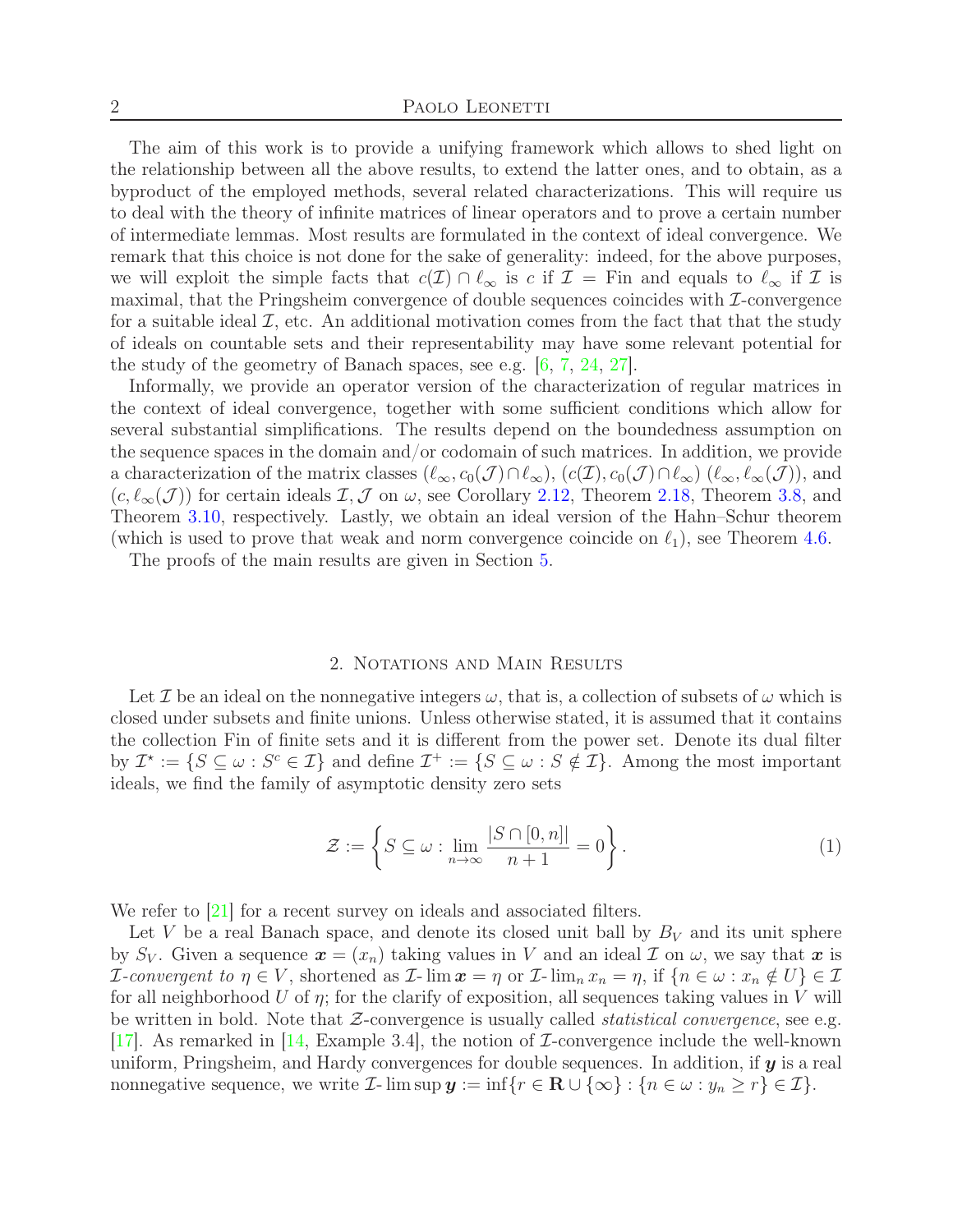Now, define the following sequence spaces

$$
\ell_{\infty}(V) := \{ \boldsymbol{x} \in V^{\omega} : ||\boldsymbol{x}|| < \infty \},
$$
  
\n
$$
\ell_{\infty}(V, \mathcal{I}) := \{ \boldsymbol{x} \in V^{\omega} : \mathcal{I} \text{-} \limsup_{n} ||x_{n}|| < \infty \},
$$
  
\n
$$
c(V, \mathcal{I}) := \{ \boldsymbol{x} \in V^{\omega} : \mathcal{I} \text{-} \lim \boldsymbol{x} = \eta \text{ for some } \eta \in V \},
$$
  
\n
$$
c_{0}(V, \mathcal{I}) := \{ \boldsymbol{x} \in V^{\omega} : \mathcal{I} \text{-} \lim \boldsymbol{x} = 0 \},
$$
  
\n
$$
c_{00}(V, \mathcal{I}) := \{ \boldsymbol{x} \in V^{\omega} : \text{supp} \, \boldsymbol{x} \in \mathcal{I} \},
$$

where  $\|\boldsymbol{x}\| := \sup_n \|x_n\|$  stands for the supremum norm and supp x for the support  $\{n \in \omega :$  $x_n \neq 0$ . Clearly  $\ell_\infty(V) = \ell_\infty(V, \text{Fin})$ ; sequences in  $\ell_\infty(V, \mathcal{I})$  are usually called *I*-bounded. If  $V = \mathbf{R}$  and  $\mathcal{I} = \text{Fin}$ , the above sequence spaces correspond to the usual  $\ell_{\infty}$ , c, c<sub>0</sub>, and  $c_{00}$ , respectively. Every subspace of  $\ell_{\infty}(V)$  will be endowed with the supremum norm. It is clear that  $c_{00}(V, \mathcal{I}) \subseteq c_0(V, \mathcal{I}) \subseteq c(V, \mathcal{I}) \subseteq \ell_\infty(V, \mathcal{I})$ . However, unless  $\mathcal{I} = \text{Fin}$  or  $V = \{0\},$  $c_{00}(V,\mathcal{I})$  is not contained in  $\ell_{\infty}(V)$ . Hence it makes sense to define the subspace

$$
c^b(V, \mathcal{I}) := c(V, \mathcal{I}) \cap \ell_{\infty}(V),
$$

and, similarly,  $c_0^b(V,\mathcal{I})$  and  $c_{00}^b(V,\mathcal{I})$ . The symbol V will be removed from the notation if it is understood from the context so that, e.g.,  $c_{00}(\mathcal{I}) = c_{00}(V, \mathcal{I})$ . Similarly, we may remove  $\mathcal{I}$ in the case  $\mathcal{I} = \text{Fin}$ .

At this point, let X, Y be two Banach space and denote by  $\mathcal{L}(X, Y)$  and  $\mathcal{B}(X, Y)$  the vector spaces of linear operators from  $X$  to  $Y$  and its subspace of bounded linear operators, respectively. We assume that  $\mathcal{L}(X, Y)$  and all its subspaces are endowed with the strong operator topology, so that a sequence  $(T_n)$  of linear operators in  $\mathcal{L}(X, Y)$  converges to  $T \in$  $\mathcal{L}(X, Y)$  if and only if  $(T_n x)$  is convergent in the norm of Y to Tx for all  $x \in X$ .

Let  $A = (A_{n,k} : n, k \in \omega)$  be an infinite matrix of linear operators  $A_{n,k} \in \mathcal{L}(X, Y)$ . Moreover, for each  $n \in \omega$  and  $E \subseteq \omega$ , let us write

$$
A_{n,E} := (A_{n,k} : k \in E)
$$

and  $A_{n,\geq k} := A_{n,\{k,k+1,...\}}$  for the kth tail of the nth row of A. In particular,  $A_{n,\omega}$  is the nth row of A (and use an analogue notation for a sequence  $(T_k)$  of operators so that, for instance,  $T_{\geq 2} = (T_2, T_3, \ldots)$ . For each  $n \in \omega$  and  $E \subseteq \omega$ , define the the group norm

$$
||A_{n,E}|| := \sup \left\{ \left\| \sum_{k \in F} A_{n,k} x_k \right\| : F \subseteq E \text{ is finite and each } x_k \in B_X \right\},\
$$

cf.  $[31, 32]$  $[31, 32]$  (in fact, *every*  $x_k$  can be chosen on the unit sphere  $S_X$ : this depends on the fact that, given distinct  $a, b \in X$ , the function  $f : [0, 1] \to \mathbf{R}$  defined by  $f(t) := ||a + t(b - a)||$ has a point of maximum in  $t = 0$  or in  $t = 1$ : indeed, the segment  $\{a + t(b - a) : t \in [0, 1]\}$  is contained in the closed ball with center 0 and radius max $\{||a||, ||b||\}$ , which is convex). Note that the value  $||A_{n,E}||$  is possibly not finite. In addition, if  $X = \mathbf{R}$  and  $A_{n,E}$  is represented by the real sequence  $(a_{n,k}: k \in E)$  then  $||A_{n,E}|| = \sum_{k \in E} |a_{n,k}|$ .

Given an X-valued sequence  $\boldsymbol{x} = (x_n)$ , let  $A\boldsymbol{x}$  be its A-transform, that is, the sequence  $Ax := (A_n x : n \in \omega)$  where

$$
\forall n \in \omega, \quad A_n \boldsymbol{x} := \sum\nolimits_k A_{n,k} x_k,
$$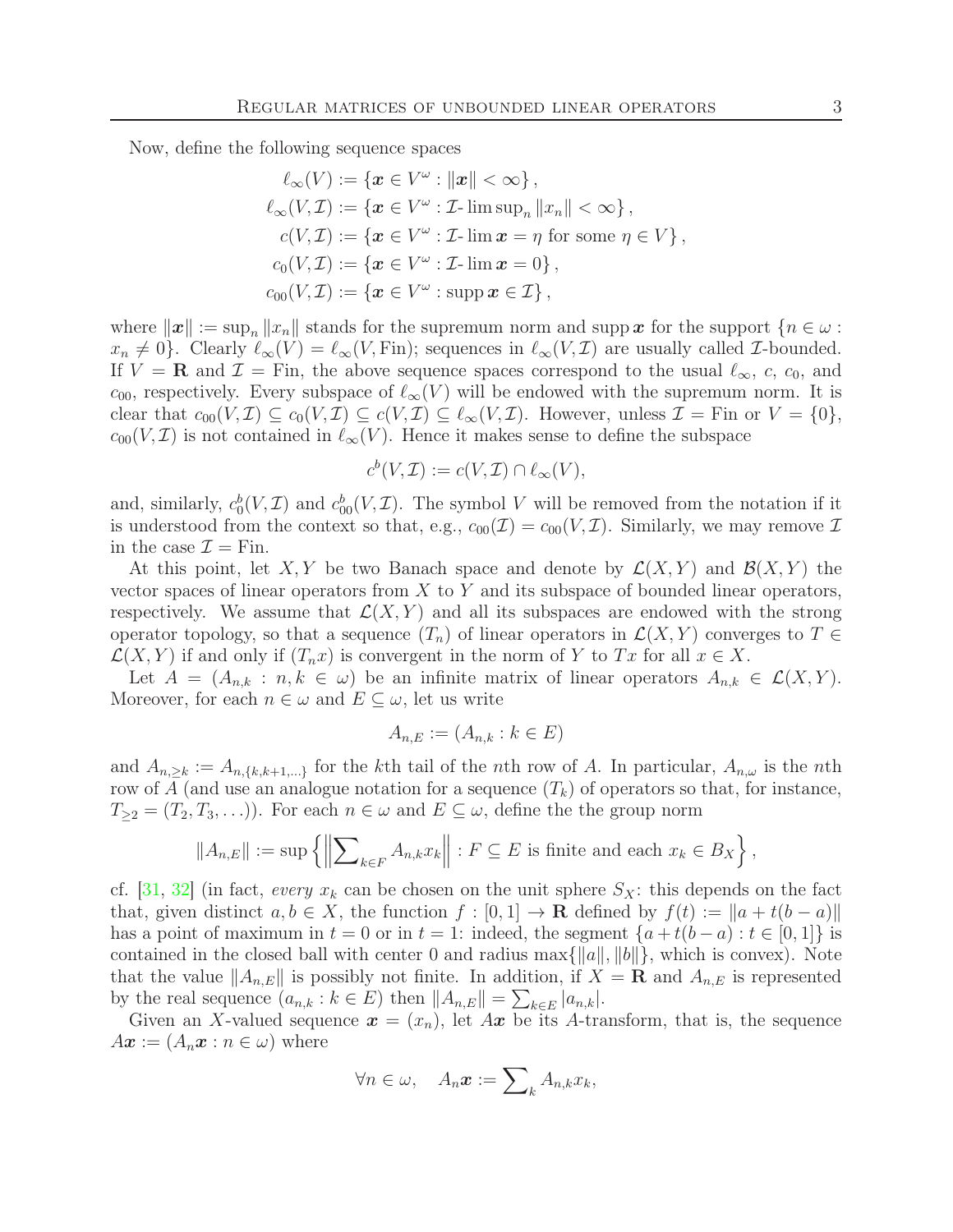provided that each series is convergent in the norm of Y. Accordingly, let  $dom(A)$  be the domain of A, that is, the family of those sequences  $\boldsymbol{x}$  such that  $A\boldsymbol{x}$  is well defined. For each sequence subspace  $\mathscr{A} \subseteq X^{\omega}$  and  $\mathscr{B} \subseteq Y^{\omega}$ , let  $(\mathscr{A}, \mathscr{B})$  be the set of matrices  $A = (A_{n,k})$  of (not necessarily bounded) linear operators in  $\mathcal{L}(X, Y)$  such that

 $\mathscr{A} \subseteq \text{dom}(A)$  and  $Ax \in \mathscr{B}$  for all  $x \in \mathscr{A}$ .

We refer to [\[32\]](#page-24-8) for the theory of infinite matrices of operators. In the scalar case, the relationship between summability and ideal convergence has been recently studied in [\[16\]](#page-24-9).

<span id="page-3-5"></span>2.1. Bounded to Bounded case. The main definition of this work follows:

<span id="page-3-1"></span>**Definition 2.1.** Let  $\mathcal{I}, \mathcal{J}$  be ideals on  $\omega$  and fix  $T \in \mathcal{L}(X, Y)$ . Then a matrix  $A = (A_{n,k})$  of linear operators in  $\mathcal{L}(X, Y)$  is said to be  $(\mathcal{I}, \mathcal{J})$ *-regular with respect to* T if

 $A \in (c^b(X, \mathcal{I}), c^b(Y, \mathcal{J}))$  and  $\mathcal{J}\text{-}\lim A\boldsymbol{x} = T(\mathcal{I}\text{-}\lim \boldsymbol{x})$  for all  $\boldsymbol{x} \in c^b(X, \mathcal{I})$ .

If T is the identity operator I on X (namely,  $Ix = x$  for all  $x \in X$ ), we will simply say that A is  $(\mathcal{I}, \mathcal{J})$ *-regular*. Note that if  $\mathcal{I} = \mathcal{J} = \text{Fin}$ ,  $X = Y = \mathbf{R}$ , and  $T = I$ , then Definition [2.1](#page-3-1) corresponds to the ordinary regular matrices.

The following result, essentially due to Robinson [\[35,](#page-24-2) Theorem VII], is the (unbounded) operator version of Theorem [1.1,](#page-0-0) cf. also [\[30,](#page-24-10) Theorem 1].

<span id="page-3-0"></span>**Theorem 2.2.** Fix a linear operator  $T \in \mathcal{B}(X, Y)$ , where  $X, Y$  are Banach spaces. Then a *matrix*  $A = (A_{n,k})$  *of linear operators in*  $\mathcal{L}(X, Y)$  *is* (Fin, Fin)*-regular with respect to* T *if and only if there exists*  $k_0 \in \omega$  *such that:* 

<span id="page-3-4"></span>(S1)  $\sup_n \|A_{n,\geq k_0}\| < \infty;$ 

<span id="page-3-2"></span>(S2)  $\lim_{n} \sum_{k} A_{n,k} = T;$ 

(S3)  $\lim_{n} A_{n,k} = 0$  *for all*  $k \in \omega$ .

A variant for continuous linear operators between Fréchet spaces has been proved by Ramanujan in [\[34\]](#page-24-11), cf. also [\[28,](#page-24-12) Corollary 6].

Notice that (S[3\)](#page-3-2) can be rewritten as  $\lim_{n} \sum_{k \in E} A_{n,k} x_k = 0$  for all sequences  $x \in \ell_{\infty}(X)$ and  $E \in \text{Fin}$ , which is also equivalent to  $A \in (c_{00}(X), c_0(Y))$ .

<span id="page-3-7"></span><span id="page-3-3"></span>Remark 2.3. Condition (S[3\)](#page-3-2) may look equivalent also to:

(S4)  $\lim_{n}$   $||A_{n,k}|| = 0$  for all  $k \in \omega$ .

This is correct if X is finite dimensional, cf. Lemma [3.4](#page-11-0) below. However,  $(S4)$  $(S4)$  is strictly stronger in general. For, set  $X = \ell_2 = \{x \in \ell_\infty : \sum_t x_t^2 < \infty\}$ , and define  $A_{n,0}x =$  $(0, \ldots, 0, x_{n+1}, x_{n+2}, \ldots)$  for all  $n \in \omega$  and  $x \in \ell_2$ , and  $A_{n,k} = 0$  whenever  $k > 0$ . Then  $||A_{n,0}|| = 1$  for all  $n \in \omega$ , and  $\lim_{n \to \infty} A_{n,0}x = 0$  for all  $x \in \ell_2$ .

<span id="page-3-6"></span>Remark 2.4. Another difference from the finite dimensional case is that a (Fin, Fin)-regular matrix does not necessarily belong to  $(\ell_{\infty}(X), \ell_{\infty}(Y))$ . For, suppose that  $X = Y = \ell_2$ , and let  $e_k$  be the kth unit vector of X for each  $k \in \omega$ . Building on the above example, consider the matrix  $A = (A_{n,k})$  of linear operators in  $\mathcal{L}(\ell_2, \ell_2)$  such that  $A = \text{Id} + B$ , where Id is the identity matrix and

$$
\forall n, k \in \omega, \forall x \in \ell_2, \quad B_{n,k}(x) := \begin{cases} (0, \dots, 0, x_{n+1}, x_{n+2}, \dots) & \text{if } k = 0; \\ -x_{n+k}e_{n+k} & \text{if } k > 0. \end{cases}
$$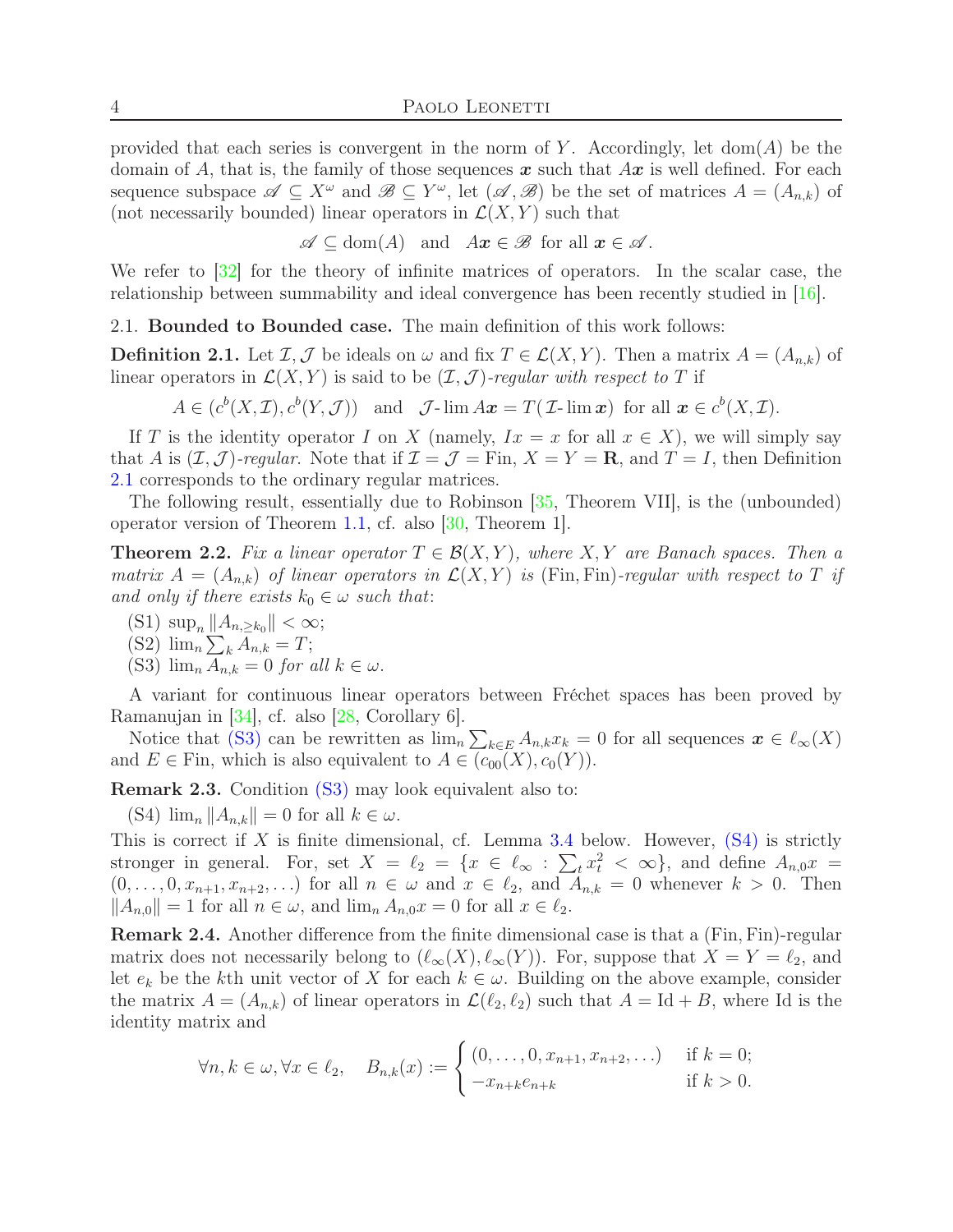Then A satisfies conditions (S[1\)-](#page-3-4)(S[3\)](#page-3-2) with  $T = I$  and  $k_0 = 0$ , hence by Theorem [1.1](#page-0-0) A is a (Fin, Fin)-regular matrix. However, the sequence  $\boldsymbol{x} := (e_0, e_1, \ldots) \in \ell_{\infty}(\ell_2)$  does not belong to dom(A), indeed  $A_0x = e_0 - e_1 - e_2 - \cdots$  is not norm convergent in  $\ell_2$ . Therefore  $A \notin (\ell_{\infty}(X), \ell_{\infty}(Y)),$  cf. Theorem [3.8](#page-13-0) below.

Our first main result, which corresponds to the operator version of [\[11,](#page-23-1) Theorem 1.2], follows.

<span id="page-4-6"></span>**Theorem 2.5.** Fix a linear operator  $T \in \mathcal{L}(X, Y)$ , where  $X, Y$  are Banach spaces. Let also  $I, J$  *be ideals on*  $\omega$ *. Then a matrix*  $A = (A_{n,k})$  *of linear operators in*  $\mathcal{L}(X, Y)$  *is*  $(I, J)$ *-regular with respect to* T *if and only if there exists*  $k_0 \in \omega$  *such that:* 

- <span id="page-4-5"></span><span id="page-4-4"></span>(T1)  $\sup_n ||A_{n, \ge k_0}|| < \infty;$
- <span id="page-4-1"></span>(T2)  $\sup_n ||A_{n,k}x|| < \infty$  *for all*  $x \in X$  *and*  $k < k_0$ ;
- <span id="page-4-0"></span>(T3)  $\sum_{k} A_{n,k} x_k$  *converges in the norm of* Y *for all*  $\boldsymbol{x} \in c^b(X, \mathcal{I})$  *and*  $n \in \omega$ ;
- <span id="page-4-2"></span>(T4)  $\mathcal{J}$ - $\lim_{n} \sum_{k} A_{n,k} = T;$
- (T5)  $A \in (c_{00}^b(X, \mathcal{I}), c_0(Y, \mathcal{J})).$

*In addition, if each*  $A_{n,k}$  *is bounded, it is possible to choose*  $k_0 = 0$ *.* 

For the sake of clarity, condition (T[4\)](#page-4-0) means that  $A_n(x, x, \ldots)$  is norm convergent for all  $n \in \omega$  and  $x \in X$  (which is weaker than (T[3\)\)](#page-4-1) and, in addition,  $\mathcal{J}\text{-}\lim_{n} A_n(x, x, \ldots) = Tx$ for all  $x \in X$ . Lastly, condition (T[5\)](#page-4-2) can be rephrased as:  $A_n x$  is norm convergent for all  $n \in \omega$  and all bounded sequences x supported on Z and, for such sequences,  $\mathcal{J}$ - $\lim Ax = 0$ .

<span id="page-4-7"></span><span id="page-4-3"></span>Remark 2.6. Note that (T[5\)](#page-4-2) could be replaced also with the stronger condition:

(T5')  $A \in (c_{00}^b(X, \mathcal{I}), c_0^b(Y, \mathcal{J})).$ 

Indeed by Definition [2.1](#page-3-1) the transformed sequences  $Ax$  is necessarily bounded for all  $x \in$  $c^b(X, \mathcal{I})$ . Also, the latter condition ([T](#page-4-3)5') would imply automatically (T[2\).](#page-4-4) Therefore, A is  $(\mathcal{I}, \mathcal{J})$ -regular with respect to T if and only if (T[1\),](#page-4-5) (T[3\),](#page-4-1) (T[4\),](#page-4-0) and ([T](#page-4-3)5') hold.

However, we chose to state it in the former version for two reasons. First, if each  $A_{n,k}$ is bounded, then (T[2\)](#page-4-4) is void so that our characterization holds with the weaker condition (T[5\).](#page-4-2) Second, most importantly, condition (T[5\)](#page-4-2) will be used also in the unbounded analogue given in Theorem [2.14](#page-7-0) below: this allows to highlight the differences between the two cases.

Even if Theorem [2.5](#page-4-6) may look quite complicated, the reader should keep in mind that it deals with (possibly unbounded) linear operators and general ideal/filter convergence. We are going to see that, in some special circumstances, it may be considerably simplified because either some of the conditions  $(T1)-(T5)$  $(T1)-(T5)$  $(T1)-(T5)$  $(T1)-(T5)$  are automatically satisfied or the latter ones collapse to simpler properties (in particular, recovering the classical ones). Several related results may be found in the literature in the case  $X = Y$  equal to **R** or **C**, T equals to the identity operator I or the zero operator, and  $\mathcal{I}, \mathcal{J}$  being certain  $F_{\sigma\delta}$ -ideals (where ideals are regarded as subsets of the Cantor space  $\{0,1\}^\omega$ , see e.g.  $[10, 13, 14, 23, 39]$  $[10, 13, 14, 23, 39]$  $[10, 13, 14, 23, 39]$  $[10, 13, 14, 23, 39]$  $[10, 13, 14, 23, 39]$  $[10, 13, 14, 23, 39]$  $[10, 13, 14, 23, 39]$  $[10, 13, 14, 23, 39]$ .

We remark also that, if T is not bounded, then an  $(\mathcal{I}, \mathcal{J})$ -regular matrix A with respect to T may not exist: indeed, if each  $A_{n,k}$  is bounded and  $\mathcal{J} =$  Fin, condition (T[4\)](#page-4-0) and the Banach–Steinhaus theorem imply that  $T$  is necessarily bounded.

In the case that  $T = 0$ , we obtain the following immediate consequence, cf. also Corollary [2.12](#page-6-0) below for the finite dimensional case with  $\mathcal I$  maximal.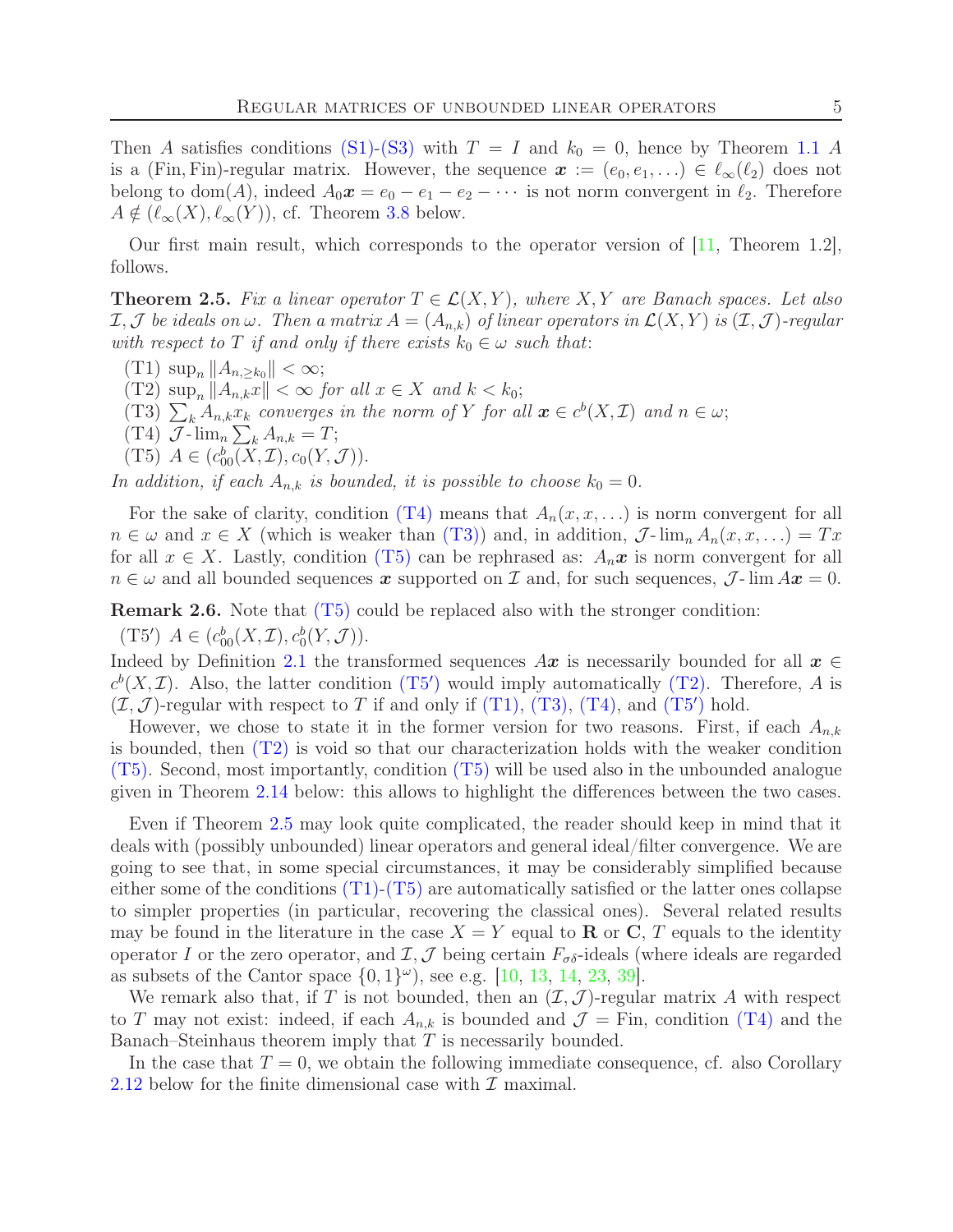Corollary 2.7. Let X, Y be Banach spaces, and let also  $I, J$  be ideals on  $\omega$ . Then a matrix  $A = (A_{n,k})$  *of linear operators in*  $\mathcal{L}(X, Y)$  *belongs to*  $(c^b(X, \mathcal{I}), c_0^b(Y, \mathcal{J}))$  *if and only if there exists*  $k_0 \in \omega$  *such that* (T[1\)](#page-4-5)-(T[5\)](#page-4-2) *hold, with*  $T = 0$ *.* 

In addition, if each  $A_{n,k}$  is bounded, it is possible to choose  $k_0 = 0$ .

<span id="page-5-1"></span>It will be useful to define also the following properties:

<span id="page-5-0"></span> $(T3^{\natural}) \lim_{k} ||A_{n,\geq k}|| = 0$  for all  $n \in \omega;$ 

 $(T6^{\flat})$   $\mathcal{J}\text{-}\lim_{n} ||A_{n,k}|| = 0$  for all  $k \in \omega$ .

It is clear that (S[4\)](#page-3-3) corresponds to  $(T6^{\flat})$  $(T6^{\flat})$  $(T6^{\flat})$  in the case  $\mathcal{J} =$  Fin. Some implications between the above-mentioned conditions are collected below.

<span id="page-5-4"></span><span id="page-5-3"></span><span id="page-5-2"></span>Proposition 2.8. *With the same hypothesis of Theorem [2.5,](#page-4-6) the following hold*:

- (i) If  $\mathcal{I} =$  Fin then (T[1\)](#page-4-5) and (T[4\)](#page-4-0) *imply* (T[3\);](#page-4-1)
- <span id="page-5-8"></span>(ii) *If*  $\mathcal{J} =$  Fin *then* (T[5\)](#page-4-2) *implies* (T[2\);](#page-4-4)
- <span id="page-5-7"></span>(iii) (T[1\)](#page-4-5) and ([T](#page-5-1)3<sup> $\sharp$ </sup>) imply (T[3\);](#page-4-1)
- <span id="page-5-6"></span>(iv) If each  $A_{n,k}$  is bounded, it is possible to choose  $k_0 = 0$ , hence (T[2\)](#page-4-4) holds;
- <span id="page-5-9"></span>(v) If  $\dim(X) < \infty$  each  $A_{n,k}$  is bounded. Moreover, (T[1\)](#page-4-5) *implies* ([T](#page-5-1)3<sup>4</sup>);
- <span id="page-5-10"></span>(vi) If  $\dim(X) < \infty$  and A is  $(\mathcal{I}, \mathcal{J})$ -regular with respect to [T](#page-5-0), then  $(T6^{\circ})$  holds;
- <span id="page-5-11"></span>(vii) *If each*  $A_{n,k}$  *is a multiple of*  $A_0 \in \mathcal{L}(X, Y)$ *, then* (T[1\)](#page-4-5) *implies* ([T](#page-5-1)3<sup>4</sup>) *and*  $A_0 \in \mathcal{B}(X, Y)$ ;
- (viii) *If each*  $A_{n,k}$  *is a multiple of*  $A_0 \in \mathcal{L}(X, Y)$ *, then* (T[1\)](#page-4-5) *and* (T[5\)](#page-4-2) *imply* ([T](#page-5-0)6<sup>b</sup>).

It is immediate to check that Theorem [2.2](#page-3-0) comes as a corollary, putting together Theorem [2.5](#page-4-6) and Proposition [2.8](#page-5-2)[.\(i\)](#page-5-3) and [\(ii\).](#page-5-4)

However, the usefulness of a characterization of  $(\mathcal{I}, \mathcal{J})$ -regular matrices with respect to T comes from the practical easiness to check whether conditions  $(T1)-(T5)$  $(T1)-(T5)$  $(T1)-(T5)$  $(T1)-(T5)$  hold together. Taking into account the implications given in Proposition [2.8,](#page-5-2) it is evident that (T[5\)](#page-4-2) is the most demanding in this direction. Hence it makes sense to search for sufficient conditions which allows us to simplify it. In the same spirit of  $[11,$  Theorem 1.3, which studies the case  $X = Y = \mathbf{R}$  and  $T = I$ , we obtain characterizations of such matrices which avoid condition (T[5\).](#page-4-2) We will need the new and much "easier" condition:

<span id="page-5-5"></span>(T6)  $\mathcal{J}\text{-}\lim_n ||A_{n,E}|| = 0$  for all  $E \in \mathcal{I}$ .

Directly by the definition of group norm, it is clear that  $(T6)$  $(T6)$  implies  $(T5)$  $(T5)$  (and also  $(T6^{\flat})$  $(T6^{\flat})$  $(T6^{\flat})$ ). This means that we are allowed to replaced  $(T5)$  $(T5)$  with the stronger condition  $(T6)$  $(T6)$  provided that the latter is satisfied for matrices A which are  $(\mathcal{I}, \mathcal{J})$ -regular with respect to T, possibly under some additional constraints.

<span id="page-5-12"></span>Theorem 2.9. *With the same hypotheses of Theorem [2.5,](#page-4-6) suppose, in addition, that* J *is countably generated and that conditions*  $(T3^{\natural})$  $(T3^{\natural})$  $(T3^{\natural})$  *and*  $(T6^{\flat})$  *hold.* 

*Then* A *is*  $(\mathcal{I}, \mathcal{J})$ *-regular with respect to* T *if and only if there exists*  $k_0 \in \omega$  *such that* (T[1\)](#page-4-5)*,* (T[4\)](#page-4-0), and (T[6\)](#page-5-5) hold. In addition, if each  $A_{n,k}$  is bounded, it is possible to choose  $k_0 = 0$ .

On a similar direction, recall that, if X, Y are vector lattices, then a linear operator  $T \in$  $\mathcal{L}(X, Y)$  is said to be *positive* if  $Tx \geq 0$  whenever  $x \geq 0$ . In addition, a Banach space V is called an *AM-space* if V is also a vector lattice such that  $0 \le x \le y$  implies  $||x|| \le ||y||$ , and  $||x \vee y|| = \max{||x||, ||y||}$  for all  $x, y \geq 0$ ; we say that  $e \in V$  is an *order unit* if, for all  $x \in V$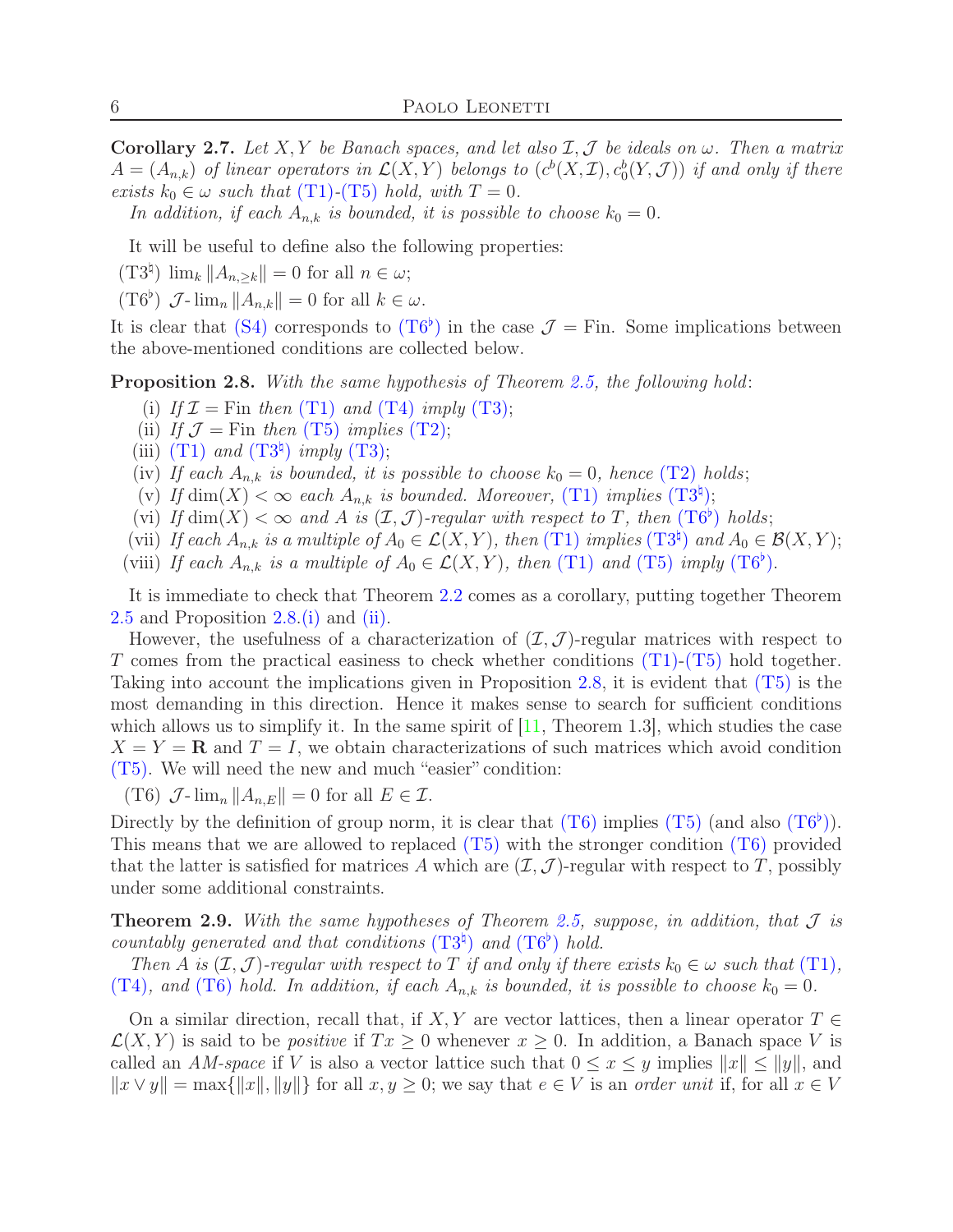there exists  $n \in \omega$  such that  $-ne \leq x \leq ne$ . Accordingly, if  $V \neq \{0\}$ , then necessarily  $e > 0$ . Examples of AM-spaces with order units include  $\ell_{\infty}$  and  $C(K)$  spaces, for some compact Hausdorff space K. We refer to  $\left[2, 3\right]$  for the underlying theory on vector lattices.

<span id="page-6-5"></span>Theorem 2.10. *With the same hypotheses of Theorem [2.5,](#page-4-6) suppose, in addition, that* X *is an AM-space with order unit* e*,* Y *is a Banach lattice, each* An,k *is a positive linear operator,* and that condition  $(T3^{\natural})$  $(T3^{\natural})$  $(T3^{\natural})$  holds.

*Then* A *is*  $(\mathcal{I}, \mathcal{J})$ *-regular with respect to* T *if and only if* (T[1\)](#page-4-5)*,* (T[4\)](#page-4-0)*, and* (T[6\)](#page-5-5) *hold with*  $k_0 = 0.$ 

In the finite dimensional case, everything is simpler. Indeed, suppose that  $X = \mathbb{R}^d$  and  $Y = \mathbb{R}^m$ , for some integers  $d, m \geq 1$ . Then each linear operator  $A_{n,k}$  is represented by the real matrix  $[a_{n,k}(i,j): 1 \le i \le m, 1 \le j \le d]$  and T is represented by the real matrix  $[t(i, j) : 1 \leq i \leq m, 1 \leq j \leq d].$ 

<span id="page-6-2"></span>**Corollary 2.11.** With the same hypotheses of Theorem [2.5,](#page-4-6) suppose that  $X = \mathbb{R}^d$ ,  $Y = \mathbb{R}^m$ , *and that*  $\mathcal{I} = \text{Fin}$  *or*  $\mathcal{J}$  *is countably generated or*  $a_{n,k}(i,j) \geq 0$  *for all*  $1 \leq i \leq m, 1 \leq j \leq d$ , and  $n, k \in \omega$ . Then A is  $(\mathcal{I}, \mathcal{J})$ -regular with respect to T if and only if:

- <span id="page-6-6"></span><span id="page-6-3"></span>(F1)  $\sup_n \sum_k \sum_{i,j} |a_{n,k}(i,j)| < \infty;$
- <span id="page-6-1"></span>(F2)  $\mathcal{J}$ - $\lim_{n} \sum_{k} a_{n,k}(i, j) = t(i, j)$  *for all*  $1 \leq i \leq m$  *and*  $1 \leq j \leq d$ ;
- (F3)  $\mathcal{J}$ - $\lim_{n} \sum_{k \in E} \sum_{i,j} |a_{n,k}(i,j)| = 0$  *for all*  $E \in \mathcal{I}$ .

It is remarkable that the "easier" characterization with condition (F[3\)](#page-6-1) does *not* hold uniformly for all ideals  $\mathcal{I}, \mathcal{J}$ : indeed, it has been proved in [\[11,](#page-23-1) Theorem 1.4] that, even in the simplest case  $X = Y = \mathbf{R}$  and  $T = I$ , there exists a  $(\mathcal{Z}, \mathcal{Z})$ -regular matrix which does not satisfy  $(F3)$ , where  $\mathcal Z$  is the asymptotic density zero ideal defined in [\(1\)](#page-1-1). In addition, condition (F[3\)](#page-6-1) can be simplified if T is the zero operator and  $\mathcal I$  a maximal ideal:

<span id="page-6-0"></span>Corollary 2.12. With the same hypotheses of Corollary [2.11,](#page-6-2)  $A \in (\ell_{\infty}(\mathbf{R}^d), c_0^b(\mathbf{R}^m, \mathcal{J}))$  if *and only if condition* (F[1\)](#page-6-3) *holds, together with:*

<span id="page-6-7"></span>(F3')  $\mathcal{J}$ - $\lim_{n} \sum_{k} \sum_{i,j} |a_{n,k}(i,j)| = 0.$ 

This provides a generalization of [\[8,](#page-23-9) Lemma 3.2] in the case  $d = m = 1, T = 0$ , and J equal to the countably generated ideal  $\mathcal{I}_P$  defined below in [\(3\)](#page-7-1).

A similar result can be obtained if each  $A_{n,k}$  is a multiple of a given linear operator:

<span id="page-6-4"></span>Corollary 2.13. With the same hypotheses of Theorem [2.5,](#page-4-6) suppose that each  $A_{n,k}$  is a *multiple of a nonzero*  $A_0 \in \mathcal{L}(X, Y)$ *. In addition, assume that*  $\mathcal{I} = \text{Fin}$ *, or*  $\mathcal{J}$  *is countably generated, or that* X *is an AM-space with order unit e, Y is a Banach lattice, and*  $a_{n,k} \geq 0$ *for all*  $n, k \in \omega$ . Then A *is*  $(\mathcal{I}, \mathcal{J})$ *-regular with respect to* T *if and only if:* 

<span id="page-6-9"></span><span id="page-6-8"></span>(M1)  $A_0 \in \mathcal{B}(X, Y);$ 

<span id="page-6-10"></span> $(M2) \ \sup_n \sum_k |a_{n,k}| < \infty;$ 

<span id="page-6-11"></span>(M3)  $T = \kappa A_0$ , with  $\kappa = \mathcal{J}$ - $\lim_n \sum_k a_{n,k};$ 

(M4)  $\mathcal{J}$ - $\lim_{n} \sum_{k \in E} |a_{n,k}| = 0$  *for all*  $E \in \mathcal{I}$ .

In particular, under the hypotheses of Corollary [2.13,](#page-6-4) if A is  $(\mathcal{I}, \mathcal{J})$ -regular with respect to a linear operator  $T$ , then  $T$  is necessarily bounded.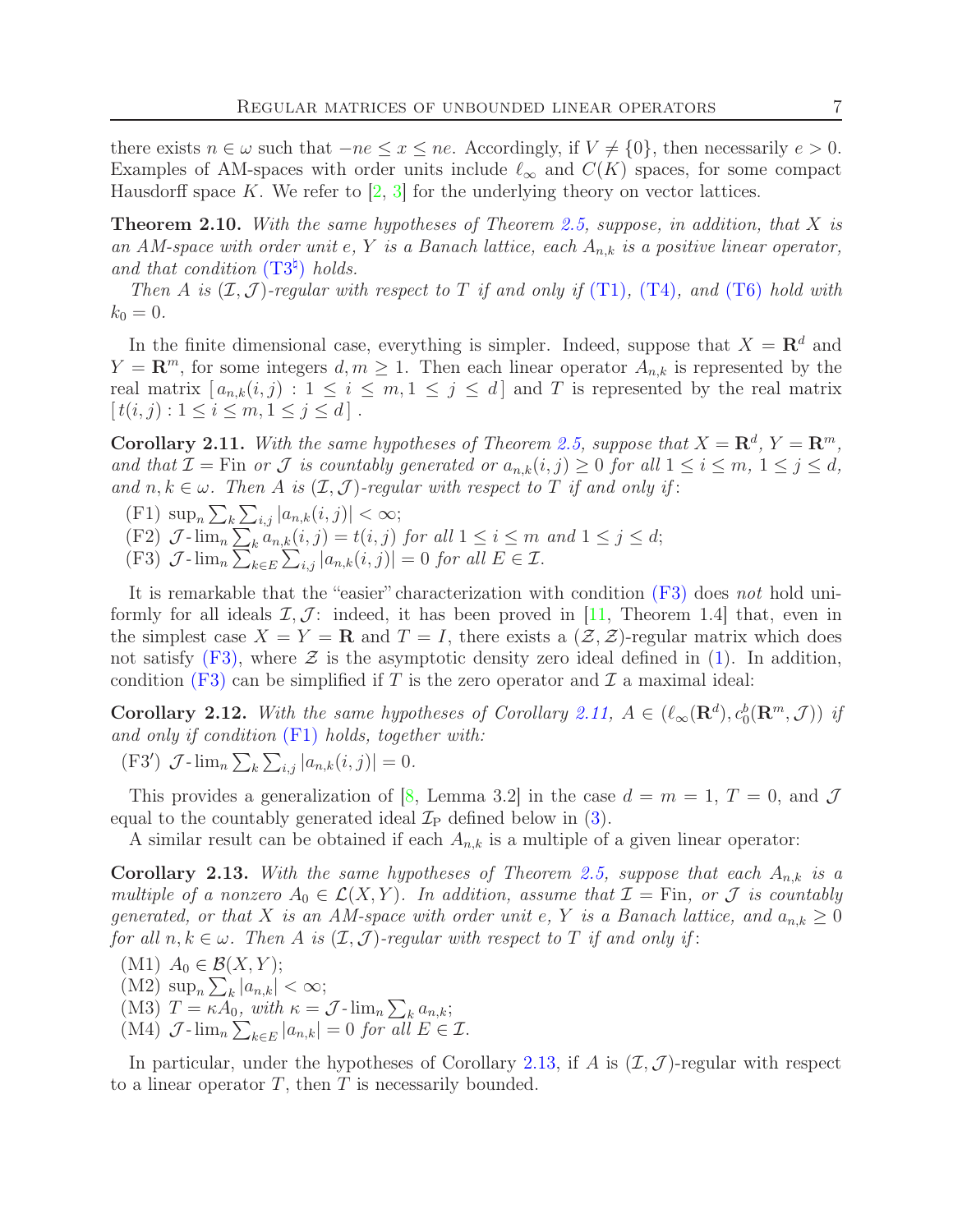In the following sections, we obtain the analogues of Theorem [2.5](#page-4-6) where we replace the bounded sequence spaces  $c^b(X, \mathcal{I})$  and  $c^b(Y, \mathcal{J})$  of Definition [2.1](#page-3-1) with their unbounded versions  $c(X, \mathcal{I})$  and  $c(Y, \mathcal{J})$ .

2.2. **Bounded to Unbounded case.** An ideal  $\mathcal{J}$  on  $\omega$  is said to be a *rapid*<sup>+</sup>-*ideal* if, for every  $S \in \mathcal{I}^+$  and  $F \in \text{Fin}^+$ , there exists  $S' \subseteq S$  such that  $S' \in \mathcal{J}^+$  and  $|S' \cap [0,n]| \leq$  $|F \cap [0,n]|$  for all  $n \in \omega$ . Moreover,  $\mathcal J$  is called a  $P^+$ -ideal if, for every decreasing sequence  $(S_n)$  in  $\mathcal{J}^+$ , there exists  $S \in \mathcal{J}^+$  such that  $S \setminus S_n$  is finite for all  $n \in \omega$ . The class of rapid<sup>+</sup> and  $P^+$ -ideals have been studied also, e.g., in [\[12,](#page-23-10) [18,](#page-24-15) [21,](#page-24-5) [33\]](#page-24-16). The ideal  $\mathcal J$  is said to be *countably generated* if there exists a sequence  $(Q_i)$  of subsets of  $\omega$  such that  $S \in \mathcal{J}$  if and only if  $S \subseteq \bigcup_{j \in F} Q_j$  for some  $F \in \text{Fin}$ .

As it has been observed in  $[12,$  Section 2, every countably generated ideal is a rapid<sup>+</sup>  $P^+$ -ideal. In particular, Fin is a rapid  $+P^+$ -ideal. It is a known fact that every  $F_{\sigma}$ -ideal is a P<sup>+</sup>-ideal, see e.g. [\[22\]](#page-24-17). However, the summable ideal  $\mathcal{I}_{1/n} := \{ S \subseteq \omega : \sum_{n \in S} 1/(n+1) < \infty \}$ is an  $F_{\sigma}$ -ideal which is not rapid<sup>+</sup>, and  $\mathcal Z$  is neither a rapid<sup>+</sup> nor P<sup>+</sup>-ideal. This does not mean that the topological complexity of rapid<sup>+</sup>  $P^+$ -ideals is low: indeed, under Martin's axiom for countable posets, there exist uncountably many nonisomorphic maximal ideals with such property (on the other hand, their existence is not provable in  $ZFC$ ), see [\[12,](#page-23-10) Section 5.1].

<span id="page-7-2"></span>Lastly, we need to following weakening of condition (T[1\)](#page-4-5) (and they coincide if  $\mathcal{J} = \text{Fin}$ ):

 $(T1^{\flat})$  There exists  $J_0 \in \mathcal{J}^*$  for which  $\sup_{n \in J_0} ||A_{n, \geq k_0}|| < \infty$  and, for all  $n \in \omega \setminus J_0$ , there exists  $f(n) \in \omega$  such that  $||A_{n,\geq f(n)}|| < \infty$ .

This condition has been suggested by the example given in [\[11,](#page-23-1) Section 4].

With these premises, we state the analogue of Theorem [2.5](#page-4-6) for the unbounded codomain sequence spaces.

<span id="page-7-0"></span>**Theorem 2.14.** *Fix a linear operator*  $T \in \mathcal{L}(X, Y)$ *, where* X*,Y are Banach spaces. Let also*  $\mathcal{I}, \mathcal{J}$  *be an ideals on*  $\omega$  *such that*  $\mathcal{J}$  *is a rapid*<sup>+</sup>  $P^+$ -*ideal.* 

*Then a matrix*  $A = (A_{n,k})$  *of linear operators in*  $\mathcal{L}(X, Y)$  *satisfies* 

$$
A \in (c^b(X, \mathcal{I}), c(Y, \mathcal{J})) \quad and \quad \mathcal{J}\text{-}\lim A\boldsymbol{x} = T(\mathcal{I}\text{-}\lim \boldsymbol{x}) \quad \text{for all } \boldsymbol{x} \in c^b(X, \mathcal{I}). \tag{2}
$$

*if and only if there exists*  $k_0 \in \omega$  *such that*  $(T1^{\flat})$  $(T1^{\flat})$  $(T1^{\flat})$ ,  $(T3)$  $(T3)$ ,  $(T4)$  $(T4)$ *, and*  $(T5)$  $(T5)$  *hold.* 

*In addition, if each*  $A_{n,k}$  *is bounded, it is possible to choose*  $k_0 = f(n) = 0$  *for all*  $n \in \omega \setminus J_0$ *.* 

During the proof, we will need an ideal version of the Banach–Steinhaus theorem which has been recently proved in [\[12\]](#page-23-10), see Theorem [3.5](#page-12-0) below. Interestingly, the latter result provides a characterization of rapid<sup>+</sup>  $P^+$ -ideals [\[12,](#page-23-10) Theorem 5.1], which suggests that Theorem [2.14](#page-7-0) cannot be improved with the current techniques.

We remark that Theorem [2.14](#page-7-0) sheds light on the substantial difference between the classical Silverman–Toeplitz characterization stated in Theorem [1.1](#page-0-0) and its "multidimensional" analogue proved by Robinson  $\left|36\right|$  and Hamilton  $\left|19\right|$  for double sequences, namely, the weakening of (T[1\)](#page-4-5) to ([T](#page-7-2)1<sup>b</sup>). For, recall that a double sequence  $(x_{m,n}: m, n \in \omega)$  has *Pringsheim limit*  $\eta \in X$ , shortened as P- $\lim_{m,n} x_{m,n} = \eta$ , if for all  $\varepsilon > 0$  there exists  $k \in \omega$  such that  $||x_{m,n} - \eta|| < \varepsilon$  for all  $m, n \geq k$ . At this point, define the ideal

<span id="page-7-1"></span>
$$
\mathcal{I}_{P} := \{ S \subseteq \omega : \sup_{n \in S} \nu_{2}(n) < \infty \},\tag{3}
$$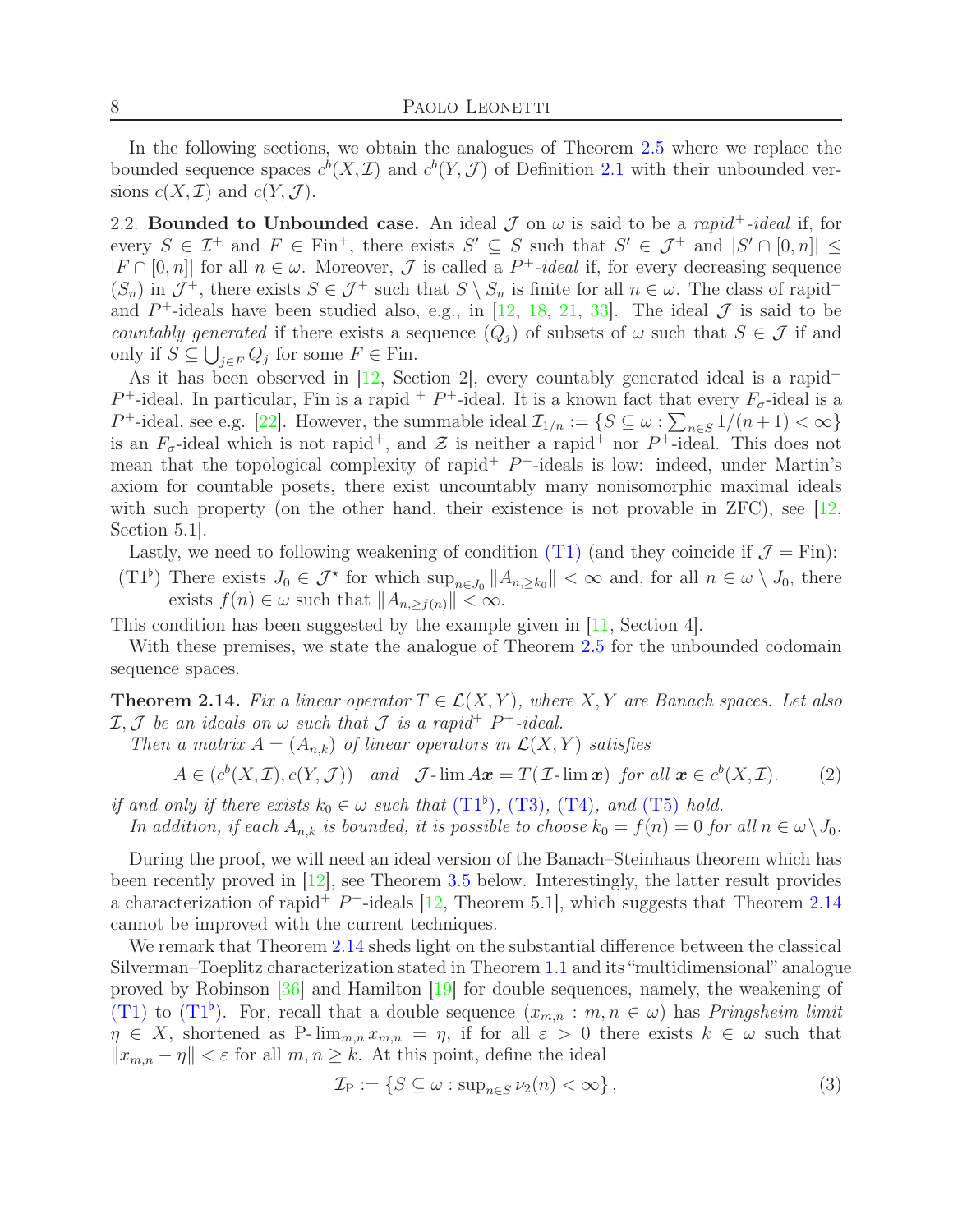where  $\nu_2$  is the 2-adic valution defined by  $\nu_2(0) := 0$  and  $\nu_2(n) := \max\{k \in \omega : 2^k \text{ divides } n\}$ if  $n > 0$ . Note that the ideal  $\mathcal{I}_P$  is countably generated by the sequence of sets  $(Q_t : t \in \omega)$ , where  $Q_t := \{ S \subseteq \omega : \sup_{n \in S} \nu_2(n) = t \}$  for all  $t \in \omega$ . Hence  $\mathcal{I}_P$  is a rapid<sup>+</sup>  $P^+$ -ideal. Let also  $h:\omega^2\to\omega$  be an arbitrary bijection with the property that  $h\left[\{(m,n)\in\omega^2:\min\{m,n\}=\}$  $k\}$  =  $Q_k$  for all  $k \in \omega$ . Thus, we obtain

<span id="page-8-1"></span>
$$
\text{P-}\lim_{m,n} x_{m,n} = \eta \quad \text{if and only if} \quad \mathcal{I}_{\text{P-}}\lim_{n} x_{h^{-1}(n)} = \eta,\tag{4}
$$

as it has been observed in [\[26,](#page-24-18) Section 4.2], cf. also [\[14\]](#page-23-4). In other words,  $\mathcal{I}_P$  is an isomorphic copy on  $\omega$  of the ideal on  $\omega^2$  generated by vertical lines and horizontal lines, cf. Remark [2.16](#page-8-0) below. Relying on the equivalence [\(4\)](#page-8-1), the classical definition of *RH-regular matrix* A coincides with [\(5\)](#page-9-1) in the case  $X = Y = \mathbf{R}$ ,  $T = I$ , and  $\mathcal{I} = \mathcal{J} = \mathcal{I}_P$ . With the same notations of Corollary [2.11,](#page-6-2) we can state the following consequence in the finite dimensional case.

<span id="page-8-3"></span>Corollary 2.15. Suppose that  $X = \mathbb{R}^d$ ,  $Y = \mathbb{R}^m$ , and let  $\mathcal{I}$ ,  $\mathcal{J}$  be ideals on  $\omega$  such that  $\mathcal{J}$ *is countably generated by a sequence of sets*  $(Q_t : t \in \omega)$ *.* 

<span id="page-8-6"></span>*Then a matrix A satisfies* [\(5\)](#page-9-1) *if and only if there exists*  $t_0 \in \omega$  *such that* :

- <span id="page-8-7"></span> $(R1) \ \sup_{n \in \omega \setminus Q_{t_0}} \sum_k \sum_{i,j} |a_{n,k}(i,j)| < \infty;$
- <span id="page-8-8"></span> $(R2) \sum_{k} |a_{n,k}(i,j)| < \infty$  *for all*  $n \in Q_{t_0}, 1 \le i \le m$ *, and*  $1 \le j \le d$ ;
- <span id="page-8-2"></span>(R3)  $\mathcal{J}$ - $\lim_{n} \sum_{k} a_{n,k}(i, j) = t(i, j)$  *for all*  $1 \leq i \leq m$  *and*  $1 \leq j \leq d$ ;
- (R4)  $\mathcal{J}$ - $\lim_{n} \sum_{k \in E} \sum_{i,j} |a_{n,k}(i,j)| = 0$  *for all*  $E \in \mathcal{I}$ .

It is clear that, if also  $\mathcal I$  is countably generated by a sequence  $(E_t : t \in \omega)$ , which is the case of RH-regular matrices, then  $(R4)$  $(R4)$  can be rewritten as:

(R4')  $\mathcal{J}\text{-}\lim_{n}\sum_{k\in E_t}\sum_{i,j}|a_{n,k}(i,j)|=0$  for all  $t\in\omega$ .

Another special instance of Corollary [2.15](#page-8-3) has been proved in [\[9,](#page-23-11) Theorem 5] for the case where  $X = Y = \mathbf{R}$ ,  $T = I$ , A is a RH-regular matrix with nonnegative real entries,  $\mathcal{I}$  is a Pideal (that is, if  $(S_n)$  is an increasing sequence in  $\mathcal{I}$ , there exists  $S \in \mathcal{I}$  such that  $S_n \setminus S \in \text{Fin}$ for all *n*), and  $\mathcal{J} =$  Fin.

Other consequences of Theorem [2.14,](#page-7-0) in the same vein of the ones given in Section [2.1,](#page-3-5) may be obtained here, and they are left to the reader.

<span id="page-8-4"></span><span id="page-8-0"></span>**Remark 2.16.** An ideal  $\mathcal{I}$  on  $\omega$  is countably generated if and only if it is isomorphic to one of the following:

- $(i)$  Fin;
- <span id="page-8-5"></span>(ii)  $\text{Fin} \times \emptyset := \{ S \subseteq \omega^2 : \exists n \in \omega, S \subseteq [0, n] \times \omega \};$
- (iii) Fin  $\oplus \mathcal{P}(\omega) := \{ S \subseteq \{0,1\} \times \omega : |S \cap (\{0\} \times \omega)| < \infty \}.$

(Recall that two ideals  $\mathcal{I}_1$  and  $\mathcal{I}_2$  on countable sets  $H_1$  and  $H_2$ , respectively, are called *isomorphic*, written as  $\mathcal{I}_1 \simeq \mathcal{I}_2$  if there exists a bijection  $h : H_1 \to H_2$  such that  $h[S] \in \mathcal{I}_2$ if and only if  $S \in \mathcal{I}_1$  for all  $S \subseteq H_1$ ; accordingly, it is easy to see that  $\mathcal{I}_P \simeq \text{Fin} \times \emptyset$ , and that the ideals in [\(i\)](#page-8-4)[-\(iii\)](#page-8-5) are pairwise nonisomorphic.) This has been essentially proved in [\[15,](#page-23-12) Proposition 1.2.8], however the correct statement appears in [\[4,](#page-23-13) Section 2].

We include its simple proof for the sake of completeness. Suppose that  $\mathcal I$  is countably generated by a partition  $\{Q_j : j \in \omega\}$  of  $\omega$ , and define  $J := \{j \in \omega : Q_j \in \text{Fin}\}\$ . If J is empty then every  $Q_j$  is infinite, hence  $\mathcal{I} \simeq \text{Fin} \times \emptyset$ . If J is nonempty finite then  $Q_j$  is infinite for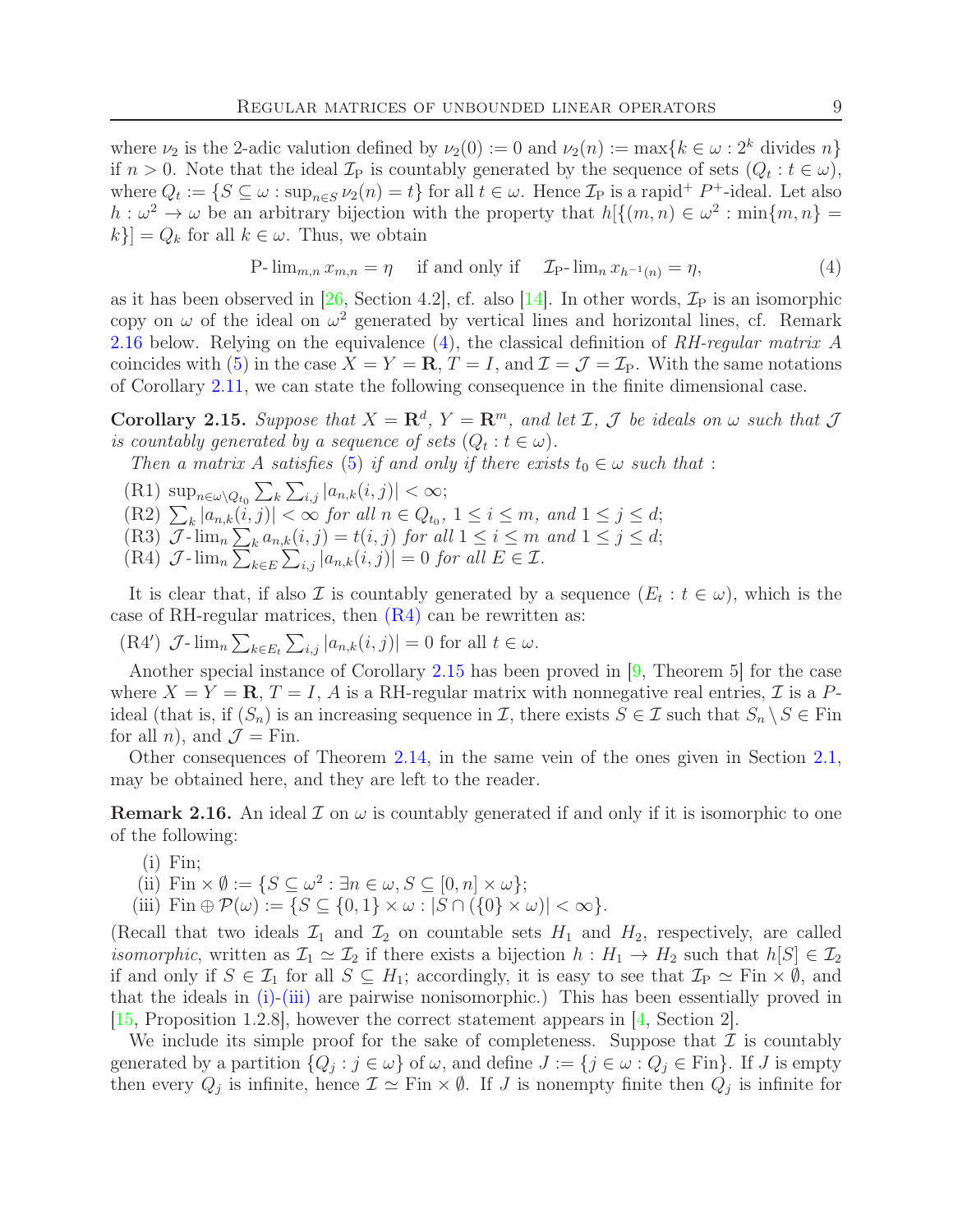infinitely many  $j \in \omega$ , hence  $\mathcal{I} \simeq \mathcal{J}$ , where

 $\mathcal{J} := \text{Fin} \oplus (\text{Fin} \times \emptyset) := \{ S \subseteq \omega \cup \omega^2 : S \cap \omega \in \text{Fin}, S \cap \omega^2 \in \text{Fin} \times \emptyset \}.$ 

However,  $\mathcal{J} \simeq \text{Fin} \times \emptyset$ , with the witnessing bijection  $h : \omega \cup \omega^2 \to \omega^2$  defined by  $h(a, b) =$  $(a, b + 1)$  and  $h(a) = (a, 0)$  for all  $a, b \in \omega$ . Hence, let us assume hereafter that J is infinite. If  $J^c$  is empty then  $\mathcal{I} \simeq \text{Fin}$ . If  $J^c$  is nonempty finite then  $\mathcal{I} \simeq \text{Fin} \oplus \mathcal{P}(\omega)$ . Lastly, if also  $J^c$ is infinite, then  $\mathcal{I} \simeq \mathcal{J} \simeq \text{Fin} \times \emptyset$ .

2.3. Unbounded to Bounded case. In this section, we may assume that  $\mathcal{I} \neq \mathrm{Fin}$ , otherwise we go back in the previous cases. Differently from the other results, we are going to show that, quite often, there are no matrices  $A$  which satisfy

<span id="page-9-1"></span> $A \in (c(X, \mathcal{I}), c^b(Y, \mathcal{J}))$  and  $\mathcal{J}\text{-}\lim Ax = T(\mathcal{I}\text{-}\lim x)$  for all  $x \in c(X, \mathcal{I}),$  (5)

unless  $T$  is the zero operator. To this aim, recall that an ideal  $\mathcal I$  is said to be *tall* if, for every infinite set  $S \subseteq \omega$ , there exists an infinite subset  $S' \subseteq S$  which belongs to  $\mathcal I$  (note that countably generated ideals, hence also Fin, are not tall; for a necessary condition in the case of countably generated ideals  $\mathcal J$  and arbitrary  $\mathcal I$ , cf. Remark [2.23](#page-10-0) below).

<span id="page-9-4"></span>**Theorem 2.17.** *Fix a nonzero linear operator*  $T \in \mathcal{L}(X, Y)$ *, where* X, Y are Banach spaces. Let also  $I, J$  be an ideals on  $\omega$  such that  $I$  is tall.

*Then there are no matrices*  $A = (A_{n,k})$  *of linear operators in*  $\mathcal{L}(X, Y)$  *which satisfy* [\(5\)](#page-9-1).

Of course, if  $T = 0$ , then the zero matrix A (namely, the matrix with  $A_{n,k} = 0$  for all  $n, k$ ) satisfies [\(5\)](#page-9-1). However, this is essentially the unique possibility:

<span id="page-9-0"></span>**Theorem 2.18.** Let X, Y be Banach spaces. Let also  $I, J$  be ideals on  $\omega$  such that  $I$  is tall. *Then a matrix*  $A = (A_{n,k})$  *of linear operators in*  $\mathcal{L}(X, Y)$  *belongs to*  $(c(X, \mathcal{I}), c_0^b(Y, \mathcal{J}))$  *if and only if there exists*  $k_1 \in \omega$  *such that:* 

<span id="page-9-2"></span>(B1)  $A_{n,k} = 0$  *for all*  $n \in \omega$  *and*  $k \geq k_1$ ;

(B2)  $\sup_n ||A_{n,k}x|| < \infty$  *for all*  $x \in X$  *and*  $k < k_1$ ;

(B3)  $\mathcal{J}$ - $\lim_{n} A_{n,k} = 0$  *for all*  $k < k_1$ .

As it will turn out, condition (B[1\)](#page-9-2) is satisfied also for all matrices in the larger class  $(c_{00}(X,\mathcal{I}), \ell_{\infty}(Y))$ , provided that  $\mathcal{I}$  is tall.

2.4. Unbounded to Unbounded case. In this last section, we study the analogue condition for a matrix  $A = (A_{n,k})$  of linear operators in  $\mathcal{L}(X, Y)$  to satisfy

<span id="page-9-3"></span>
$$
A \in (c(X, \mathcal{I}), c(Y, \mathcal{J})) \quad \text{and} \quad \mathcal{J}\text{-}\lim A\mathbf{x} = T(\mathcal{I}\text{-}\lim \mathbf{x}) \quad \text{for all } \mathbf{x} \in c(X, \mathcal{I}). \tag{6}
$$

Remark 2.19. In some cases, it is easy to provide examples of matrices which satisfy [\(6\)](#page-9-3). Indeed, suppose that  $T \in \mathcal{B}(X, Y)$  and  $\mathcal{I} \subseteq \mathcal{J}$ . We claim that the matrix  $A = (A_{n,k})$  such that  $A_{n,k} = T$  if  $n = k$  and  $A_{n,k} = 0$  otherwise has this property. For, set  $\mathbf{x} \in c(X, \mathcal{I})$  with  $\mathcal{I}$ limit  $\eta$ . Then *I*- lim<sub>n</sub>  $A_n x = I$ - lim<sub>n</sub>  $Tx_n = T(I)$ - lim  $x = T\eta$ , which implies *J*- lim  $Ax = T\eta$ . Here, we used the fact the T preserves *I*-convergence: this is clear if  $T = 0$ , otherwise  ${n \in \omega : ||Tx_n - T\eta|| < \varepsilon} \supseteq {n \in \omega : ||x_n - \eta|| < \varepsilon}/||T||} \in \mathcal{I}^{\star}$  for all  $\varepsilon > 0$ .

In the next results, we will need a further weakening of  $(T1<sup>b</sup>)$  $(T1<sup>b</sup>)$  $(T1<sup>b</sup>)$  and stronger versions of conditions  $(T3)$  $(T3)$  and  $(T5)$ , that is,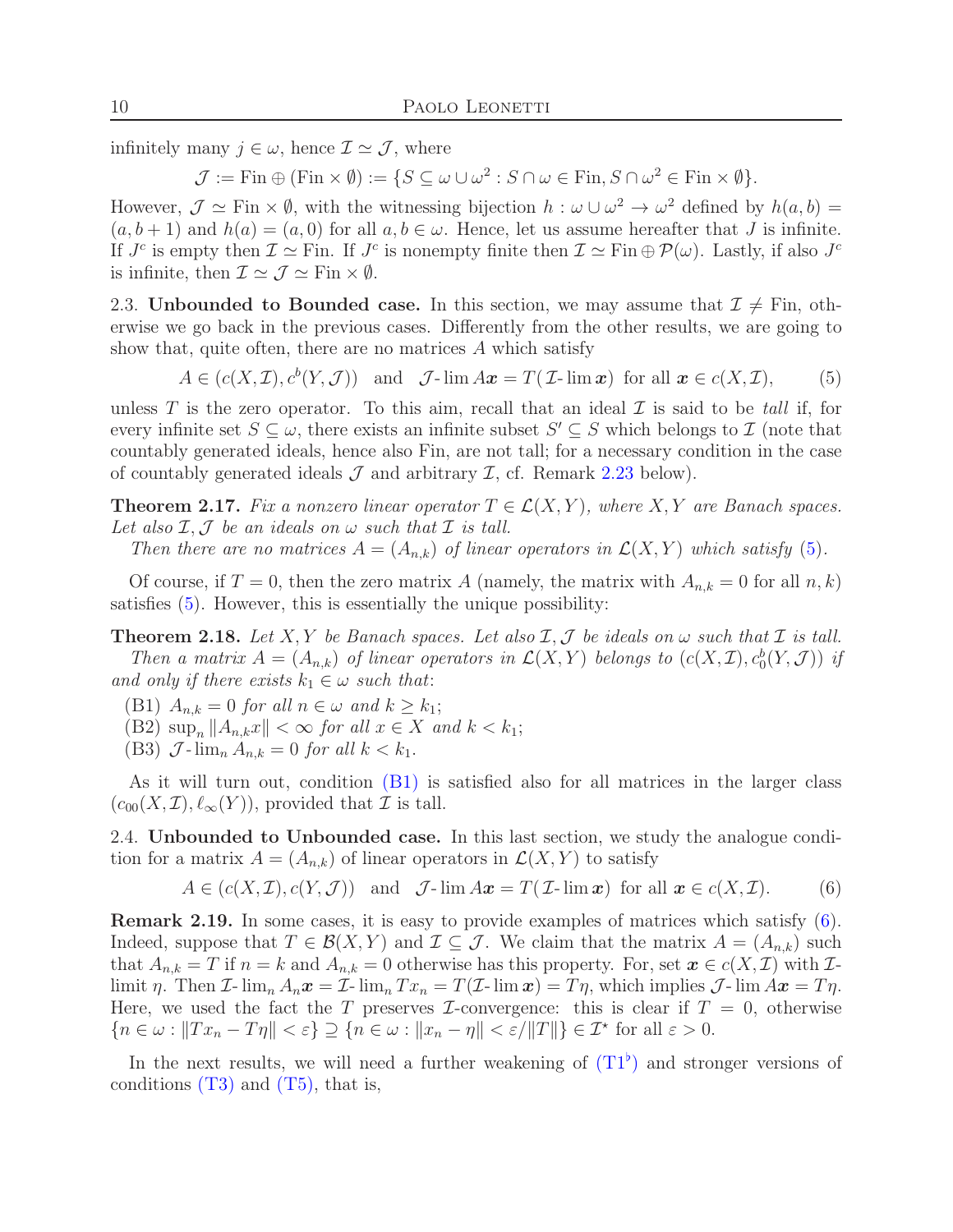<span id="page-10-3"></span><span id="page-10-1"></span> $(T1^{\flat})$  For all  $n \in \omega$ , there exists  $f(n) \in \omega$  such that  $||A_{n,\geq f(n)}|| < \infty$ ;

<span id="page-10-2"></span>(T3<sup>#</sup>)  $\sum_{k} A_{n,k} x_{k}$  converges in the norm of Y for all  $\boldsymbol{x} \in c(X, \mathcal{I})$  and  $n \in \omega$ ;

 $(T5^{\sharp})$   $A \in (c_{00}(X, \mathcal{I}), c_0(Y, \mathcal{J})).$ 

<span id="page-10-8"></span>**Theorem 2.20.** Fix a linear operator  $T \in \mathcal{L}(X, Y)$ , where  $X, Y$  are Banach spaces. Let also  $I, J$  *be an ideals on*  $\omega$ . Then a matrix  $A = (A_{n,k})$  of linear operators in  $\mathcal{L}(X, Y)$  satisfies [\(6\)](#page-9-3) if there exists  $k_0 \in \omega$  such that  $(T1^{\flat})$  $(T1^{\flat})$  $(T1^{\flat})$ ,  $(T3^{\sharp})$ ,  $(T4)$  $(T4)$ *, and*  $(T5^{\sharp})$  hold.

*Conversely, if* A *satisfies* [\(6\)](#page-9-3) *then*  $(T1^{\flat})$  $(T1^{\flat})$  $(T1^{\flat})$ *,*  $(T3^{\sharp})$ *,*  $(T4)$  $(T4)$ *, and*  $(T5^{\sharp})$  *hold.* 

It turns out that we obtain a complete characterization if  $\mathcal J$  is a rapid<sup>+</sup>  $P^+$ -ideal:

<span id="page-10-9"></span>**Theorem 2.21.** *Fix a linear operator*  $T \in \mathcal{L}(X, Y)$ *, where*  $X, Y$  *are Banach spaces. Let also*  $I, J$  *be an ideals on*  $\omega$  *such that*  $J$  *is a rapid*<sup>+</sup>  $P^+$ -*ideal.* 

*Then a matrix*  $A = (A_{n,k})$  *of linear operators in*  $\mathcal{L}(X, Y)$  *satisfies* [\(6\)](#page-9-3) *if and only if there exists*  $k_0 \in \omega$  *such that*  $(T1^{\flat})$  $(T1^{\flat})$  $(T1^{\flat})$ ,  $(T3^{\sharp})$ ,  $(T4)$  $(T4)$ *, and*  $(T5^{\sharp})$  *hold.* 

*In addition, if each*  $A_{n,k}$  *is bounded, it is possible to choose*  $k_0 = f(n) = 0$  *for all*  $n \in \omega \setminus J_0$ *.* 

Some additional properties can be obtained in special cases:

**Remark 2.22.** Suppose that  $\mathcal I$  is tall ideal. [T](#page-10-1)hen  $(T3^{\sharp})$  implies, thanks to Lemma [3.14,](#page-14-0) that A is *row finite*, namely,  $\{k \in \omega : A_{n,k} \neq 0\} \in \text{Fin}$  for all  $n \in \omega$ .

<span id="page-10-0"></span>**Remark 2.23.** Suppose that  $\mathcal{J}$  is a countably generated ideal. [T](#page-10-2)hen  $(T5^{\sharp})$  implies, thanks to Theorem [3.15,](#page-14-1) that for every infinite  $E \in \mathcal{I}$  there exists  $J \in \mathcal{J}^*$  such that  $\{k \in E : A_{n,k} \neq \emptyset\}$ 0 for some  $n \in J$  is finite.

#### 3. Preliminaries

Unless otherwise stated, we assume that  $X, Y$  are Banach spaces. We recall the following results on the so-called Köthe–Toeplitz β-duals:

<span id="page-10-5"></span>**Lemma 3.1.** Let  $(T_k)$  be a sequence of linear operators in  $\mathcal{L}(X,Y)$ . Then  $\sum_k T_k x_k$  is con*vergent in the norm of* Y *for all sequences*  $\mathbf{x} \in \ell_{\infty}(X)$  *if and only if*:

<span id="page-10-7"></span><span id="page-10-4"></span>(N1)  $||T_{\geq k_0}|| < \infty$  *for some*  $k_0 \in \omega$ ;

$$
(\text{N2}) \lim_{k} \|T_{\geq k}\| = 0.
$$

In addition, if each  $T_k$  is bounded, it is possible to choose  $k_0 = 0$ .

*Proof.* See  $\left|32\right|$ , Proposition 3.1 and Proposition 3.3.

In particular, (N[1\)](#page-10-4) implies that  $T_k$  is bounded for all  $k \geq k_0$ . We remark that, if  $X = \mathbf{R}$ and each linear operator  $T_k$  can be written as  $T_k x = xy_k$ , for some  $y_k \in Y$ , then the sequence  $(T_k)$  of Lemma [3.1](#page-10-5) is also called "bounded multiplier convergent," see e.g. [\[38\]](#page-24-19).

<span id="page-10-6"></span>**Lemma 3.2.** Let  $(T_k)$  be a sequence of linear operators in  $\mathcal{L}(X,Y)$ . Then  $\sum_k T_k x_k$  is norm *convergent in* Y *for all*  $\mathbf{x} \in c(X)$  *if and only if* (N[1\)](#page-10-4) *holds for some*  $k_0$ *, together with:* 

(N2')  $\sum_{k} T_k$  *converges in the strong operator topology.* 

*In addition, if each*  $T_k$  *is bounded, it is possible to choose*  $k_0 = 0$ *.* 

*Proof.* See [\[32,](#page-24-8) Proposition 3.2].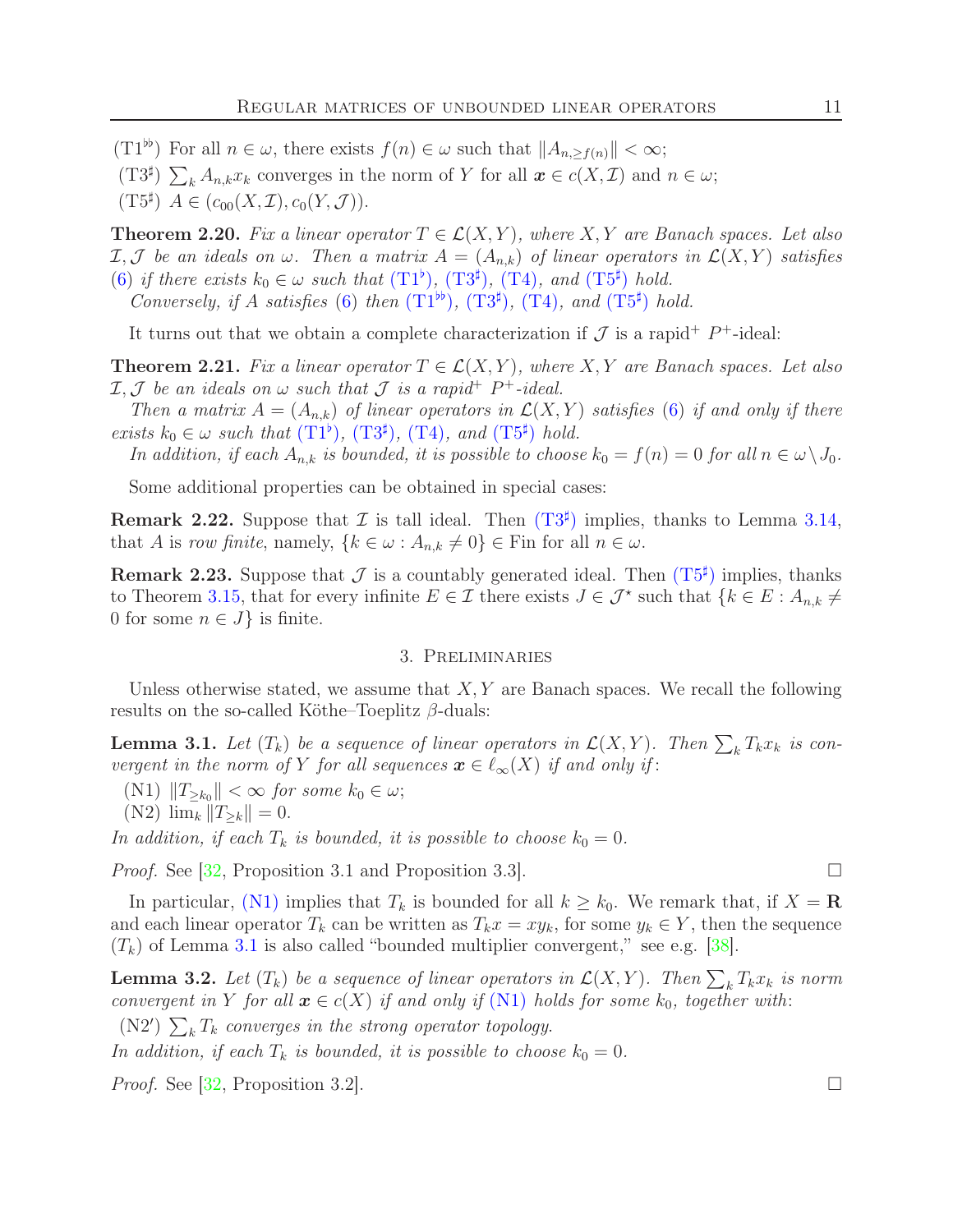A characterization of the Köthe–Toeplitz  $\beta$ -dual of a sequence space which is strictly related to  $c(\mathcal{Z})$  can be found in [\[25,](#page-24-20) Theorem 4].

However, if  $X$  is finite dimensional, we have a simpler characterization:

<span id="page-11-4"></span><span id="page-11-1"></span>**Corollary 3.3.** Let  $(T_k)$  be a sequence of linear operators in  $\mathcal{L}(X, Y)$  and assume, in addition, *that* X *is finite dimensional. Then the following are equivalent:*

- <span id="page-11-2"></span>(i)  $\sum_{k} T_{k}x_{k}$  *is norm convergent in* Y *for all sequences*  $\boldsymbol{x} \in \ell_{\infty}(X);$
- <span id="page-11-3"></span>(ii)  $\sum_{k} T_{k}x_{k}$  *is norm convergent in* Y *for all sequences*  $\boldsymbol{x} \in c(X);$
- (iii)  $||T_{\omega}|| < \infty$ .

*Proof.* The implication [\(i\)](#page-11-1)  $\implies$  [\(ii\)](#page-11-2) is clear and (ii)  $\implies$  [\(iii\)](#page-11-3) follows by Lemma [3.2.](#page-10-6) Indeed, since  $d := \dim(X) < \infty$ , each  $T_k$  is bounded.

[\(iii\)](#page-11-3)  $\implies$  [\(i\)](#page-11-1) It follows by Lemma [3.1](#page-10-5) that it is enough to prove that condition (N[2\)](#page-10-7) holds, provided that  $||T_{\omega}|| < \infty$ . To this aim, suppose for the sake of contradiction that there exists  $\varepsilon > 0$  such that  $\limsup_k ||T_{\geq k}|| > \varepsilon$ . Then there exist a sequence x taking values in the closed unit ball  $B_X$  and a partition  $\{I_j : j \in \omega\}$  of  $\omega$  in consecutive finite intervals such that

$$
\forall j \in \omega, \quad ||(T_k : k \in I_j)|| \ge \left\| \sum_{k \in I_j} T_k x_k \right\| > \varepsilon.
$$

Assume without loss of generality that  $X = \mathbb{R}^d$  and, since every norm is equivalent, endow it with the 1-norm  $||x|| := \sum_i |x_i|$ . Define the sequence  $y$  by  $y_j := \sum_{k \in I_j} T_k x_k$  for all j. Let  $\{Q_1,\ldots,Q_{2^d}\}\$ be the collection of all closed quadrants of  $\mathbf{R}^d$ . Since  $\bigcup_{i\leq 2^d}^{\infty} Q_i = \mathbf{R}^d$ , there exist  $i_0 \in [1, 2^d]$  and an infinite set  $J \subseteq \omega$  such that  $y_j \in Q_{i_0}$  for all  $j \in J$ . It follows that

$$
||T_{\omega}|| \ge ||(T_k : k \in J)|| \ge \sup_{F \subseteq J, F \in \text{Fin}} \left\| \sum_{j \in F} y_j \right\|
$$
  
= 
$$
\sup_{F \subseteq J, F \in \text{Fin}} \sum_{j \in F} ||y_j|| \ge \sup_{F \subseteq J, F \in \text{Fin}} |F|\varepsilon = \infty,
$$

which contradicts the standing hypothesis.  $\Box$ 

<span id="page-11-0"></span>**Lemma 3.4.** Let  $(T_k)$  be a sequence of linear operators in  $\mathcal{L}(X, Y)$  and assume, in addition, *that* X *is finite dimensional and*  $\mathcal{J}$ - $\lim_k ||T_kx|| = 0$  *for all*  $x \in X$ *, where*  $\mathcal{J}$  *is an ideal on*  $\omega$ *. Then*  $\mathcal{J}$ -lim<sub>k</sub>  $||T_k|| = 0$ .

*Proof.* Since  $d := \dim(X) < \infty$ , each  $T_k$  is bounded. Assume without loss of generality that  $X = \mathbf{R}^d$  and endow it with the 1-norm as in the proof of Corollary [3.3.](#page-11-4) Note that the set  $\mathscr E$ of extreme points of the closed unit ball is finite. Hence, for each  $k \in \omega$ , there exists  $e_k \in \mathscr{E}$ such that  $||T_k|| = ||T_k e_k||$ . It follows that

$$
\mathcal{J}\text{-}\lim_{k} \|T_{k}\| \leq \sum_{e \in \mathscr{E}} \mathcal{J}\text{-}\lim_{k} \|T_{k}e\| = 0,
$$

which completes the proof.  $\Box$ 

As anticipated, we will need an ideal version of the Banach–Steinhaus theorem, which has been recently obtained in  $|12|$ .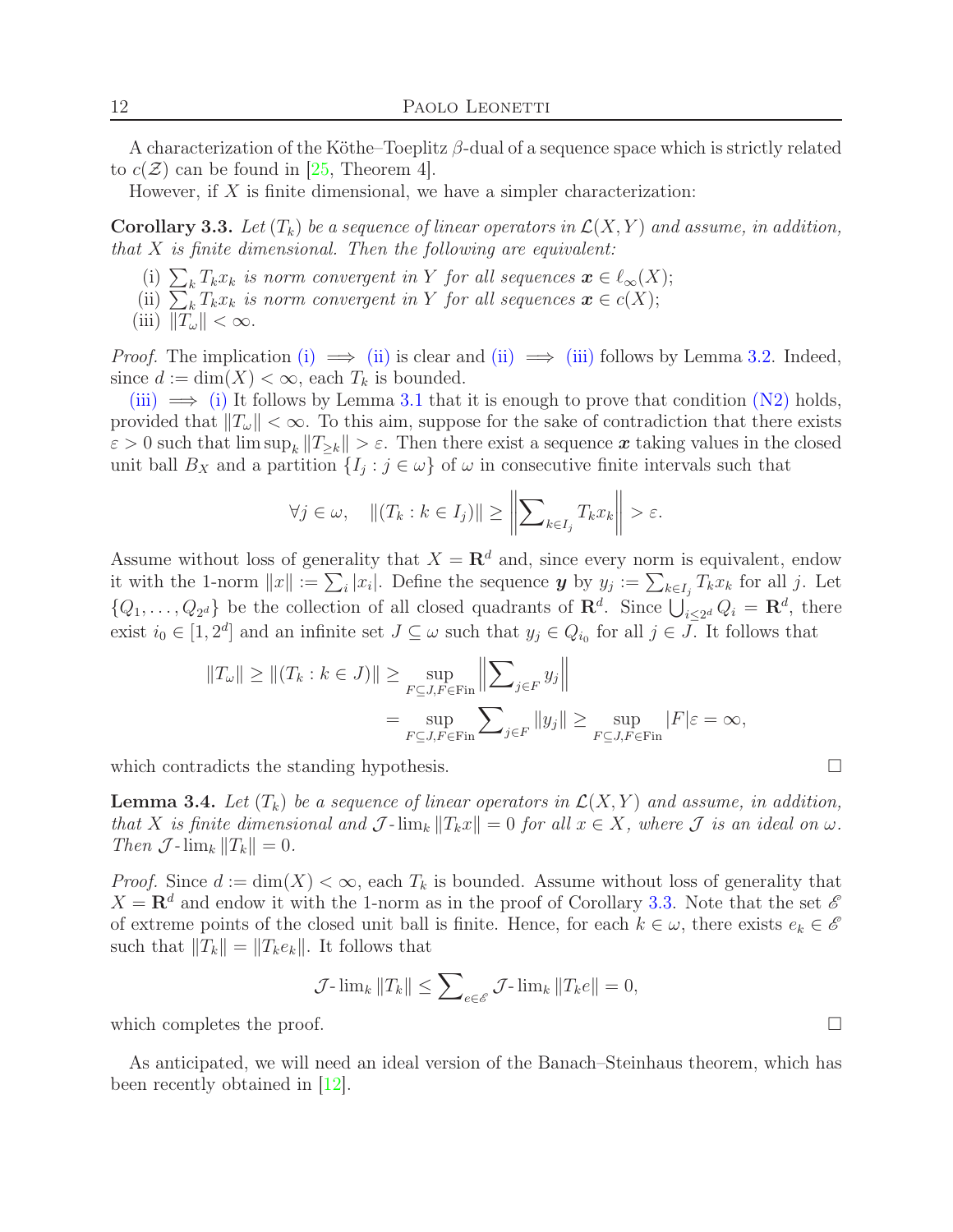<span id="page-12-0"></span>**Theorem 3.5.** Let  $\mathcal J$  be a rapid<sup>+</sup>  $P^+$ -ideal on  $\omega$ . Also, let  $(T_n)$  be a sequence of linear *operators in*  $B(X, Y)$  *and suppose that* 

$$
\forall x \in X, \quad \mathcal{J}\text{-}\limsup_n \|T_n x\| < \infty.
$$

*Then*  $\mathcal{J}$ -lim  $\sup_n ||T_n|| < \infty$ .

*Proof.* It follows by [\[12,](#page-23-10) Theorem 3.1(b)].

The following result on unbounded operators is due to Lorentz and Macphail [\[29\]](#page-24-21) in the case  $\mathcal{J} =$  Fin, see also [\[32,](#page-24-8) Theorem 4.1] for a textbook exposition.

<span id="page-12-1"></span>**Theorem 3.6.** Let  $(T_n)$  be a sequence of linear operators in  $\mathcal{L}(X, Y)$ . Let also  $(M_n)$  be a *decreasing sequence of closed linear subspaces of* X *such that each*  $T_n$  *is bounded on*  $M_n$ .

*Lastly, fix an ideal*  $\mathcal J$  *on*  $\omega$  *and suppose that*  $(T_n x) \in \ell_\infty(Y, \mathcal J)$  *for all*  $x \in X$ *. There there exists*  $n_0 \in \omega$  *such that each*  $T_n$  *is bounded on*  $M_{n_0}$ *.* 

*Proof.* Let us suppose for the sake of contradiction that for every  $n_0 \in \omega$  there exists  $n \in \omega$ such that  $T_n$  is not bounded on  $n_0$ . Then necessarily  $n > n_0$ . Passing, if needed to a subsequence, we can suppose that  $T_{n+1}$  is not bounded on  $M_n$  for all  $n \in \omega$ . It follows by the proof in [\[32,](#page-24-8) Theorem 4.1] that there exists  $x \in X$  such that  $||T_{n+1}x|| \geq n$  for all  $n \geq 2$ . This contradicts the hypothesis that the sequence  $(T_n x)$  is  $\mathcal J$ -bounded.

<span id="page-12-3"></span>**Theorem 3.7.** Let  $A = (A_{n,k})$  be a matrix of linear operators in  $\mathcal{L}(X, Y)$ . Let  $\mathcal J$  be a rapid<sup>+</sup>  $P^+$ -ideal on  $\omega$ . [T](#page-7-2)hen  $A \in (c(X), \ell_\infty(Y, \mathcal{J}))$  only if there exists  $k_0 \in \omega$  which satisfies  $(T1^{\flat})$ . *In addition, if each*  $A_{n,k}$  *is bounded, it is possible to choose*  $k_0 = f(n) = 0$  *for all*  $n \in \omega \setminus J_0$ *.* 

*Proof.* Thanks to Lemma [3.2,](#page-10-6) for each  $n \in \omega$ , there exists an integer  $f(n) \in \omega$  such that  $||A_{n,\geq f(n)}|| < \infty$ . Without loss of generality, we can suppose that the sequence  $(f(n): n \in \omega)$ is weakly increasing. Now, for each  $n \in \omega$ , define

$$
M_n := \{ \mathbf{x} \in c(X) : x_k = 0 \text{ for all } k < f(n) \}.
$$

Then  $(M_n)$  is a decreasing sequence of closed linear subspaces of the Banach space  $c(X)$ . In addition, for each  $n \in \omega$ , the linear operator  $A_n : c(X) \to Y$  is well defined. Thanks to the Banach–Steinhaus theorem,  $A_n$  is bounded on  $M_n$  for all  $n \in \omega$ .

At this point, it follows by Theorem [3.6](#page-12-1) that there exists  $n_0 \in \omega$  such that each  $A_n$  is bounded on  $M_{n_0}$ . Thanks to Theorem [3.5,](#page-12-0) we obtain that  $\mathcal{J}$ - $\limsup_n ||A_n \restriction M_{n_0}|| < \infty$ , i.e., there exist a constant  $\kappa > 0$  and  $J_0 \in \mathcal{J}^*$ , with  $J_0 = \omega$  if  $\mathcal{J} = \text{Fin}$ , such that  $||A_n x|| \leq \kappa ||x||$ for all  $x \in M_{n_0}$  and  $n \in J_0$ . To complete the proof, observe that

$$
\forall n \in J_0, \forall \boldsymbol{x} \in c_{00}(X) \cap M_{n_0}, \quad \|A_n \boldsymbol{x}\| = \left\| \sum_{k \ge f(n_0)} A_{n,k} x_k \right\| \le \kappa \|\boldsymbol{x}\|,
$$

which implies that  $||A_{n,\geq f(n_0)}|| \leq \kappa$ . Since the upper bound is independent of  $n \in J_0$ , the claim follows by setting  $k_0 := f(n_0)$ .

The second part is clear once we observe that it is possible to choose  $f(n) = 0$  for all n.  $\square$ 

<span id="page-12-2"></span>In the following results we will need the following weakening of  $(T2)$ , namely,

(T2<sup>b</sup>)  $\mathcal{J}\text{-}\limsup_n ||A_{n,k}x|| < \infty$  for all  $x \in X$  and  $k < k_0$ .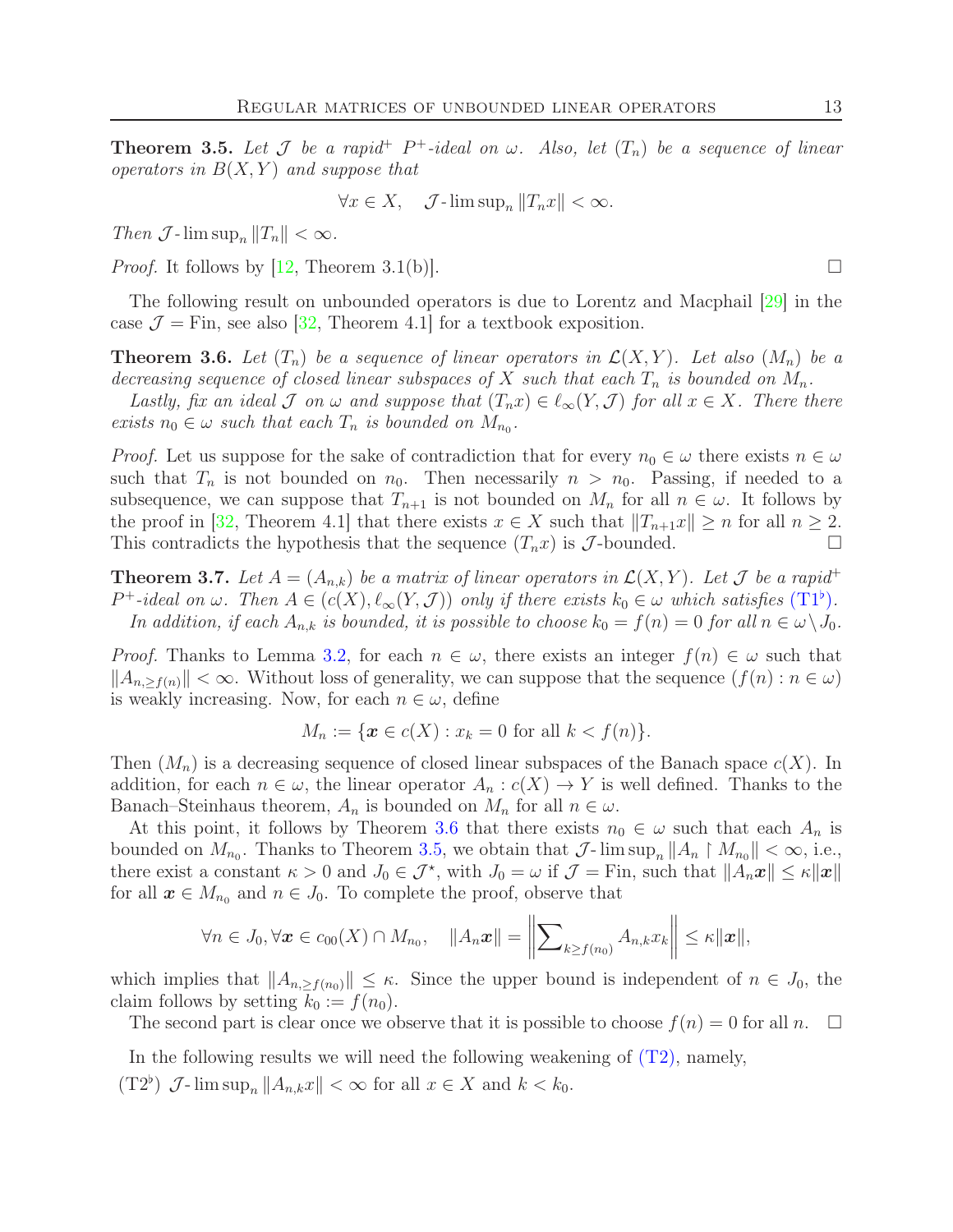It is clear that  $(T5)$  $(T5)$  implies  $(T2^{\flat})$  $(T2^{\flat})$  $(T2^{\flat})$ , which is the reason why it does not appear in Theorem [2.14,](#page-7-0) cf. Remark [2.6.](#page-4-7)

<span id="page-13-0"></span>**Theorem 3.8.** Let  $A = (A_{n,k})$  be a matrix of linear operators in  $\mathcal{L}(X, Y)$ . Also, let  $\mathcal{J}$  be a *rapid*<sup>+</sup>  $P^+$ -ideal on  $\omega$ . Then  $A \in (\ell_{\infty}(X), \ell_{\infty}(Y, \mathcal{J}))$  if and only if there exists  $k_0 \in \omega$  such *that*  $(T1^{\flat})$  $(T1^{\flat})$  $(T1^{\flat})$ *,*  $(T2^{\flat})$ *, and*  $(T3^{\natural})$  *hold.* 

*In addition, if each*  $A_{n,k}$  *is bounded, it is possible to choose*  $k_0 = 0$ *.* 

 $\sum_{k} A_{n,k} x_k$  is convergent in the norm of Y, hence  $A\boldsymbol{x}$  is well defined. It follows by  $(T2^{\flat})$  $(T2^{\flat})$  $(T2^{\flat})$  that *Proof.* IF PART. Fix  $x \in \ell_{\infty}(X)$ . Thanks to Lemma [3.1,](#page-10-5) for each n, the sum  $A_n x =$ there exist  $J_1 \in \mathcal{J}^*$  and  $\kappa > 0$  such that  $||A_{n,k}x_k|| \leq \kappa$  for all  $k < k_0$  and  $n \in J_1$ . Hence

<span id="page-13-6"></span>
$$
||A_n\boldsymbol{x}|| \leq \sum_{k < k_0} ||A_{n,k}x_k|| + \left\|\sum_{k \geq k_0} A_{n,k}x_k\right\| \leq \kappa k_0 + \|\boldsymbol{x}\| \sup_{t \in J_0} \|A_{t,\geq k_0}\| \tag{7}
$$

for all  $n \in J_0 \cap J_1 \in \mathcal{J}^*$ , which proves that  $Ax \in \ell_{\infty}(Y, \mathcal{J})$ .

ONLY IF PAR[T](#page-7-2). The necessity of  $(T1^{\flat})$  follows by Theorem [3.7,](#page-12-3) with  $k_0 = 0$  if each  $A_{n,k}$ is bounded. Now, if  $(T2^{\flat})$  $(T2^{\flat})$  $(T2^{\flat})$  does not hold, there would exist  $x \in X$  and  $k < k_0$  such that  $\mathcal{J}$ - lim sup<sub>n</sub>  $||A_{n,k}x|| = \infty$ . This contradicts the hypothesis that  $A \in (\ell_{\infty}(X), \ell_{\infty}(Y, \mathcal{J}))$  by choosing  $x \in \ell_{\infty}(X)$  such that  $x_t = x$  if  $t = k$  and  $x_t = 0$  otherwise. Lastly, the necessity of  $(T3^{\natural})$  $(T3^{\natural})$  $(T3^{\natural})$  follows by Lemma [3.1.](#page-10-5)

<span id="page-13-7"></span>**Remark 3.9.** The same example given in Remark [2.4](#page-3-6) proves that, even if  $X = Y$ ,  $\mathcal{J} = \text{Fin}$ , and each  $A_{n,k}$  is bounded (so that  $(T2^{\flat})$  $(T2^{\flat})$  $(T2^{\flat})$  is void), condition  $(T1^{\flat})$  (as its stronger version (T[1\)\)](#page-4-5) is not sufficient to characterize the matrix class  $(\ell_{\infty}(X), \ell_{\infty}(Y, \mathcal{J}))$ ; cf. Corollary [3.11](#page-13-2) below for the finite dimensional case.

<span id="page-13-1"></span>**Theorem 3.10.** Let  $A = (A_{n,k})$  be a matrix of linear operators in  $\mathcal{L}(X, Y)$ . Also, let  $\mathcal{J}$  be *a rapid*<sup>+</sup>  $P^+$ -ideal on  $\omega$ . Then  $A \in (c(X), \ell_\infty(Y, \mathcal{J}))$  if and only if there exists  $k_0 \in \omega$  such *that*  $(T1^{\flat})$  $(T1^{\flat})$  $(T1^{\flat})$  *and*  $(T2^{\flat})$  *hold, together with:* 

 $(T4^{\flat}) \sum_{k} A_{n,k}$  convergences in the strong operator topology for all n.

*In addition, if each*  $A_{n,k}$  *is bounded, it is possible to choose*  $k_0 = 0$ *.* 

*Proof.* The proof goes as in Theorem [3.8,](#page-13-0) replacing Lemma [3.1](#page-10-5) with Lemma [3.2.](#page-10-6)

However, if  $X$  is finite dimensional, it is possible to simplify the equivalences in Theorem [3.8](#page-13-0) and Theorem [3.10,](#page-13-1) namely, condition  $(T1^{\flat})$  $(T1^{\flat})$  $(T1^{\flat})$  is necessary and sufficient in both cases choosing  $k_0 = 0$ .

<span id="page-13-2"></span>**Corollary 3.11.** Let  $A = (A_{n,k})$  be a matrix of linear operators in  $\mathcal{L}(X, Y)$  and assume, in *addition, that* X *is finite dimensional. Also, let*  $\mathcal{J}$  *be a rapid*<sup>+</sup>  $P^+$ -ideal on  $\omega$ .

<span id="page-13-3"></span>*Then the following are equivalent*:

- <span id="page-13-4"></span>(i)  $A \in (\ell_{\infty}(X), \ell_{\infty}(Y, \mathcal{J}));$
- <span id="page-13-5"></span>(ii)  $A \in (c(X), \ell_{\infty}(Y, \mathcal{J}))$ ;
- (iii)  $(T1^{\flat})$  $(T1^{\flat})$  $(T1^{\flat})$  *holds with*  $k_0 = 0$ .

*Proof.* [\(i\)](#page-13-3)  $\implies$  [\(ii\)](#page-13-4) is clear, (ii)  $\implies$  [\(iii\)](#page-13-5) follows by Theorem [3.7,](#page-12-3) and (iii)  $\implies$  (i) follows by Lemma [3.1,](#page-10-5) Corollary [3.3,](#page-11-4) Theorem [3.8,](#page-13-0) and the fact that each  $A_{n,k}$  is bounded.  $\square$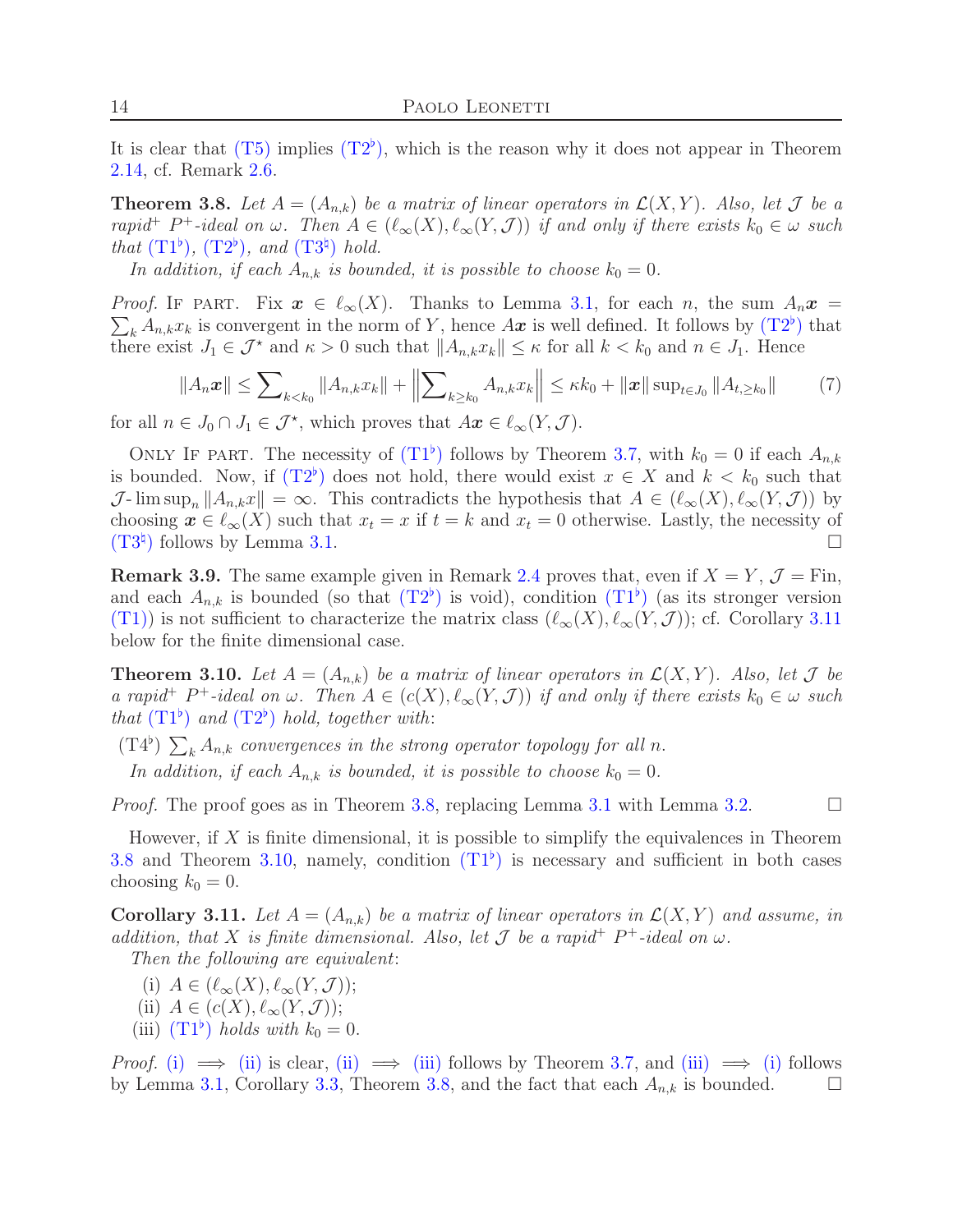<span id="page-14-3"></span>**Lemma 3.12.** Let  $(T_k)$  be a sequence of nonzero linear operators in  $\mathcal{L}(X, Y)$ . Then there *exists a sequence*  $\mathbf{x} \in X^{\omega}$  *such that*  $\sum_{k} T_{k}x_{k}$  *is not convergent in the norm of* Y.

*Proof.* For each  $k \in \omega$ , pick  $y_k \in X$  such that  $T_k y_k \neq 0$ . Now define the sequence x recursively as it follows:  $x_0 := y_0$  and, if  $x_0, \ldots, x_{n-1}$  are defined for some  $n \geq 1$ , then  $x_n := \kappa_n y_n$ , where  $\kappa_n := (n + \|\sum_{k \leq n-1} T_k x_k\|)/\|T_n y_n\|$ . Indeed, it follows that

$$
\left\| \sum_{k \le n} T_k x_k \right\| \ge \|T_n x_n\| - \left\| \sum_{k \le n-1} T_k x_k \right\| = n
$$

for all  $n \geq 1$ , completing the proof.

<span id="page-14-2"></span>**Lemma 3.13.** Let  $\mathcal{I}$  be an ideal on  $\omega$  which is tall. Then there exists a partition  $\{E_n : n \in \omega\}$ *of*  $\omega$  *such that*  $E_n \in \mathcal{I} \cap \text{Fin}^+$  *for all n.* 

*Proof.* We define such partition recursively, with the property that  $\{0, \ldots, n\} \cup E_0 \cup \cdots E_n$  for all n. Since  $\mathcal I$  is tall there exists an infinite set  $S_0 \in \mathcal I$ , and set  $E_0 := S_0 \cup \{0\}$ . Now, suppose that  $E_0, \ldots, E_{n-1}$  have been defined, for some  $n \geq 1$ , so that the set  $G_n := \omega \setminus \bigcup_{i \leq n} E_i$ belongs to  $\mathcal{I}^*$ . Since  $\mathcal{I}$  is tall there exists an infinite set  $S_n \in \mathcal{I}$  contained in  $G_n$ . The claim follows defining  $E_n := S_n$  if  $n \notin G_n$  and  $E_n := S_n \cup \{n\}$  otherwise.

<span id="page-14-0"></span>**Lemma 3.14.** Let  $(T_k)$  be a sequence of linear operators in  $\mathcal{L}(X, Y)$ . Let also  $\mathcal I$  be a tall *ideal on*  $\omega$ . Then  $\sum_{k} T_k x_k$  *is convergent in the norm of* Y *for all*  $x \in c_{00}(X, \mathcal{I})$  *if and only if*  $\{k \in \omega : T_k \neq 0\}$  *is finite.* 

*Proof.* Thanks to Lemma [3.13,](#page-14-2) there exists a partition  $\{E_n : n \in \omega\}$  of  $\omega$  such that  $E_n \in$  $\mathcal{I} \cap \text{Fin}^+$  for all n. Now, it follows by Lemma [3.12](#page-14-3) that  $F_n := \{k \in E_n : T_k \neq 0\} \in \text{Fin}$ . Define  $F := \bigcup_n F_n$  and suppose for the sake of contradiction that  $F \notin \mathbb{F}$ in. Since  $\mathcal I$  is tall, there exists an infinite subset  $F' \subseteq F$  such that  $F' \in \mathcal{I}$ . However, by construction  ${k \in F' : T_k \neq 0} = F'$ , which contradicts Lemma [3.12.](#page-14-3)

Recalling that a matrix A is said to be row-finite if  $\{k \in \omega : A_{n,k} \neq 0\} \in \mathbb{F}$  in for all  $n \in \omega$ , we provide strong necessary conditions on the entries of matrices in  $(X^{\omega}, \ell_{\infty}(Y, \mathcal{J}))$ and  $(c_{00}(X,\mathcal{I}), \ell_{\infty}(Y))$ , where  $\mathcal J$  is countably generated and  $\mathcal I$  is tall.

<span id="page-14-1"></span>**Theorem 3.15.** Let  $A = (A_{n,k})$  be a matrix of linear operators in  $\mathcal{L}(X, Y)$  such that  $A \in$  $(X^{\omega}, \ell_{\infty}(Y, \mathcal{J}))$ , where  $\mathcal J$  *is a countably generated ideal on*  $\omega$ *. Then* A *is row finite and there exist*  $J \in \mathcal{J}^*$  *and*  $k_1 \in \omega$  *such that*  $A_{n,k} = 0$  *for all*  $n \in J$  *and*  $k \geq k_1$ *.* 

*Proof.* First, suppose that  $A \in (X^{\omega}, \ell_{\infty}(Y, \mathcal{J}))$  and that  $\mathcal J$  is generated by a sequence of increasing sets  $(Q_i)$ . Then A is row finite by Lemma [3.12,](#page-14-3) so that  $F_n := \{k \in \omega : A_{n,k} \neq \emptyset\}$  $0\} \in \text{Fin}$  for all  $n \in \omega$ . Suppose for the sake of contradiction that

<span id="page-14-4"></span>
$$
\forall J \in \mathcal{J}^{\star}, \forall k_1 \in \omega, \exists k \ge k_1, \exists n \in J, \quad A_{n,k} \neq 0. \tag{8}
$$

Define a strictly increasing sequence  $(s_n)$  in  $\omega$  such that  $s_0 := \min\{n \in \omega : F_n \neq \emptyset\}$ , and, recursively,  $s_{n+1} := \min(S_n \setminus Q_{j_n})$  for all  $n \in \omega$ , where

$$
S_n := \{ t \in \omega : \max F_t > \max(F_{s_0} \cup \dots \cup F_{s_n}) \} \text{ and } j_n := \min \{ j \in \omega : s_n \in Q_j \}.
$$

We claim that  $S_n \setminus Q_{j_n}$  is nonempty, so that  $s_{n+1}$  is well defined. Note that  $S_n \in \mathcal{J}^+$ : indeed, in the opposite, we would contradict [\(8\)](#page-14-4) by setting  $J = S_n^c$  and  $k_1 = 1 + \max(F_{s_0} \cup \cdots \cup F_{s_n}).$ In addition, since  $Q_{j_n} \in \mathcal{J}$ , it follows that  $S_n \setminus Q_{j_n} \in \mathcal{J}^+$  (in particular, it is nonempty).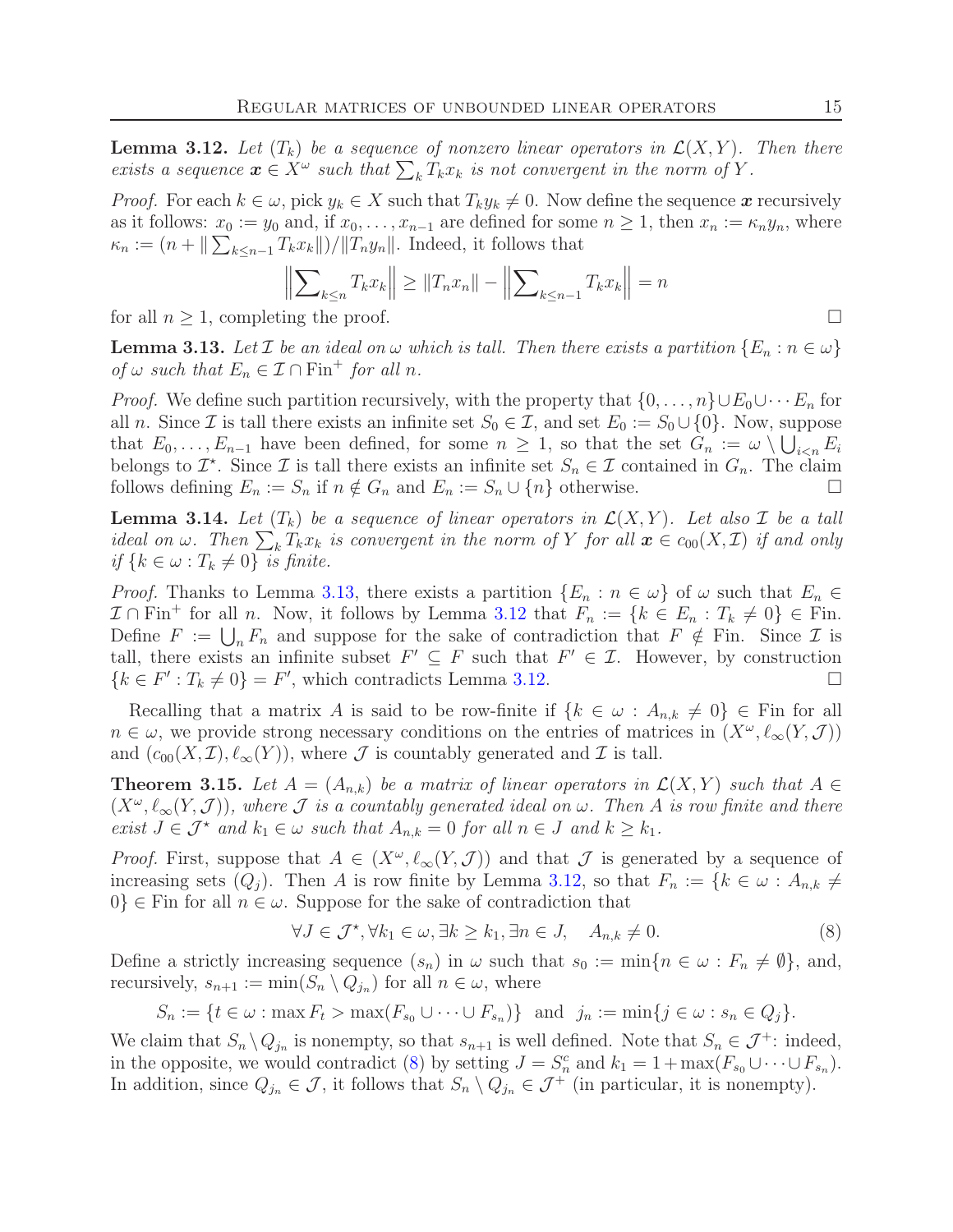Since the set  $S := \{s_n : n \in \omega\}$  is not contained in any  $Q_j$ , it follows that  $S \in \mathcal{J}^+$ . In addition, set  $k_n := \max F_{s_n}$  for all  $n \in \omega$ . Using a technique similar to the one used in Lemma [3.12,](#page-14-3) we are going to construct a sequence x supported on  $K := \{k_n : n \in \omega\}$ such that  $||A_n\mathbf{x}|| \geq n$  for all  $n \in \omega$ , so that  $A\mathbf{x} \notin \ell_\infty(Y, \mathcal{J})$ . To this aim, pick an arbitrary sequence  $y \in X^{\omega}$  such that  $A_{s_n,k_n} y_n \neq 0$  for all  $n \in \omega$ . Now define x recursively so that  $x_{k_0} := y_0$  and, if  $x_{k_0}, \ldots, x_{k_{n-1}}$  are given for some  $n \geq 1$ , then  $x_{k_n} := \kappa_n y_n$ , where  $\kappa_n :=$  $(n + \|\sum_{i \leq n-1} A_{s_n,k_i} x_{k_i}\|)/\|A_{s_n,k_n} y_n\|$ . Indeed, it follows that

$$
||A_{s_n} \mathbf{x}|| = \left\| \sum_{k \in F_{s_n}} A_{s_n,k} x_k \right\| = \left\| \sum_{i \le n} A_{s_n,k_i} x_{k_i} \right\|
$$
  

$$
\ge \kappa_n ||A_{s_n,k_n} y_{k_n}|| - \left\| \sum_{i \le n-1} A_{s_n,k_i} x_{k_i} \right\| = n
$$

for all  $n \geq 1$ . Since  $S \in \mathcal{J}^+$ , we conclude that  $\mathcal{J}$ -lim sup<sub>n</sub>  $||A_n \mathbf{x}|| \neq 0$ .

<span id="page-15-3"></span>**Theorem 3.16.** Let  $A = (A_{n,k})$  be a matrix of linear operators in  $\mathcal{L}(X, Y)$  such that  $A \in$  $(c_{00}(X,\mathcal{I}),\ell_{\infty}(Y))$ , where  $\mathcal I$  *is a tall ideal on*  $\omega$ . Then there exists  $k_1 \in \omega$  such that  $A_{n,k} = 0$ *for all*  $n \in \omega$  *and*  $k \geq k_1$ *.* 

*Proof.* First, A is row finite by Lemma [3.14.](#page-14-0) Now, it is enough to repeat the proof of Lemma [3.14](#page-14-0) replacing Lemma [3.12](#page-14-3) with Theorem [3.15,](#page-14-1) with  $F_n := \{k \in \omega : \exists m \in \omega, A_{m,k} \neq 0\}.$ 

### 4. Key tools

Let  $A = (A_{n,k})$  be a matrix of linear operators in  $\mathcal{L}(X, Y)$  and note that, for each  $n \in \omega$ and sequence  $x$  taking values on the closed unit ball  $B_X$ , we have

<span id="page-15-0"></span>
$$
\mathcal{J}\text{-}\limsup_{n} \|A_{n,\omega}\| \ge \mathcal{J}\text{-}\limsup_{n} \|A_n \mathbf{x}\| \tag{9}
$$

In this section, we provide sufficient conditions on the matrix A and on the ideal  $\mathcal J$  for the existence of a sequence  $x$  such that the above inequality is actually an equality. The following result is the operator version of the sliding jump argument contained in the proof of [\[11,](#page-23-1) Theorem 1.3] for the one-dimensional case  $X = Y = \mathbf{R}$  and  $\mathcal{J} = \text{Fin}$ .

<span id="page-15-2"></span>**Theorem 4.1.** Let  $\mathcal J$  be an ideal on  $\omega$  which is countably generated. Let also  $A = (A_{n,k})$ *be a matrix of linear operators in*  $\mathcal{L}(X, Y)$  *which satisfies conditions*  $(T1^{\flat})$  $(T1^{\flat})$  $(T1^{\flat})$  *for some*  $k_0 \in \omega$ *,*  $(T3<sup>‡</sup>)$  $(T3<sup>‡</sup>)$  $(T3<sup>‡</sup>)$ *, and*  $(T6<sup>†</sup>)$ *. Then there exists a sequence* x *with values on the unit sphere*  $S_X$  *such that* 

$$
\mathcal{J}\text{-}\limsup_n ||A_{n,\omega}|| = \mathcal{J}\text{-}\limsup_n ||A_n\boldsymbol{x}||.
$$

*Proof.* Suppose that  $\mathcal J$  is generated by an increasing sequence of sets  $(Q_n)$ , and define

$$
\eta_0 := \mathcal{J}\text{-}\limsup_n \|A_{n,\omega}\| \in [0,\infty].
$$

It follows by  $(T6^{\flat})$  $(T6^{\flat})$  $(T6^{\flat})$  that

<span id="page-15-1"></span>
$$
\forall E \in \text{Fin}, \quad \mathcal{J}\text{-}\lim_{n} \|A_{n,E}\| = \sum_{k \in E} \mathcal{J}\text{-}\lim_{n} \|A_{n,k}\| = 0. \tag{10}
$$

Hence there exists  $J_1 \in \mathcal{J}^*$  such that  $||A_{n, \leq k_0}|| \leq 1$  for all  $n \in J_1$ . Setting  $J_2 := J_0 \cap J_1 \in \mathcal{J}^*$ , it follows that

$$
\forall n \in J_2, \quad \|A_{n,\omega}\| \le \|A_{n,\le k_0}\| + \|A_{n,\ge k_0}\| \le 1 + \sup_{t \in J_0} \|A_{t,\ge k_0}\|,
$$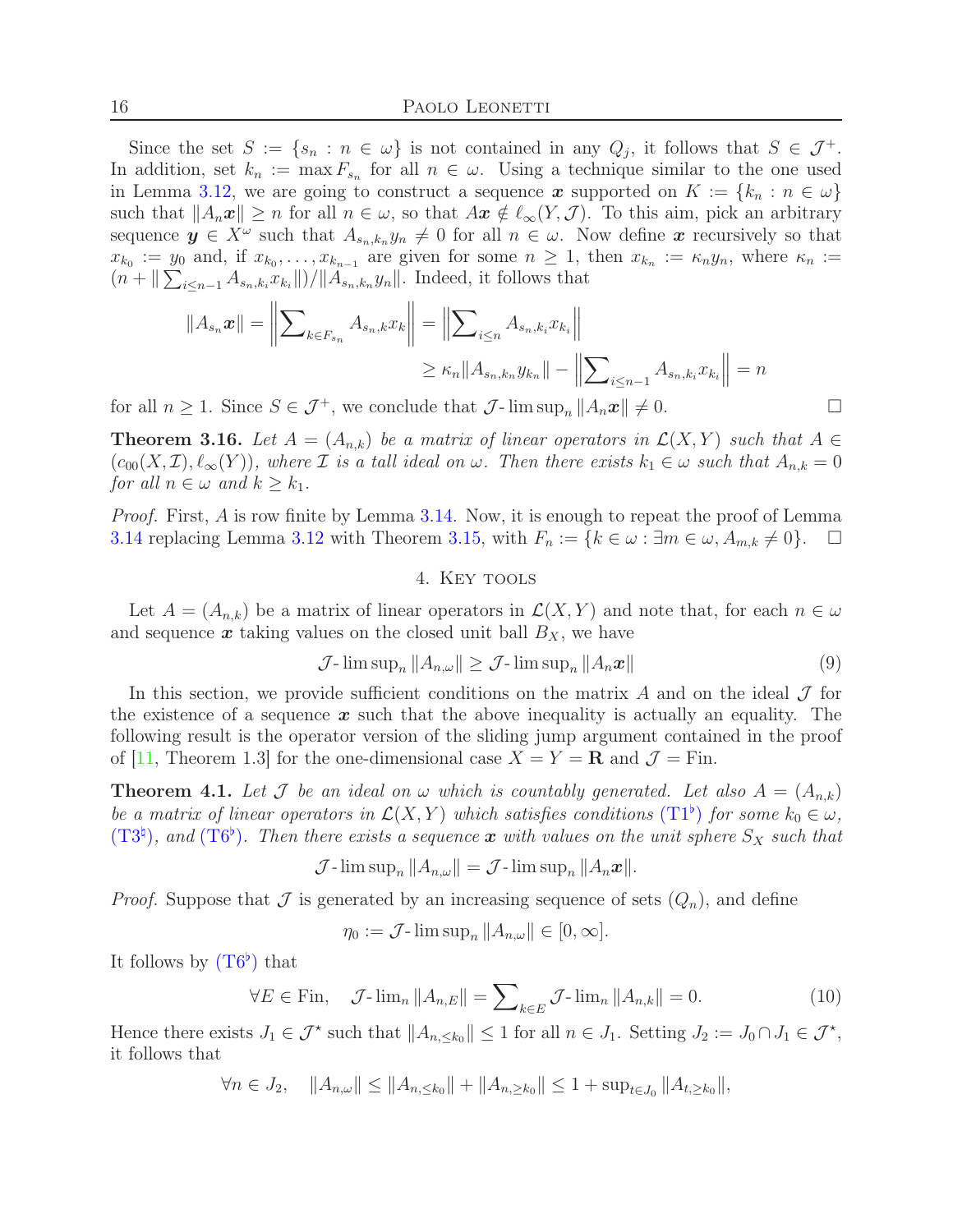which is finite by condition  $(T1^{\flat})$  $(T1^{\flat})$  $(T1^{\flat})$ . This proves that  $\eta_0 \neq \infty$ . Moreover, if  $\eta_0 = 0$ , it is enough to let  $x$  be an arbitrary sequence with values in  $S_X$ , thanks to [\(9\)](#page-15-0). Hence, let us assume hereafter that  $\eta_0 \in (0,\infty)$ .

At this point, for each  $n \in \omega$ , define the set

<span id="page-16-0"></span>
$$
E_n := \left\{ t \in J_2 : |||A_{t,\omega}|| - \eta_0| \le \frac{\eta_0}{2^n} \right\},\tag{11}
$$

and note that  $(E_n)$  is a decreasing sequence of sets in  $\mathcal{J}^+$ . Define also two strictly increasing sequences  $(s_n)$  and  $(m_n)$  of nonnegative integers, a descreasing sequence  $(H_n)$  of sets of  $\mathcal{J}^*$ , and a decreasing sequence  $(S_n)$  of sets in  $\mathcal{J}^+$  as it follows. Set  $s_0 := \min S_0$ , with  $S_0 := E_0$ ,  $H_0 := \omega$ , and choose  $m_0 \in \omega$  such that  $||A_{s_0, \geq m_0}|| \leq \eta_0$ , which is possible by  $(T3^{\natural})$  $(T3^{\natural})$  $(T3^{\natural})$ . Now, suppose that  $s_0, \ldots, s_{n-1}, m_0, \ldots, m_{n-1} \in \omega$  and the sets  $S_0, \ldots, S_{n-1} \in \mathcal{J}^+$ and  $H_0, \ldots, H_{n-1} \in \mathcal{J}^*$  have been defined for some  $n \geq 1$ .

- (i) Set  $H_n := H_{n-1} \cap \{t \in \omega : ||A_{t,m_{n-1}}|| \leq \frac{\eta_0}{2^n}\}\,$ , so that  $H_n \in \mathcal{J}^*$  by [\(10\)](#page-15-1);
- (ii) Define  $S_n := E_n \cap H_n$ , hence  $S_n \in \mathcal{J}^+$  and

<span id="page-16-1"></span>
$$
\forall t \in S_n, \quad \|A_{t,\leq m_{n-1}}\| \leq \frac{\eta_0}{2^n}.\tag{12}
$$

- (iii) Choose  $s_n \in S_n \setminus Q_z$ , where k is an integer such that  $s_{n-1} \in Q_k$ . In particular,  $s_n > s_{n-1}$ . Note that this is possible since  $S_n \setminus Q_k \in \mathcal{J}^+$ .
- (iv) Lastly, thanks to  $(T3^{\natural})$  $(T3^{\natural})$  $(T3^{\natural})$ , choose  $m_n > m_{n-1}$  such that

<span id="page-16-2"></span>
$$
||A_{s_n,\geq m_n}|| \leq \frac{\eta_0}{2^n}.\tag{13}
$$

To conclude the proof, let  $x = (x_n)$  be a sequence taking values on the unit sphere  $S_X$ such that

<span id="page-16-3"></span>
$$
\forall n \ge 1, \quad \left\| \sum_{k \in M_n} A_{s_n,k} x_k \right\| \ge \| A_{s_n,M_n} \| - \frac{\eta_0}{2^n},\tag{14}
$$

where  $M_n := \{k \in \omega : m_{n-1} < k \leq m_n\}$ , and  $x_n$  is arbitrarily chosen on the unit sphere  $S_X$ for all  $n \in [0, m_0]$ . It follows by [\(11\)](#page-16-0), [\(12\)](#page-16-1), [\(13\)](#page-16-2), and [\(14\)](#page-16-3) that

<span id="page-16-4"></span>
$$
\forall n \ge 1, \quad \|A_{s_n} \mathbf{x}\| \ge \left\| \sum_{k \in M_n} A_{s_n,k} x_k \right\| - \left\| A_{s_n, \le m_{n-1}} \right\| - \left\| A_{s_n, \ge m_n} \right\|
$$
  
\n
$$
\ge \|A_{s_n, M_n}\| - \left\| A_{s_n, \le m_{n-1}} \right\| - \left\| A_{s_n, \ge m_n} \right\| - \frac{\eta_0}{2^n}
$$
  
\n
$$
\ge \|A_{s_n, \omega}\| - 2 \left\| A_{s_n, \le m_{n-1}} \right\| - 2 \left\| A_{s_n, \ge m_n} \right\| - \frac{\eta_0}{2^n}
$$
  
\n
$$
\ge \eta_0 \left( 1 - \frac{1}{2^n} \right) - \frac{\eta_0}{2^{n-1}} - \frac{\eta_0}{2^{n-1}} - \frac{\eta_0}{2^n} > \eta_0 \left( 1 - \frac{1}{2^{n-3}} \right).
$$
\n(15)

It follows by construction that we cannot find an integer k such that  $s_n \in Q_k$  for all  $n \in \omega$ . Therefore  $\{s_n : n \in \omega\} \in \mathcal{J}^+$  and  $\mathcal{J}$ - $\limsup_n ||A_n x|| \geq \eta_0$ .

The converse inequality follows by  $(9)$ , completing the proof.  $\Box$ 

Related results (in the case  $X = Y = \mathbf{R}$  and  $\mathcal{J} = \text{Fin}$ ) can be found in [\[1,](#page-23-14) Lemma 3.1] and [\[37,](#page-24-22) Corollary 12]. The following corollary is immediate (we omit details):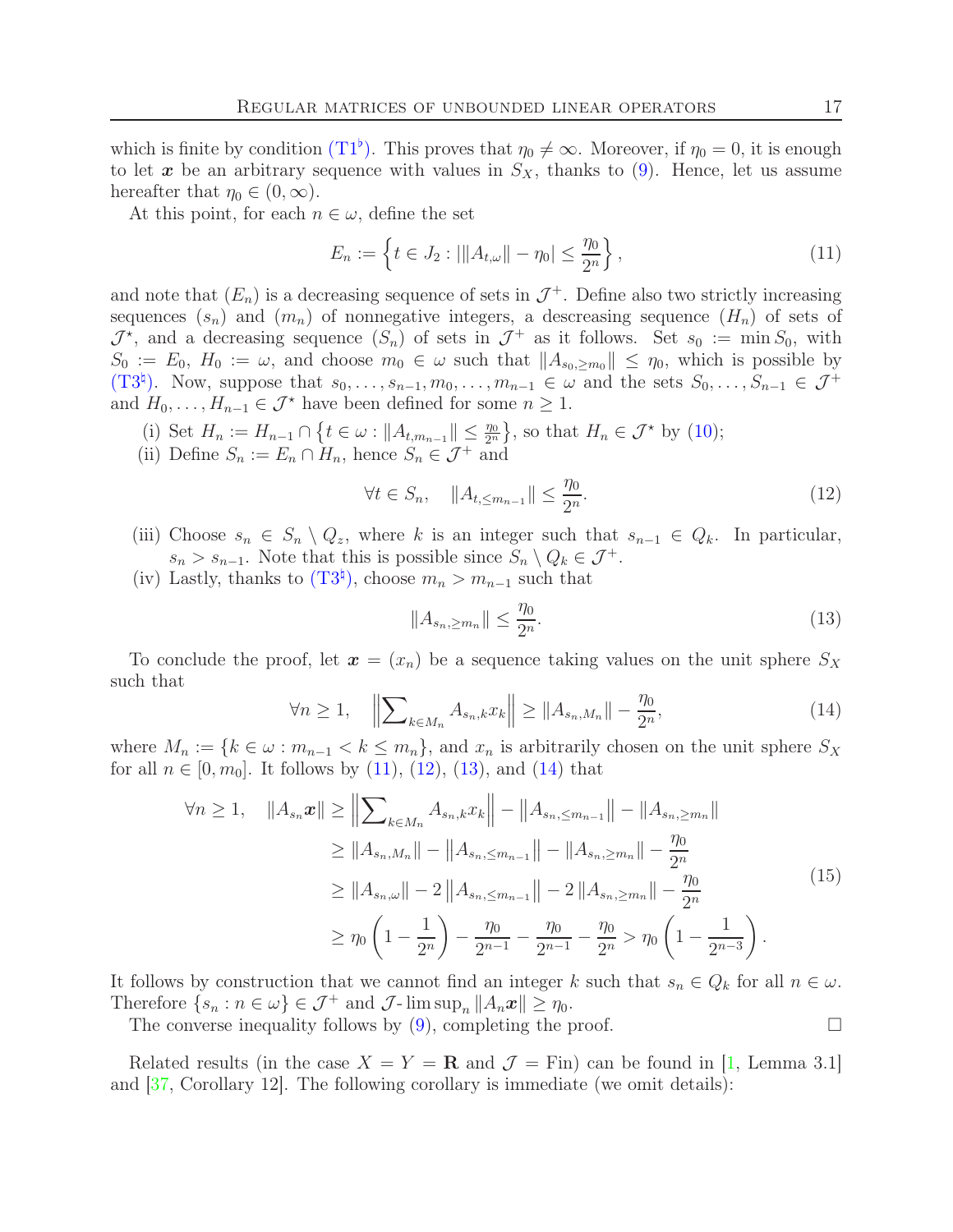<span id="page-17-3"></span>**Corollary 4.2.** With the same hypothesis of Theorem [4.1,](#page-15-2) for each  $E \subseteq \omega$ , there exists a *sequence* x *taking values on*  $S_X \cup \{0\}$  *and supported on* E *such that* 

$$
\mathcal{J}\text{-}\limsup_n ||A_{n,E}|| = \mathcal{J}\text{-}\limsup_n ||A_n\boldsymbol{x}||.
$$

In the finite dimensional case, the statement can be simplified:

Corollary 4.3. With the same notations of Corollary [2.11,](#page-6-2) suppose that  $X = \mathbb{R}^d$ ,  $Y = \mathbb{R}^m$ , *and that* J *is countably generated. Let also* A *be a matrix which satisfies*:

- <span id="page-17-1"></span><span id="page-17-0"></span> $(K1) \ \sup_{n \in J_0} \sum_k \sum_{i,j} |a_{n,k}(i,j)| < \infty \ for \ some \ J_0 \in \mathcal{J}^{\star};$
- <span id="page-17-2"></span> $(K2)$   $\sum_{k} \sum_{i,j} |a_{n,k}(i,j)| < \infty$  for all  $n \in \omega$ ;
- (K3)  $\mathcal{J}$ - $\lim_{n} \sum_{i,j} |a_{n,k}(i,j)| = 0$  *for all*  $k \in \omega$ .

*Then, for each*  $E \subseteq \omega$ *, there exists a sequence*  $\boldsymbol{x} = (x^{(0)}, x^{(1)}, \ldots)$  *taking values on*  $S_X \cup \{0\}$ *and supported on* E *such that*

$$
\mathcal{J}\text{-}\limsup_{n}\sum_{k\in E}\sum_{i,j}|a_{n,k}(i,j)| = \mathcal{J}\text{-}\limsup_{n}\sum_{i}\left|\sum_{k}\sum_{j}a_{n,k}(i,j)x_{j}^{(k)}\right|.
$$

*Proof.* Conditions (K[1\)](#page-17-0) and (K[2\)](#page-17-1) correspond to  $(T1^{\flat})$  $(T1^{\flat})$  $(T1^{\flat})$ , and (K[3\)](#page-17-2) corresponds to  $(T6^{\flat})$ , cf. the proof of Corollary [2.11.](#page-6-2) In addition,  $(T1^{\flat})$  $(T1^{\flat})$  $(T1^{\flat})$  implies  $(T3^{\natural})$  by Proposition [2.8](#page-5-2)[.\(v\)](#page-5-6) and Remark [5.1](#page-20-0) below. The claim follows by Corollary [4.2.](#page-17-3)

Remark 4.4. As it has been previously observed in Remark [2.3,](#page-3-7) there exists a matrix A which does not satisfy condition  $(T6^{\flat})$  $(T6^{\flat})$  $(T6^{\flat})$  with  $\mathcal{J} =$  Fin (which corresponds to  $(S4)$ ) and, on other hand, it satisfies (T[5\)](#page-4-2) with  $\mathcal{I} = \mathcal{J} =$  Fin (which corresponds to (S[3\)\)](#page-3-2). In addition, it is immediate to see that A satisfies (T[1\)](#page-4-5) and ([T](#page-5-1)3<sup> $\sharp$ </sup>) since  $A_{n,k} = 0$  for all  $n \geq 0$  and  $k > 0$ . However, in this case, the conclusion of Theorem [4.1](#page-15-2) fails: indeed, if  $x = (x_0, x_1, \ldots)$  is a sequence taking values on the closed unit ball of  $\ell_2$  then  $\lim_n ||A_n x|| = \lim_n ||A_{n,0} x_0|| = 0$ , and  $||A_{n,\omega}|| = ||A_{n,0}|| = 1$  for all  $n \in \omega$ . Hence we cannot replace  $(T6^{\flat})$  $(T6^{\flat})$  $(T6^{\flat})$  in Theorem [4.1](#page-15-2) with the weaker pointwise condition  $\mathcal{J}\text{-}\lim_n A_{n,k} = 0$  for all  $k \in \omega$  (namely, (T[5\)](#page-4-2) with  $\mathcal{I} = \text{Fin}$ ).

However, the weaker condition above is sufficient to obtain the same claim if  $\eta_0 = \infty$ ; note that, as it has been shown above, this case is impossible with the hypotheses of Theorem [4.1.](#page-15-2)

<span id="page-17-4"></span>**Theorem 4.5.** Let J be an ideal on  $\omega$  which is countably generated. Let also  $A = (A_{n,k})$ be a matrix of linear operators in  $\mathcal{L}(X, Y)$  which satisfies conditions  $(T3^{\natural})$  $(T3^{\natural})$  $(T3^{\natural})$  and  $(T5)$  $(T5)$  with  $\mathcal{I} = \text{Fin}$ *. In addition, assume that*  $\mathcal{J}$ *-*lim  $\sup_n ||A_{n, \geq f(n)}|| = \infty$ *.* 

*Then there exists a sequence* x *with values on*  $S_X$  *such that*  $\mathcal{J}$ -lim sup<sub>n</sub>  $||A_n x|| = \infty$ *.* 

*Proof.* We proceed with the same strategy of the proof of Theorem [4.1.](#page-15-2) Note that  $(T3^{\natural})$  $(T3^{\natural})$  $(T3^{\natural})$ implies  $(T1^{\flat})$  $(T1^{\flat})$  $(T1^{\flat})$ . Accordingly, define  $E_n := \{t \in \omega : ||A_{t,\geq f(t)}|| \geq n\}$ , which belongs to  $\mathcal{J}^+$ for each  $n \in \omega$ . Set  $s_0 := \min S_0$ , with  $S_0 := E_0$ ,  $H_0 := \omega$ , choose  $m_0 \in \omega$  such that  $||A_{s_0,\geq m_0}|| \leq 1$ , which is possible by  $(T3^{\natural})$  $(T3^{\natural})$  $(T3^{\natural})$ , and pick some arbitrary vectors  $x_0, \ldots, x_{m_0} \in S_X$ .

Now, suppose that, for some  $n \geq 1$ , all the integers  $s_i, m_i$ , sets  $S_i, H_i \subseteq \omega$ , and vectors  $x_j$ have been defined for all  $i \leq n-1$  and  $j \leq m_{n-1}$ . Then, define recursively

$$
H_n := H_{n-1} \cap \left\{ t \in \omega : \left\| \sum_{k \le m_{n-1}} A_{t,k} x_k \right\| \le 1 \right\},\
$$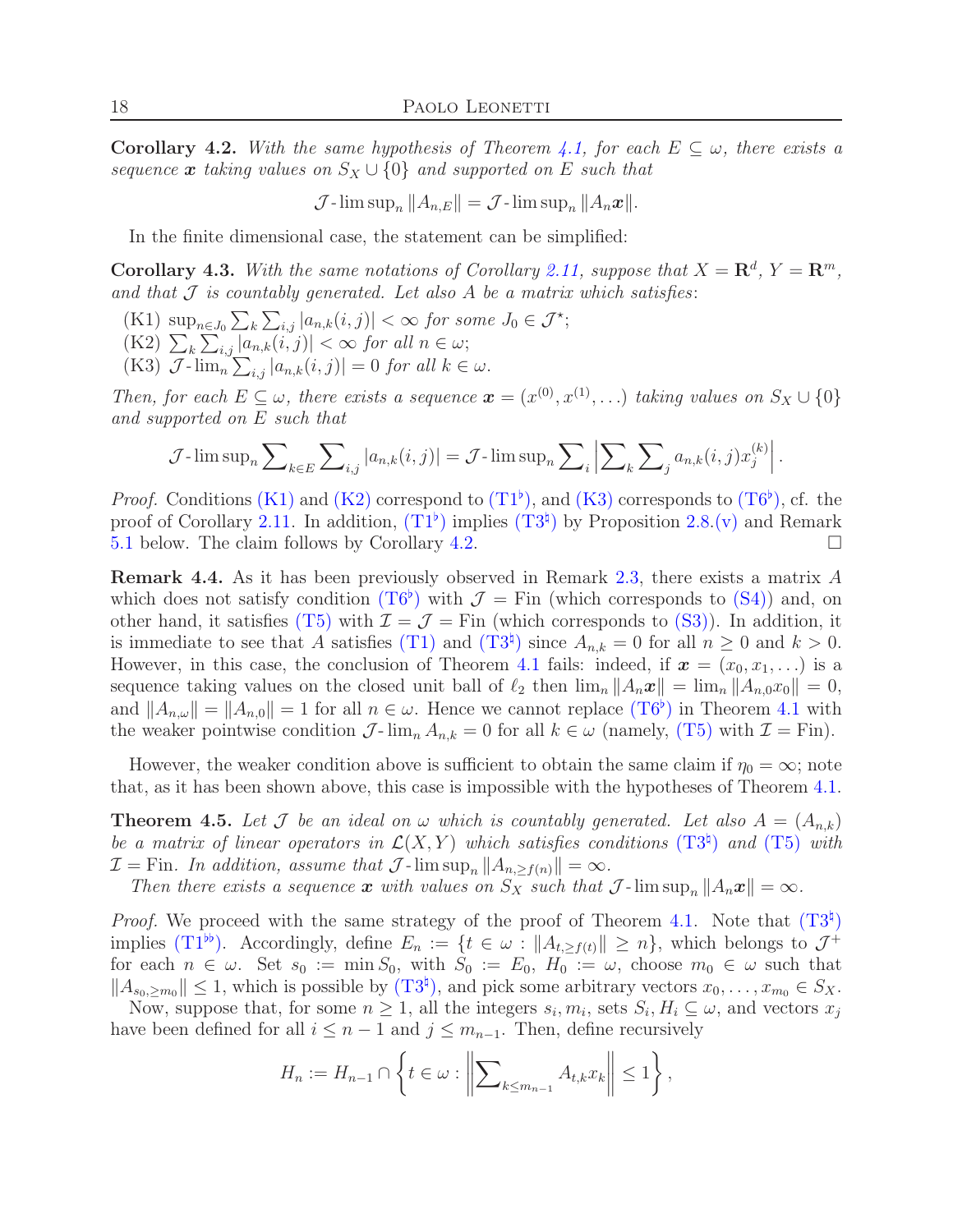which belongs to  $\mathcal{J}^*$  thanks to (T[5\)](#page-4-2) with  $\mathcal{I} =$  Fin. Define  $S_n$  and  $s_n$  as in the proof of Theorem [4.1,](#page-15-2) and  $m_n > m_{n-1}$  such that  $||A_{s_n, \geq m_n}|| \leq 1$ , which is possible again by ([T](#page-5-1)3<sup> $\natural$ </sup>). Finally, we choose some vectors  $\{x_k : k \in M_n\}$  on the unit sphere  $S_X$  such that  $\|\sum_{k\in M_n} A_{s_n,k}x_k\| \ge \|A_{s_n,M_n}\| - 1.$  (Here, differently from the previous proof, the sequence  $x$  has been constructed recursively.) Reasoning as in  $(15)$ , we conclude that

$$
\forall n \ge 1, \quad \|A_{s_n} \mathbf{x}\| \ge n-5 \quad \text{and} \quad \{s_t : t \in \omega\} \in \mathcal{J}^+.
$$

Therefore  $\mathcal{J}$ -  $\limsup_n ||A_n x|| = \infty$ .

As a consequence of the results above, we obtain an ideal version of the Hahn–Schur theorem (where the classical version corresponds to the case  $\mathcal{J} = \text{Fin}$ ):

<span id="page-18-0"></span>**Theorem 4.6.** Let  $\mathcal J$  be a countably generated ideal. Let also  $A = (a_{n,k})$  be an infinite real  $matrix \; such \; that \sum_{k} |a_{n,k}| < \infty \; for \; all \; n \in \omega \; and$ 

<span id="page-18-1"></span>
$$
\forall E \subseteq \omega, \quad \mathcal{J}\text{-}\lim_{n} \sum_{k \in E} a_{n,k} = 0. \tag{16}
$$

*Then*  $\mathcal{J}$ - $\lim_{n} \sum_{k} |a_{n,k}| = 0$ .

*Proof.* Set  $\eta_0 := \mathcal{J}$ -  $\limsup_n \sum_k |a_{n,k}| \in [0,\infty]$ . Note also that the standing hypotheses imply  $(T3^{\natural})$  $(T3^{\natural})$  $(T3^{\natural})$  and  $(T6^{\flat})$ . In addition, if  $\eta_0 < \infty$ , then  $(T1)$  $(T1)$  holds. It follows by Theorem [4.1](#page-15-2) and Theorem [4.5](#page-17-4) that there exists a real sequence x taking values in  $\{1, -1\}$  such that

<span id="page-18-2"></span>
$$
\mathcal{J}\text{-}\limsup_{n}\sum_{k}a_{n,k}x_{k}=\eta_{0}.\tag{17}
$$

At this point, define  $y_n := (1 + x_n)/2$  for all  $n \in \omega$ , so that  $y = 1_E$ , where  $E := \{k \in \omega :$  $x_k = 1$ . It follows by  $(16)$  and  $(17)$  that

$$
\eta_0 = \mathcal{J}\text{-}\limsup_n \left( \sum_k a_{n,k} (2y_k - 1) \right)
$$
  
=  $2 \cdot \mathcal{J}\text{-}\limsup_n \sum_k a_{n,k} y_k - \mathcal{J}\text{-}\lim_n \sum_k a_{n,k}$   
=  $2 \cdot \mathcal{J}\text{-}\limsup_n \sum_{k \in E} a_{n,k} = 0.$ 

Therefore  $\mathcal{J}$ - $\lim_{n} \sum_{k} |a_{n,k}| = 0.$ 

Neither ([T](#page-5-0)6<sup>b</sup>) nor (T[5\)](#page-4-2) with  $\mathcal{I} =$  Fin will be required for a conclusion as in Theorem [4.1](#page-15-2) in the case of positive linear operators between certain Banach lattices.

<span id="page-18-3"></span>Proposition 4.7. *Let* X *be an AM-space with order unit* e > 0 *and let* Y *be a Banach lattice. Also, let*  $T = (T_k)$  *be a sequence of linear operators in*  $\mathcal{L}(X, Y)$  *which are positive and such that*  $\sum_{k} T_{k}x_{k}$  *is convergent in the norm of* Y *for all sequences*  $\boldsymbol{x} \in \ell_{\infty}(X)$ *. Then* 

$$
\forall E \subseteq \omega, \quad ||(T_k : k \in E)|| = \left\| \sum_{k \in E} T_k e \right\|.
$$

*Proof.* Thanks to [\[2,](#page-23-7) Theorem 3.40], there exists a (unique, up to homeomorphism) compact Hausdorff space K and a lattice isometry  $h: X \to C(K)$  such that  $h(e)$  is the constant function 1, where  $C(K)$  is the Banach lattice of continuous functions  $f: K \to \mathbf{R}$ , endowed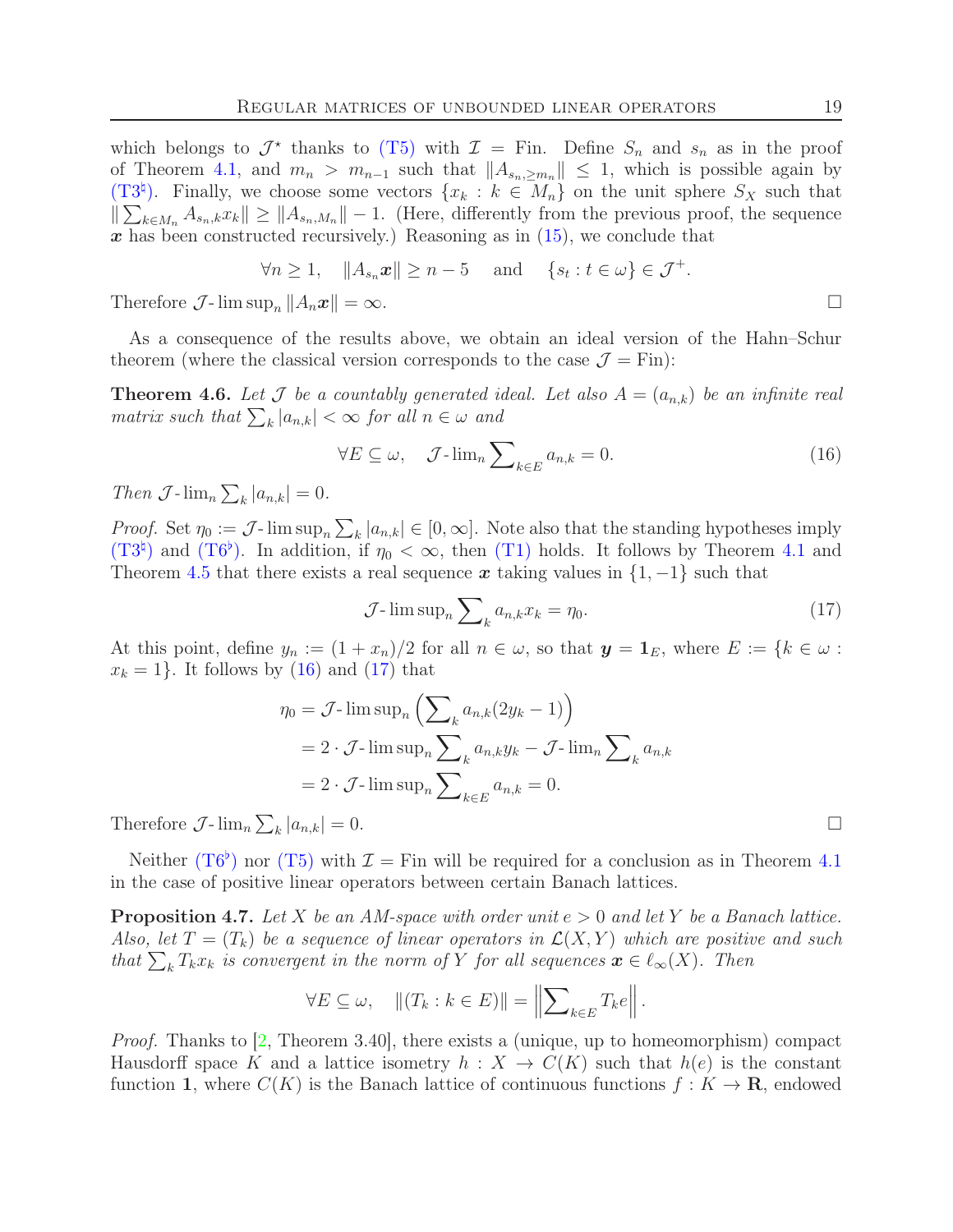with the supremum norm. It follows that the closed unit ball  $B_X$  of X is simply the order interval [−e, e], indeed

$$
B_X = h^{-1}(\{f \in C(K) : ||f|| \le 1\}) = h^{-1}([-1, 1]) = [-e, e].
$$

At this point, let us fix a nonempty  $E \subseteq \omega$ , a positive integer n with  $n \leq |E|$ , distinct integers  $i_1, \ldots, i_n \in E$ , and vectors  $x_1, \ldots, x_n \in X$  such that  $|x_k| \le e$  for all  $k \in \{1, \ldots, n\}$ . By the fact that each  $T_k$  is a positive linear operator and [\[2,](#page-23-7) Theorem 1.7(2)], it follows that

$$
0 \le \Big|\sum_{k \le n} T_{i_k} x_k\Big| \le \sum_{k \le n} |T_{i_k} x_k| \le \sum_{k \le n} T_{i_k} |x_k| \le \sum_{k \le n} T_{i_k} e.
$$

By the definition of group norm and the compatibility between the norm and the order structure in  $X$ , we obtain

$$
||(T_k : k \in E)|| = \sup_n ||\sum_{k \le n, k \in E} T_k e|| = ||\sum_{k \in E} T_k e||,
$$

which concludes the proof.  $\Box$ 

In the same spirit of Corollary [4.2,](#page-17-3) we obtain the following consequence:

<span id="page-19-1"></span>Corollary 4.8. *Let* X *be an AM-space with order unit* e > 0 *and let* Y *be a Banach lattice. Also, let*  $\mathcal J$  *be an ideal of*  $\omega$ *, and*  $A = (A_{n,k})$  *be a matrix of positive linear operators such that*  $A \in (\ell_{\infty}(X), \ell_{\infty}(Y))$ *. Then* 

 $\forall E \subseteq \omega$ ,  $\mathcal{J}$ -lim sup<sub>n</sub>  $||A_{n,E}|| = \mathcal{J}$ -lim sup<sub>n</sub>  $||A_n \mathbf{x}||$ ,

*where*  $x_n = e$  *if*  $n \in E$  *and*  $x_n = 0$  *otherwise.* 

<span id="page-19-0"></span>*Proof.* Proposition [4.7](#page-18-3) implies that  $||A_{n,E}|| = ||\sum_{k \in E} A_{n,k}e|| = ||A_n \mathbf{x}||$  for all n.

#### 5. Main proofs

*Proof of Theorem [2.5.](#page-4-6)* IF PART. Suppose that  $(T1)-(T5)$  $(T1)-(T5)$  $(T1)-(T5)$  $(T1)-(T5)$  hold and fix a bounded sequence x which is I-convergent to  $\eta \in X$ . Thanks to (T[3\),](#page-4-1)  $A_n$ x is well defined for each  $n \in \omega$ . In addition, we obtain by  $(T1)$  $(T1)$  and  $(T2)$  $(T2)$  that Inequality [\(7\)](#page-13-6) holds for all n (indeed, in our case  $J_0 = J_1 = \omega$ , proving that  $Ax \in \ell_{\infty}(Y)$ .

First, suppose that  $\eta = 0$ . Fix  $\varepsilon > 0$  and define

$$
\delta:=\frac{\varepsilon}{1+\sup_n\|A_{n,\ge k_0}\|}
$$

and  $E := \{n \in \omega : n < k_0 \text{ or } ||x_n|| > \delta\}.$  Note that  $E \in \mathcal{I}$  and that, again by (T[3\),](#page-4-1)  $\left(\sum_{k\in E} A_{n,k} x_k : n \in \omega\right)$  is a well-defined sequence in Y. In addition,

$$
S := \left\{ n \in \omega : \left\| \sum_{k \in E} A_{n,k} x_k \right\| > \delta \right\} \in \mathcal{J}
$$

by (T[5\).](#page-4-2) Now, suppose that  $||A_n\mathbf{x}|| > \varepsilon$  for some  $n \in \omega$ . It follows that

<span id="page-19-2"></span>
$$
\varepsilon < \left\| \sum_{k \in E} A_{n,k} x_k \right\| + \left\| \sum_{k \notin E} A_{n,k} x_k \right\| \le \left\| \sum_{k \in E} A_{n,k} x_k \right\| + \delta \sup_t \|A_{t,\ge k_0}\|. \tag{18}
$$

By the definition of  $\delta$ , this implies that

$$
\left\| \sum_{k \in E} A_{n,k} x_k \right\| > \varepsilon - \delta \sup_t \| A_{t,\geq k_0} \| = \delta,
$$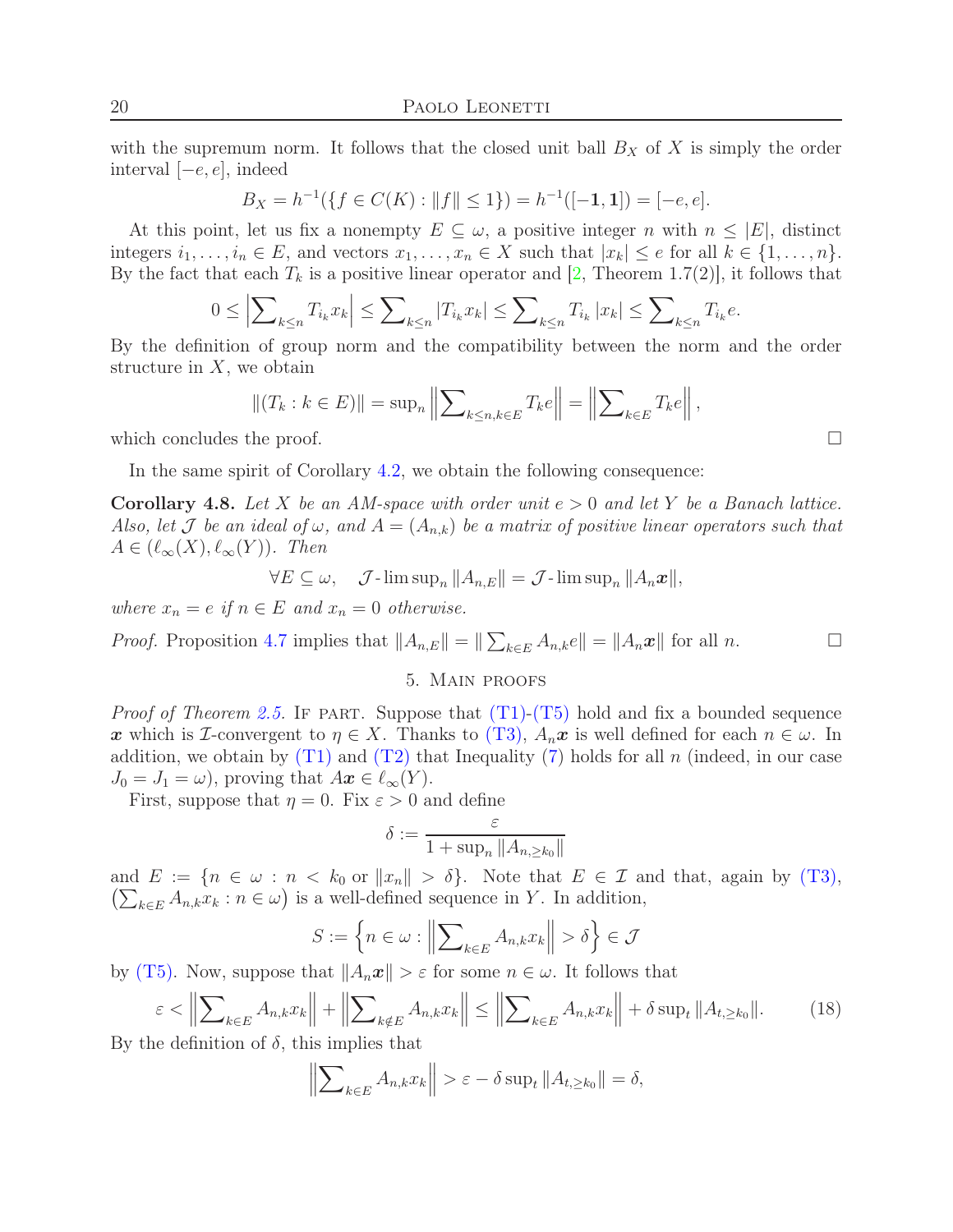so that  $n \in S$ . We conclude that  $\{n \in \omega : ||A_n x|| > \varepsilon\} \subseteq S \in \mathcal{J}$ . By the arbitrariness of  $\varepsilon$ , we obtain  $\mathcal{J}\text{-}\lim Ax = 0$ .

At this point, suppose that  $\eta \in X$  and define  $y \in X^{\omega}$  such that  $y_n := x_n - \eta$  for all n. Note that  $y \in c_0^b(X, \mathcal{I})$ , hence by the previous case  $A y \in c_0^b(Y, \mathcal{J})$ . It follows by (T[4\)](#page-4-0) that

$$
\mathcal{J}\text{-}\lim A\boldsymbol{x} = \mathcal{J}\text{-}\lim A\boldsymbol{y} + \mathcal{J}\text{-}\lim_{n} \sum\nolimits_{k} A_{n,k} \eta = T\eta,
$$

which proves that A is  $(\mathcal{I}, \mathcal{J})$ -regular with respect to T.

ONLY IF PART. Assume that A is  $(\mathcal{I}, \mathcal{J})$ -regular with respect to T. Hence, the matrix A belongs, in particular, to  $(c(X), \ell_{\infty}(Y))$ . It follows by Theorem [3.10](#page-13-1) that conditions (T[1\)](#page-4-5) and (T[2\)](#page-4-4) hold. Also, for each  $n \in \omega$ , the sum  $\sum_{k} A_{n,k} x_k$  is convergent in the norm of Y for all sequences  $x \in c^b(X, \mathcal{I})$ , hence (T[3\)](#page-4-1) holds. Moreover, for each  $x \in X$ , the constant sequence  $(x, x, \ldots)$  has *I*-limit x, hence  $\mathcal{J}$ -lim<sub>n</sub>  $\sum_{k} A_{n,k} x = Tx$ , which is condition (T[4\).](#page-4-0)

Lastly, fix  $\mathbf{x} \in c_{00}^b(X,\mathcal{I})$ , so that  $\mathcal{I}\text{-}\lim \mathbf{x} = 0$ . By the  $(\mathcal{I},\mathcal{J})\text{-}\text{regularity of }A$  with respect to T, we obtain that  $Ax$  is well defined and  $\mathcal{J}\text{-}\lim Ax = T(0) = 0$ . This proves (T[5\).](#page-4-2)

The second part of the statement follows by Proposition [2.8](#page-5-2)[.\(iv\).](#page-5-7)  $\Box$ 

*Proof of Proposition* [2.8.](#page-5-2) [\(i\)](#page-5-3) Condition (T[4\)](#page-4-0) implies that  $\sum_{k} A_{n,k}$  is convergent in strong operator topology for each  $n \in \omega$ . The conclusion follows by Lemma [3.2.](#page-10-6)

[\(ii\)](#page-5-4) For all  $k \in \omega$  and  $x \in X$ , if  $\lim_{n} A_{n,k}x = 0$  then  $\sup_{n} \|A_{n,k}x\| < \infty$ .

[\(iii\)](#page-5-8) It follows by Lemma [3.1.](#page-10-5)

[\(iv\)](#page-5-7) Since A belongs to  $(c(X), \ell_\infty(Y))$ , the claim follows by Theorem [3.7.](#page-12-3)

[\(v\)](#page-5-6) It is known that each  $A_{n,k}$  is bounded. The second part follows by Lemma [3.1](#page-10-5) and Corollary [3.3.](#page-11-4) (Note that this is not necessarily true if  $\dim(X) = \infty$ , cf. Remark [3.9.](#page-13-7))

[\(vi\)](#page-5-9) Given  $k \in \omega$  and  $x \in X$ , the sequence x defined by  $x_n = x$  if  $n = k$  and  $x_n = 0$ otherwise has *I*-limit 0, hence  $\mathcal{J}\text{-}\lim_{n} A_{n,k} x = T(0) = 0$ . This claim follows by Lemma [3.4.](#page-11-0)

[\(vii\)](#page-5-10) For all  $n, k \in \omega$ , there exists  $a_{n,k} \in \mathbf{R}$  such that  $A_{n,k} = a_{n,k}A_0$ . Note also that

<span id="page-20-1"></span>
$$
\forall n \in \omega, \forall E \subseteq \omega, \quad \|A_{n,E}\| = \|A_0\| \sum_{k \in E} |a_{n,k}|. \tag{19}
$$

Hence condition (T[1\)](#page-4-5) implies that  $A_0$  is necessarily bounded,  $k_0 = 0$  can be chosen by point [\(iv\)](#page-5-7) above, and hence  $\sup_n \sum_k |a_{n,k}| < \infty$ . Thanks to [\(19\)](#page-20-1), it is immediate to conclude that  $\lim_{k} ||A_{n,\geq k}|| = ||A_0|| \lim_{k} \sum_{t \geq k} |a_{n,t}| = 0$  for all  $n \in \omega$ .

[\(viii\)](#page-5-11) By point [\(vii\)](#page-5-10) above,  $A_0$  is bounded. Moreover, if  $A_0 = 0$  the claim is obvious. Otherwise, there exists  $x \in X$  such that  $A_0x \neq 0$  and by (T[5\)](#page-4-2) we obtain  $\mathcal{J}$ - $\lim_n A_{n,k} x = 0$ , so that  $||A_0x|| \cdot \mathcal{J}\text{-}\lim_n |a_{n,k}| = 0$  for all  $k \in \omega$ . It follows that  $\mathcal{J}\text{-}\lim_n ||A_{n,k}|| = ||A_0|| \cdot$  $\mathcal{J}\text{-}\lim_{n}|a_{n,k}|=0.$ 

<span id="page-20-0"></span>**Remark 5.1.** As it evident from the above proofs, the statements of Proposition  $2.8(i)$  $2.8(i)$ , [\(iii\),](#page-5-8) [\(v\),](#page-5-6) [\(vii\),](#page-5-10) and [\(viii\)](#page-5-11) are correct also replacing (T[1\)](#page-4-5) with the weaker condition  $(T1^{\flat})$  $(T1^{\flat})$  $(T1^{\flat})$ .

*Proof of Theorem [2.9.](#page-5-12)* First, assume that A is  $(\mathcal{I}, \mathcal{J})$ -regular with respect to T, with  $\mathcal J$  count-ably generated. Then (T[1\)](#page-4-5) and (T[4\)](#page-4-0) holds by Theorem [2.5.](#page-4-6) Now, fix  $x \in c_{00}^{b}(X,\mathcal{I})$ . Then  $\mathcal{I}\text{-}\lim_{\mathbf{x}} x = 0$  and, since A is  $(\mathcal{I}, \mathcal{J})$ -regular, we obtain  $\mathcal{J}\text{-}\lim_{\mathbf{x}} A\mathbf{x} = 0$ , namely,  $\mathcal{J}\text{-}\lim_{n} ||A_n\mathbf{x}|| =$ 0. Then (T[6\)](#page-5-5) holds by Corollary [4.2.](#page-17-3)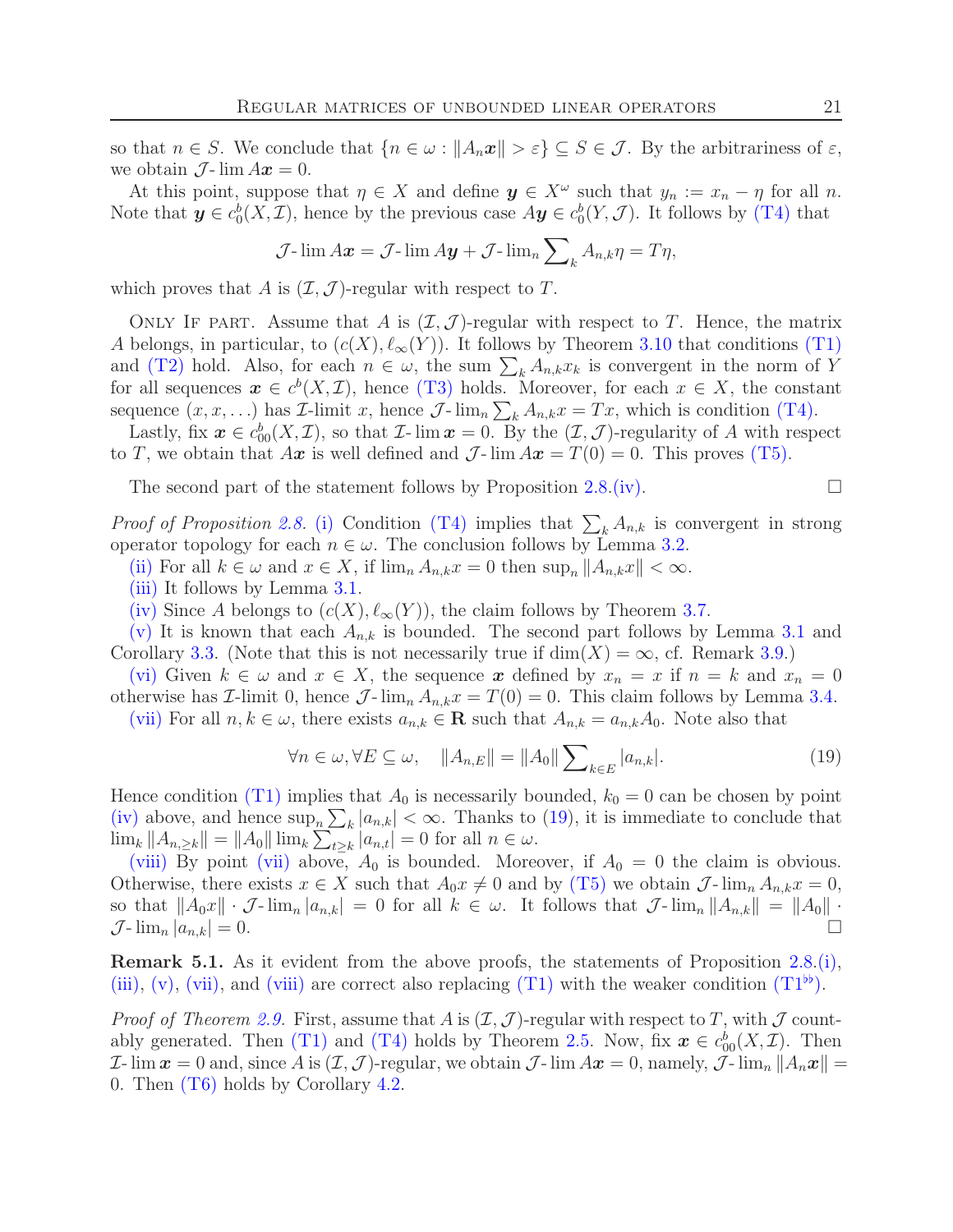Conversely, assume that  $(T1)$ ,  $(T4)$ , and  $(T6)$  $(T6)$  hold. Then  $(T5)$  $(T5)$  holds (since it is implied by  $(T6)$ , and conditions  $(T2)$  $(T2)$  and  $(T3)$  $(T3)$  hold by Proposition [2.8.](#page-5-2)[\(ii\)](#page-5-4) and [\(iii\),](#page-5-8) respectively. It follows by Theorem [2.5](#page-4-6) that A is  $(\mathcal{I}, \mathcal{J})$ -regular with respect to T.

*Proof of Theorem [2.10.](#page-6-5)* The first proof goes verbatim as in the proof of Theorem [2.9,](#page-5-12) replacing Corollary [4.2](#page-17-3) with Corollary [4.8.](#page-19-1) Also the second part proceeds similarly, with the difference that  $(T2)$  $(T2)$  holds by Proposition [2.8.](#page-5-2)[\(iv\):](#page-5-7) indeed, thanks to [\[3,](#page-23-8) Theorem 4.3], each positive linear operator  $A_{n,k}$  between Banach lattices is necessarily continuous.

*Proof of Corollary* [2.11.](#page-6-2) Endow  $\mathbb{R}^d$  and  $\mathbb{R}^m$  with the corresponding 1-norm, as in the proof of Corollary [3.3,](#page-11-4) so that  $||A_{n,k}|| = \max_j \sum_i |a_{n,k}(i,j)|$ , cf. e.g. [\[20,](#page-24-23) Example 5.6.4]. Also, note that, for all  $n \in \omega$  and  $E \subseteq \omega$ ,

$$
\frac{1}{d} \sum_{k \in E} \sum_{i,j} |a_{n,k}(i,j)| \le ||A_{n,E}|| \le \sum_{k \in E} \sum_{i,j} |a_{n,k}(i,j)|. \tag{20}
$$

Accordingly, conditions  $(F1)$ ,  $(F2)$ , and  $(F3)$  $(F3)$  are simply a rewriting of  $(T1)$ ,  $(T4)$ , and  $(T6)$ , respectively, with  $k_0 = 0$  (which can be chosen thanks to Proposition [2.8](#page-5-2)[.\(v\)](#page-5-6) and [\(iv\);](#page-5-7) in particular, in following subcases, condition (T[2\)](#page-4-4) is void).

CASE  $\mathcal{I} =$  Fin: First, assume that A is  $(\mathcal{I}, \mathcal{J})$ -regular with respect to T. Then (T[1\)](#page-4-5) and (T[4\)](#page-4-0) hold by Theorem [2.5.](#page-4-6) In addition, by Proposition [2.8.](#page-5-2)[\(vi\)](#page-5-9) also  $(T6^{\circ})$  $(T6^{\circ})$  $(T6^{\circ})$  holds. At this point, fix  $E \in \text{Fin}$  and note that  $||A_{n,E}|| \leq \sum_{k \in E} ||A_{n,k}||$ . Taking  $\mathcal{J}$ -limits on both sides, we obtain  $(T6)$  $(T6)$ . Conversely, assume that  $(T1)$ ,  $(T4)$  $(T4)$  and  $(T6)$  hold. Then  $(T6)$  implies  $(T5)$ . And (T[3\)](#page-4-1) holds by Proposition [2.8.](#page-5-2)[\(iii\)](#page-5-8) and [\(v\).](#page-5-6) Hence A is  $(\mathcal{I}, \mathcal{J})$ -regular with respect to T by Theorem [2.5.](#page-4-6)

CASE J IS COUNTABLY GENERATED: If A is  $(\mathcal{I}, \mathcal{J})$ -regular with respect to T, then (T[1\)](#page-4-5) and (T[4\)](#page-4-0) hold by Theorem [2.5.](#page-4-6) In addition,  $(T3^{\natural})$  $(T3^{\natural})$  $(T3^{\natural})$  and  $(T6^{\flat})$  hold by Proposition [2.8](#page-5-2)[.\(v\)](#page-5-6) and [\(vi\).](#page-5-9) Then (T[6\)](#page-5-5) holds by Theorem [2.9.](#page-5-12) The converse goes as in the previous case.

CASE  $a_{n,k}(i,j) \geq 0$  FOR ALL  $1 \leq i \leq m, 1 \leq j \leq d$ , AND  $n, k \in \omega$ : Note that  $\mathbb{R}^d$  is an AM-space with order unit  $(1, \ldots, 1)$ . The proof goes on the same lines of the previous case replacing Theorem [2.9](#page-5-12) with Theorem [2.10.](#page-6-5)

*Proof of Corollary [2.12.](#page-6-0)* Let  $\mathcal I$  and  $\mathcal I'$  be two maximal ideals such that  $\{2\omega, 2\omega+1\} \subseteq \mathcal I \cup \mathcal I'$ . Since  $c^b(\mathbf{R}^d, \mathcal{I}) = c^b(\mathbf{R}^d, \mathcal{I}') = \ell_\infty(\mathbf{R}^d)$ , we obtain that (F[3\)](#page-6-1) holds with both  $E = 2\omega$  and  $E = 2\omega + 1$ , hence it is equivalent to  $(F3')$  $(F3')$  $(F3')$ . In turn,  $(F3')$  implies  $(F2)$  $(F2)$  with  $T = 0$ . The claim follows by Corollary [2.11.](#page-6-2)

*Proof of Corollary [2.13.](#page-6-4)* First, suppose that A is  $(\mathcal{I}, \mathcal{J})$ -regular with respect to T. It follows by Theorem [2.5](#page-4-6) that conditions  $(T1)-(T5)$  $(T1)-(T5)$  $(T1)-(T5)$  $(T1)-(T5)$  hold. Thanks to Equation [\(19\)](#page-20-1) above and  $(T1)$ , there exists  $k_0 \in \omega$  such that  $\sup_n ||A_{n,\geq k_0}|| = ||A_0|| \sup_n \sum_{k\geq k_0} |a_{n,k}| < \infty$  (since  $A_0 \neq 0$ ), which implies  $(M1)$  $(M1)$  $(M1)$  and  $(M2)$ . Condition  $(M3)$  is just a rewriting of  $(T4)$ . In addition, conditions  $(T3^{\natural})$  $(T3^{\natural})$  $(T3^{\natural})$  and  $(T6^{\flat})$  hold by Proposition [2.8](#page-5-2)[.\(vii\)](#page-5-10)[-\(viii\).](#page-5-11) It follows that  $(M4)$ , which is just a rewriting of  $(T6)$ , holds for the same reasons in the proof of Corollary [2.11.](#page-6-2)

Conversely, assume that conditions  $(M1)-(M4)$  $(M1)-(M4)$  $(M1)-(M4)$  $(M1)-(M4)$  $(M1)-(M4)$  hold.  $(M1)$  implies that each  $A_{n,k}$  is bounded, hence it is possible to choose  $k_0 = 0$  by Proposition [2.8](#page-5-2)[.\(iv\),](#page-5-7) hence (T[2\)](#page-4-4) holds. Accordingly,  $(M2)$  $(M2)$  $(M2)$ ,  $(M3)$ , and  $(M4)$  are just rewritings of  $(T1)$ ,  $(T4)$ , and  $(T6)$ , respectively.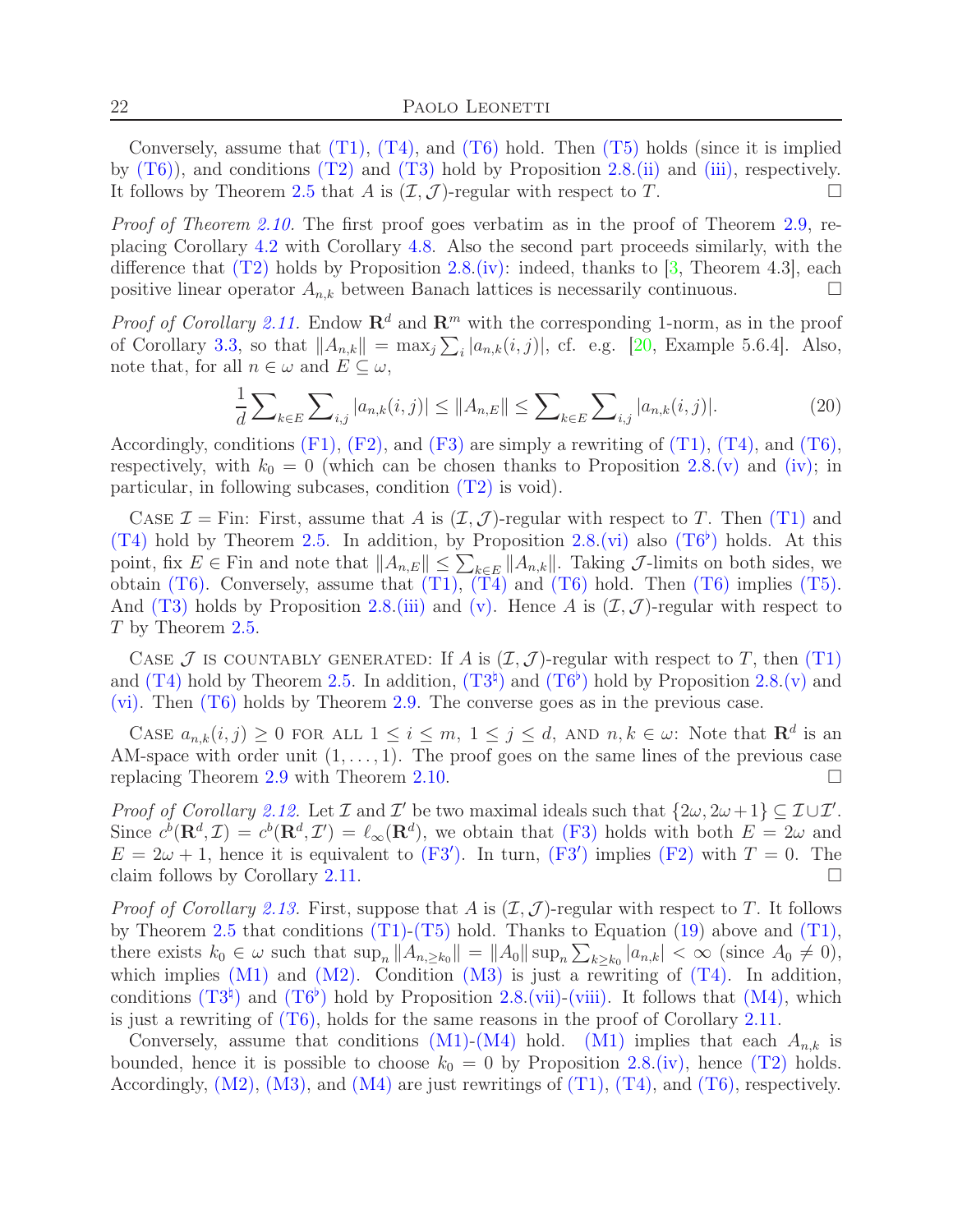Lastly,  $(T3)$  $(T3)$  follows by Proposition [2.8](#page-5-2)[.\(iii\)](#page-5-8) and [\(vii\),](#page-5-10) and  $(T5)$  $(T5)$  is implied by  $(T6)$ . To sum up, conditions (T[1\)-](#page-4-5)(T[5\)](#page-4-2) hold, and the conclusion follows by Theorem [2.5.](#page-4-6)

*Proof of Theorem [2.14.](#page-7-0)* It proceeds on the same lines of the proof of Theorem [2.5](#page-4-6) (recalling the (T[5\)](#page-4-2) implies ([T](#page-12-2)2<sup>b</sup>)), with the only difference that it is not necessarily true that  $J_0 =$  $J_1 = \omega$  but only  $J_0, J_1 \in \mathcal{J}^*$ . .

*Proof of Corollary [2.15.](#page-8-3)* Proceeding as in the proof of Corollary [2.11,](#page-6-2) note that conditions  $(R1)$  $(R1)$  and  $(R2)$  $(R2)$  are simply a rewriting of  $(T1<sup>b</sup>)$  $(T1<sup>b</sup>)$  $(T1<sup>b</sup>)$ ,  $(R3)$  $(R3)$  is a rewriting of  $(T4)$  $(T4)$ , and  $(R4)$  is a rewriting of (T[6\).](#page-5-5) Since each  $A_{n,k}$  is bounded, we choose  $k_0 = f(n) = 0$  for all  $n \in Q_{t_0}$  in the statement of Theorem [2.14.](#page-7-0)

First, assume that A satisfies [\(5\)](#page-9-1). It follows by Theorem [2.14](#page-7-0) that  $(T1^{\flat})$  $(T1^{\flat})$  $(T1^{\flat})$ ,  $(T4)$ , and  $(T5)$  $(T5)$ hold. In addition,  $(T1^{\flat})$  $(T1^{\flat})$  $(T1^{\flat})$  implies  $(T3^{\natural})$  by Lemma [3.1](#page-10-5) and Corollary [3.3;](#page-11-4) and condition  $(T6^{\flat})$ holds by Lemma [3.4.](#page-11-0) We conclude by Corollary [4.2](#page-17-3) that  $A$  satisfies  $(T6)$ .

Conversely, assume that  $(T1^{\flat})$  $(T1^{\flat})$  $(T1^{\flat})$ ,  $(T4)$ , and  $(T6)$  $(T6)$  hold. Then  $(T6)$  implies  $(T5)$ . As before,  $(T1^{\flat})$  $(T1^{\flat})$  $(T1^{\flat})$  implies  $(T3^{\sharp})$ , so that A satisfies  $(T3)$  $(T3)$  by Lemma [3.1.](#page-10-5) The conclusion follows by Theorem [2.14.](#page-7-0)  $\Box$ 

*Proof of Theorem [2.17.](#page-9-4)* Suppose for the sake of contradiction that such a matrix A exists. Since  $A \in (c_{00}(X, \mathcal{I}), \ell_{\infty}(Y))$ , it follows by Theorem [3.16](#page-15-3) that

$$
\exists k_1 \in \omega, \forall k \ge k_1, \forall n \in \omega, \quad A_{n,k} = 0.
$$

At this point, since A is also  $(\mathcal{I}, \mathcal{J})$ -regular with respect to T, then  $(T1)-(T5)$  $(T1)-(T5)$  $(T1)-(T5)$  $(T1)-(T5)$  hold by Theorem [2.5.](#page-4-6) In addition, T is a nonzero linear operator, hence there exists (nonzero)  $x \in X$ such that  $y := Tx \neq 0$ , and pick  $x := (x, x, \ldots)$ . Since A satisfies [\(5\)](#page-9-1), we obtain that  $\mathcal{J}\text{-}\lim Ax = y$ . However, it follows by condition (T[5\)](#page-4-2) that

$$
\mathcal{J}\text{-}\lim_{n} A_n \boldsymbol{x} = \mathcal{J}\text{-}\lim_{n} \sum_{k < k_1} A_{n,k} x = 0,
$$

providing the desired contradiction.

*Proof of Theorem [2.18.](#page-9-0)* This is an immediate consequence of Theorem [3.16.](#page-15-3)

*Proof of Theorem [2.20.](#page-10-8)* First, suppose that  $(T1^{\flat})$  $(T1^{\flat})$  $(T1^{\flat})$ ,  $(T3^{\sharp})$ ,  $(T4)$ , and  $(T5^{\sharp})$  hold for some  $k_0 \in \omega$ . Fix a sequence x such that  $\mathcal{I}\text{-}\lim x = \eta$ . By  $(T3^{\sharp})$  $(T3^{\sharp})$  $(T3^{\sharp})$ ,  $Ax$  is well defined. Moreover, since  $(T5^{\sharp})$  $(T5^{\sharp})$  $(T5^{\sharp})$  implies  $(T2^{\flat})$ , we can pick  $\kappa$  and  $J_1 \in \mathcal{J}^*$  as in the proof of Theorem [3.8,](#page-13-0) and define  $E := \{k \in \omega : ||x_k - \eta|| \geq 1\} \in \mathcal{I}$ . Using  $(T5^{\sharp})$  $(T5^{\sharp})$  $(T5^{\sharp})$ , there exists  $J_2 \in \mathcal{J}^*$  such that  $\begin{array}{c} \hline \end{array}$  $\sum_{k\in E, k\geq k_0} A_{n,k} x_k \leq 1$  for all  $n \in J_2$ . At this point, it follows by  $(T1^{\flat})$  $(T1^{\flat})$  $(T1^{\flat})$  that

$$
||A_n \mathbf{x}|| \le ||\sum_{k < k_0} A_{n,k} x_k|| + ||\sum_{k \in E, k \ge k_0} A_{n,k} x_k|| + ||\sum_{k \notin E, k \ge k_0} A_{n,k} x_k||
$$
  
\n
$$
\le \kappa k_0 + 1 + \sup\{||x_k|| : k \notin E\} \cdot \sup_{t \in J_0} ||A_{t, E^c \setminus [0, k_0)}||
$$
  
\n
$$
\le \kappa k_0 + 1 + (||\eta|| + 1) \cdot \sup_{t \in J_0} ||A_{t, \ge k_0}||
$$

for all  $n \in J$ , where  $J := J_0 \cap J_1 \cap J_2 \in \mathcal{J}^*$ . Therefore  $Ax \in \ell_{\infty}(Y, \mathcal{J})$ .

We conclude as in the proof of Theorem [2.5](#page-4-6) that  $A$  satisfies  $(6)$ , with the only difference that Inequality [\(18\)](#page-19-2) holds for all  $n \in J_0$ , once we replace  $\sup_t ||A_{t,\geq k_0}||$  with  $\sup_{t\in J_0} ||A_{t,\geq k_0}||$ .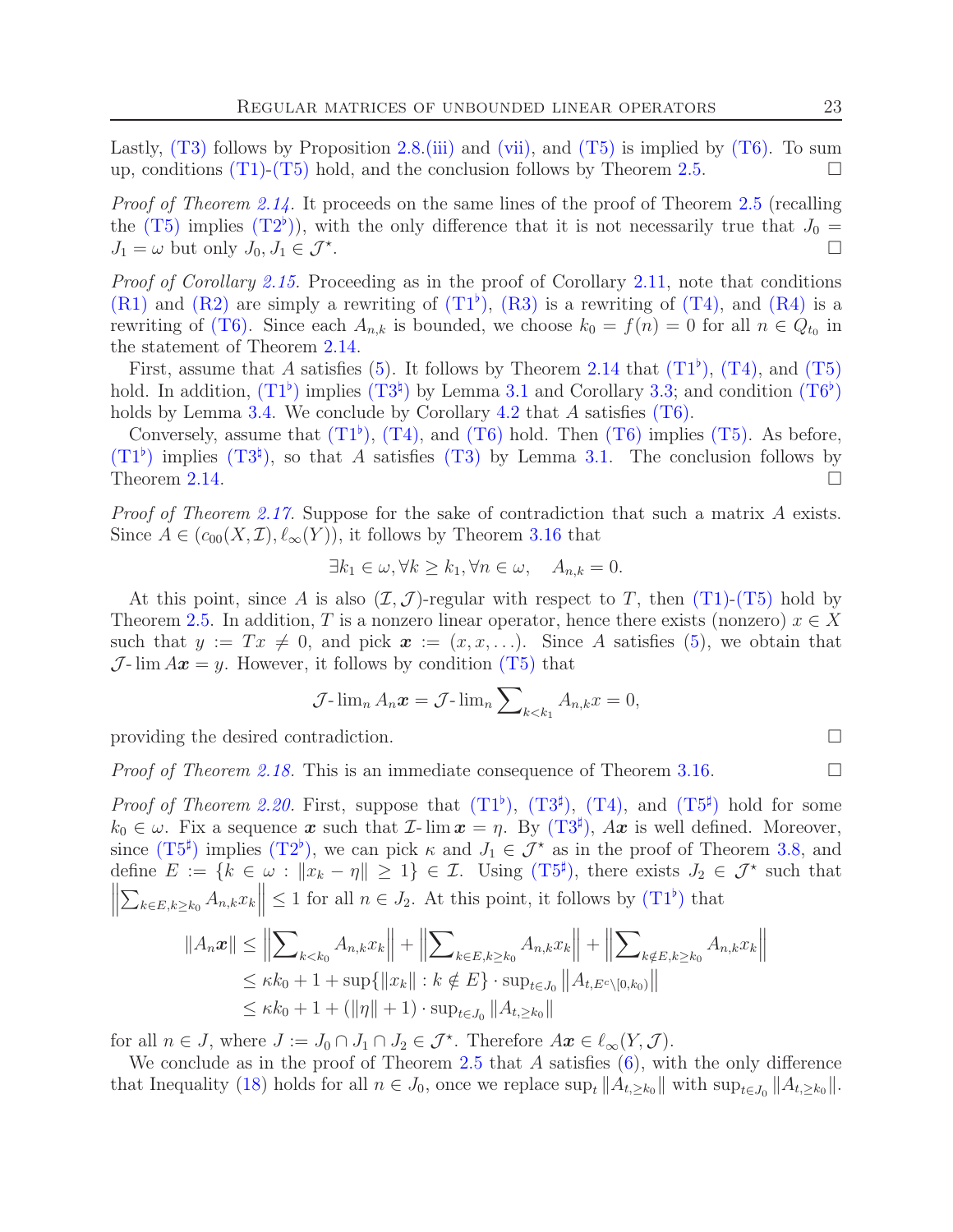Conversely, if A satisfies [\(6\)](#page-9-3), then  $(T3^{\sharp})$  $(T3^{\sharp})$  $(T3^{\sharp})$  holds because the sequence Ax is well defined for each  $\mathbf{x} \in c(X, \mathcal{I})$ ; moreover,  $A \in (c^b(X, \mathcal{I}), c(Y, \mathcal{J}))$ , and it follows by Theorem [2.14](#page-7-0) that conditions ([T](#page-7-2)1<sup>b</sup>) and (T[4\)](#page-4-0) hold. Lastly, if x is a sequence supported on I, then  $\mathcal{J}\text{-}\lim Ax = 0$ , which proves  $(T5^{\sharp}$  $(T5^{\sharp}$  $(T5^{\sharp}$ ).  $\Box$ 

*Proof of Theorem [2.21.](#page-10-9)* Thanks to Theorem [2.20,](#page-10-8) we have only to show that if A satisfies [\(6\)](#page-9-3) then  $(T1^{\flat})$  $(T1^{\flat})$  $(T1^{\flat})$  holds. This follows by Theorem [3.7](#page-12-3) since  $A \in (c(X), \ell_{\infty}(Y, \mathcal{J}))$ , with  $k_0 =$  $f(n) = 0$  for all  $n \in \omega \setminus J_0$  if each  $A_{n,k}$  is bounded.

# 6. Closing remarks

We leave as open questions for the reader to check whether Theorem [4.1](#page-15-2) holds for the larger class of rapid<sup>+</sup>  $P^+$ -ideals  $\mathcal{J}$ , and whether this condition characterizes the latter class of ideals in the same spirit of [\[12,](#page-23-10) Theorem 5.1]. In addition, it would be interesting to obtain a characterization of the matrix class  $(c(X, \mathcal{Z}), c(Y, \mathcal{Z}))$ , analogously to Theorem [2.21.](#page-10-9)

Acknowledgments. The author is grateful to Simone Cerreia-Vioglio (Università Bocconi, IT) for useful discussions.

### **REFERENCES**

- <span id="page-23-14"></span><span id="page-23-7"></span>1. R. P. Agnew, *Abel transforms and partial sums of Tauberian series*, Ann. of Math. (2) 50 (1949), 110– 117.
- 2. C. D. Aliprantis and O. Burkinshaw, *Locally solid Riesz spaces with applications to economics*, second ed., Mathematical Surveys and Monographs, vol. 105, American Mathematical Society, Providence, RI, 2003.
- <span id="page-23-13"></span><span id="page-23-8"></span>3. , *Positive operators*, Springer, Dordrecht, 2006, Reprint of the 1985 original.
- 4. M. Balcerzak, S. Głab, and J. Swaczyna, *Ideal invariant injections*, J. Math. Anal. Appl. 445 (2017), no. 1, 423–442.
- <span id="page-23-0"></span>5. J. Boos, *Classical and modern methods in summability*, Oxford Mathematical Monographs, Oxford University Press, Oxford, 2000, Assisted by Peter Cass, Oxford Science Publications.
- <span id="page-23-2"></span>6. P. Borodulin-Nadzieja and B. Farkas, *Analytic P-ideals and Banach spaces*, J. Funct. Anal. 279 (2020), no. 8, 108702, 31.
- <span id="page-23-3"></span>7. P. Borodulin-Nadzieja, B. Farkas, and G. Plebanek, *Representations of ideals in Polish groups and in Banach spaces*, J. Symb. Log. 80 (2015), no. 4, 1268–1289.
- <span id="page-23-9"></span>8. C. Çakan and B. Altay, *Statistically boundedness and statistical core of double sequences*, J. Math. Anal. Appl. 317 (2006), no. 2, 690–697.
- <span id="page-23-11"></span><span id="page-23-5"></span>9. J. Connor, *Ideal convergence generated by double summability methods*, Demonstr. Math. 49 (2016), no. 1, 26–37.
- 10. J. Connor and H. Gumus, *Summability matrices that preserve asymptotic equivalence for ideal convergence*, Sarajevo J. Math. 12(24) (2016), no. 1, 107–124.
- <span id="page-23-1"></span>11. J. Connor and P. Leonetti, *A characterization of* (I,J )*-regular matrices*, J. Math. Anal. Appl. 504 (2021), no. 1, Paper No. 125374, 10.
- <span id="page-23-10"></span>12. B. De Bondt and H. Vernaeve, *Filter-dependent versions of the uniform boundedness principle*, J. Math. Anal. Appl. 495 (2021), no. 1, Paper No. 124705, 23.
- <span id="page-23-6"></span>13. K. Demirci, M. K. Khan, and C. Orhan, *Strong and* A*-statistical comparisons for sequences*, J. Math. Anal. Appl. 278 (2003), no. 1, 27–33.
- <span id="page-23-4"></span>14. L. Drewnowski, *An application of* LF*-spaces to Silverman-Toeplitz type theorems*, J. Math. Anal. Appl. 455 (2017), no. 2, 2014–2023.
- <span id="page-23-12"></span>15. I. Farah, *Analytic quotients: theory of liftings for quotients over analytic ideals on the integers*, Mem. Amer. Math. Soc. 148 (2000), no. 702, xvi+177.